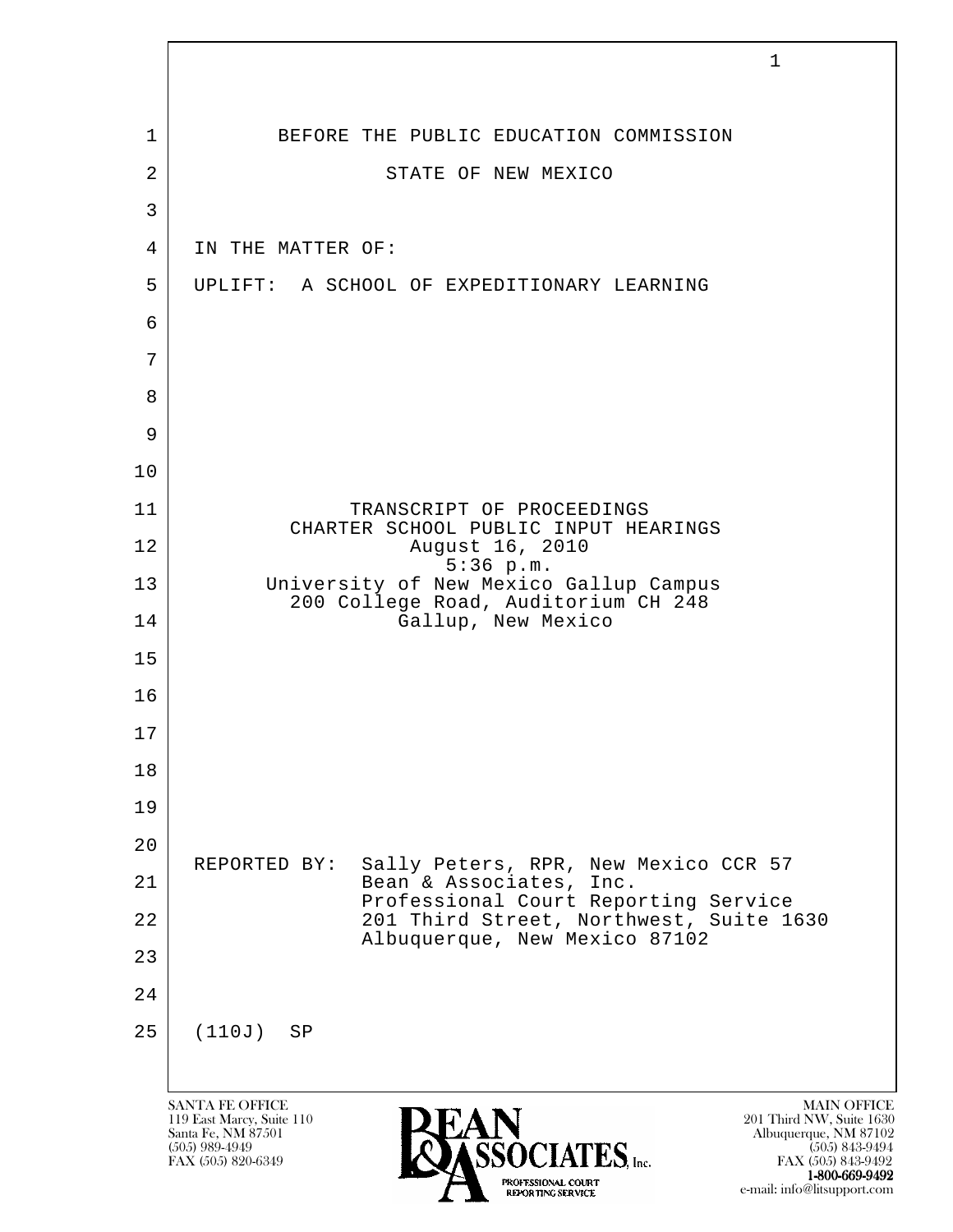| $\mathbf 1$    | A P P E A R A N C E S                                           |                                                |
|----------------|-----------------------------------------------------------------|------------------------------------------------|
| $\overline{2}$ | COMMISSIONERS:                                                  |                                                |
| 3              | MR. ANDREW GARRISON, Chair                                      |                                                |
| $\overline{4}$ | MS. CAROLINE SHEARMAN, Vice Chair<br>MR. EUGENE GANT, Secretary |                                                |
| 5              | MS. KATHRYN KRIVITZKY<br>MR. VINCE BERGMAN                      |                                                |
| 6              | STAFF:                                                          |                                                |
| 7              | DR. DON DURAN<br>MR. SAM OBENSHAIN                              |                                                |
| 8              | MR. MICHAEL C DE BACA<br>MR. RUDOLPH ARNOLD, Attorney for PED   |                                                |
| 9              | MS. MARJORIE GILLESPIE<br>MS. CORINA CHAVEZ                     |                                                |
| 10             |                                                                 |                                                |
| 11             |                                                                 |                                                |
| 12             |                                                                 |                                                |
| 13             |                                                                 |                                                |
| 14             |                                                                 |                                                |
| 15             |                                                                 |                                                |
| 16             |                                                                 |                                                |
| 17             |                                                                 |                                                |
| 18             |                                                                 |                                                |
| 19             |                                                                 |                                                |
| 20             |                                                                 |                                                |
| 21             |                                                                 |                                                |
| 22             |                                                                 |                                                |
| 23             |                                                                 |                                                |
| 24             |                                                                 |                                                |
| 25             |                                                                 |                                                |
|                |                                                                 |                                                |
|                | SANTA FE OFFICE<br><b>DEAN</b><br>119 East Marcy, Suite 110     | <b>MAIN OFFICE</b><br>201 Third NW, Suite 1630 |

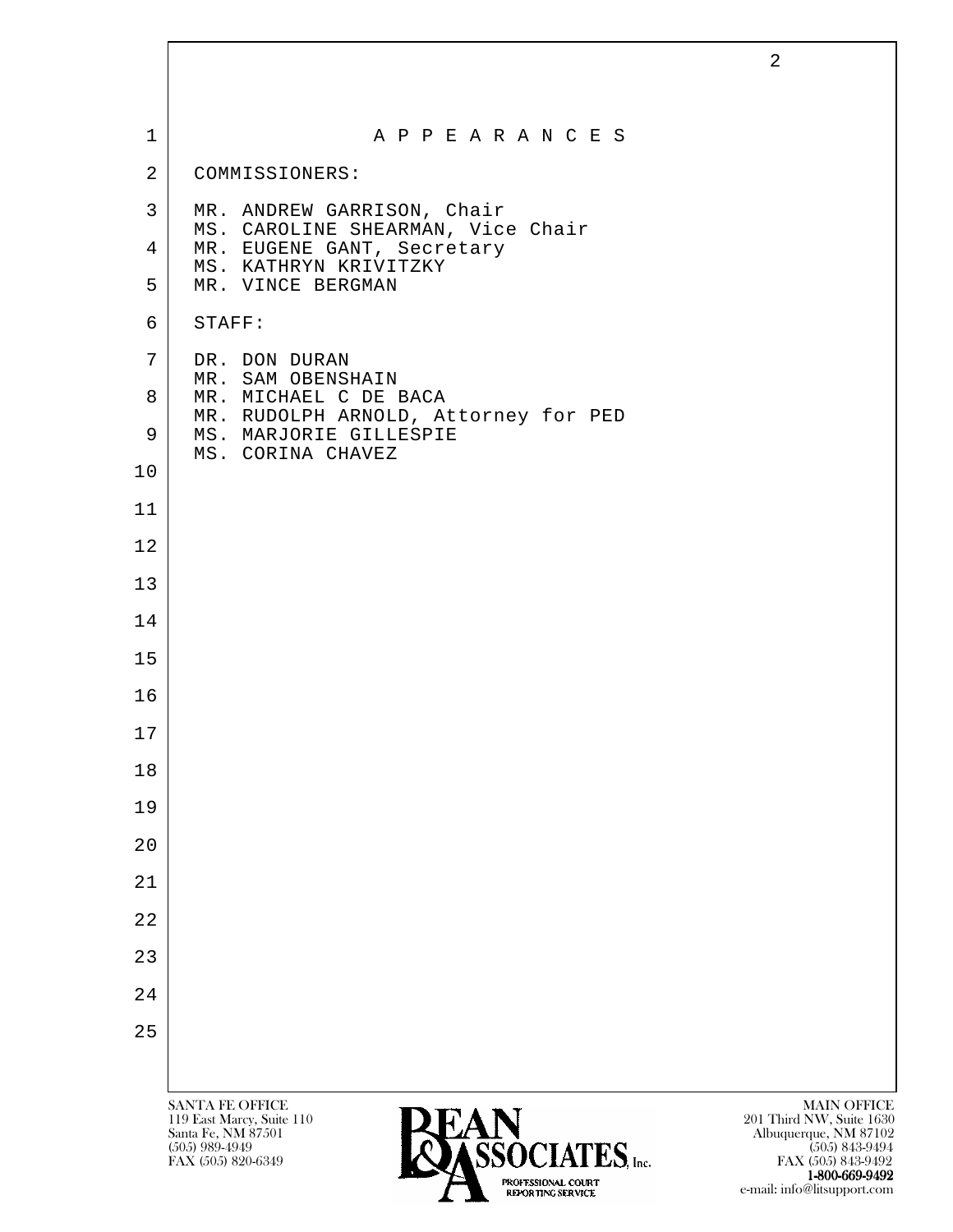l 1 | CHAIR GARRISON: We are going to call this 2 Public Education Commission charter school public 3 input hearing to order. We will start with roll  $4$  call. 5 MR. GANT: Commissioner Krivitzky. 6 MS. KRIVITZKY: Here. 7 MR. GANT: Commissioner Bergman. 8 MR. BERGMAN: Here. 9 MR. GANT: Commissioner Shearman. 10 MS. SHEARMAN: Here. 11 MR. GANT: Commissioner Garrison. 12 CHAIR GARRISON: Here. 13 | MR. GANT: Commissioner Gant, here. 14 The following are not present: 15 | Commissioners Lopez, Price, Smith, Carr, and Pogna. 16 CHAIR GARRISON: Stand for the Pledge of 17 Allegiance and salute to the state flag. 18 (Pledge of Allegiance and Salute to the 19 New Mexico Flag.) 20 CHAIR GARRISON: The purpose of this 21 hearing is to solicit both written and oral input on 22 the proposed charter. In accordance with the 23 Charter Schools Act, the commission shall receive 24 application for initial chartering and renewals of 25 | charter schools that want to be chartered by the

119 East Marcy, Suite 110<br>Santa Fe, NM 87501

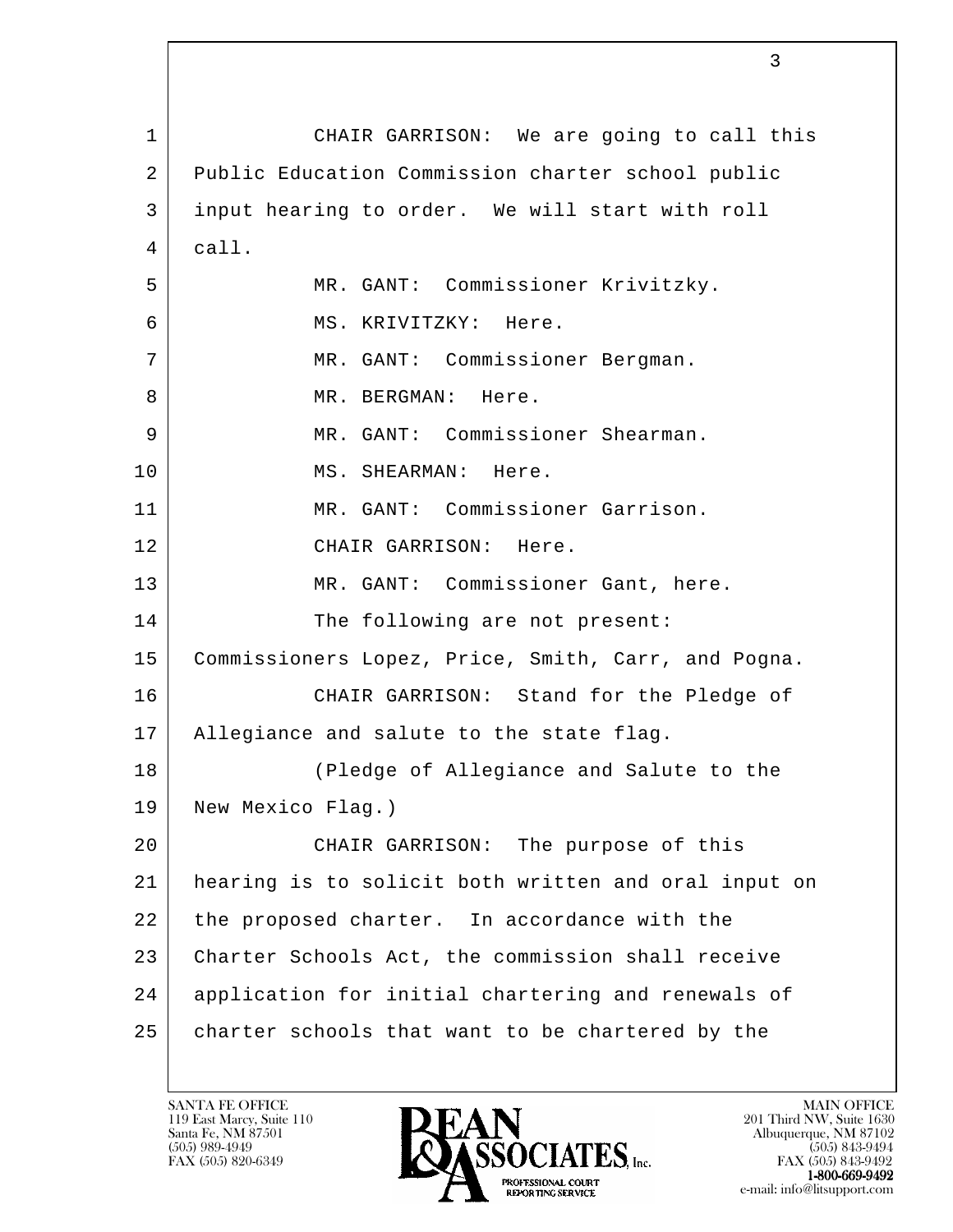1 state and approve or disapprove those charter 2 applications.

 3 In addition, the Charter Schools Act 4 states that the chartering in which the charter 5 school is proposed to be located to obtain 6 information and community input to assist in its 7 decision whether to grant a charter school 8 application. Community input may include written or 9 oral comments in favor of or in opposition to the 10 application from the applicant, the local community, 11 and for state chartered schools, the local school 12 board and school district in whose geographic 13 boundaries the charter school is proposed to be 14 located. 15 | Ralmost ran out of breath. I ate at 16 Earl's, so what's happening here. 17 Just a couple of housekeeping items. Our 18 record keeper does have a sign-in sheet, so although 19 I will be asking people's name and title, please

20 spell the name out for her. She can just have that 21 as a reference afterward. So please if you are at 22 | the table, make sure that you sign in.

l 23 The applicant at this time will be the 24 Uplift, a School of Expeditionary Learning. And at 25 | this time we would like to hear from the applicant.

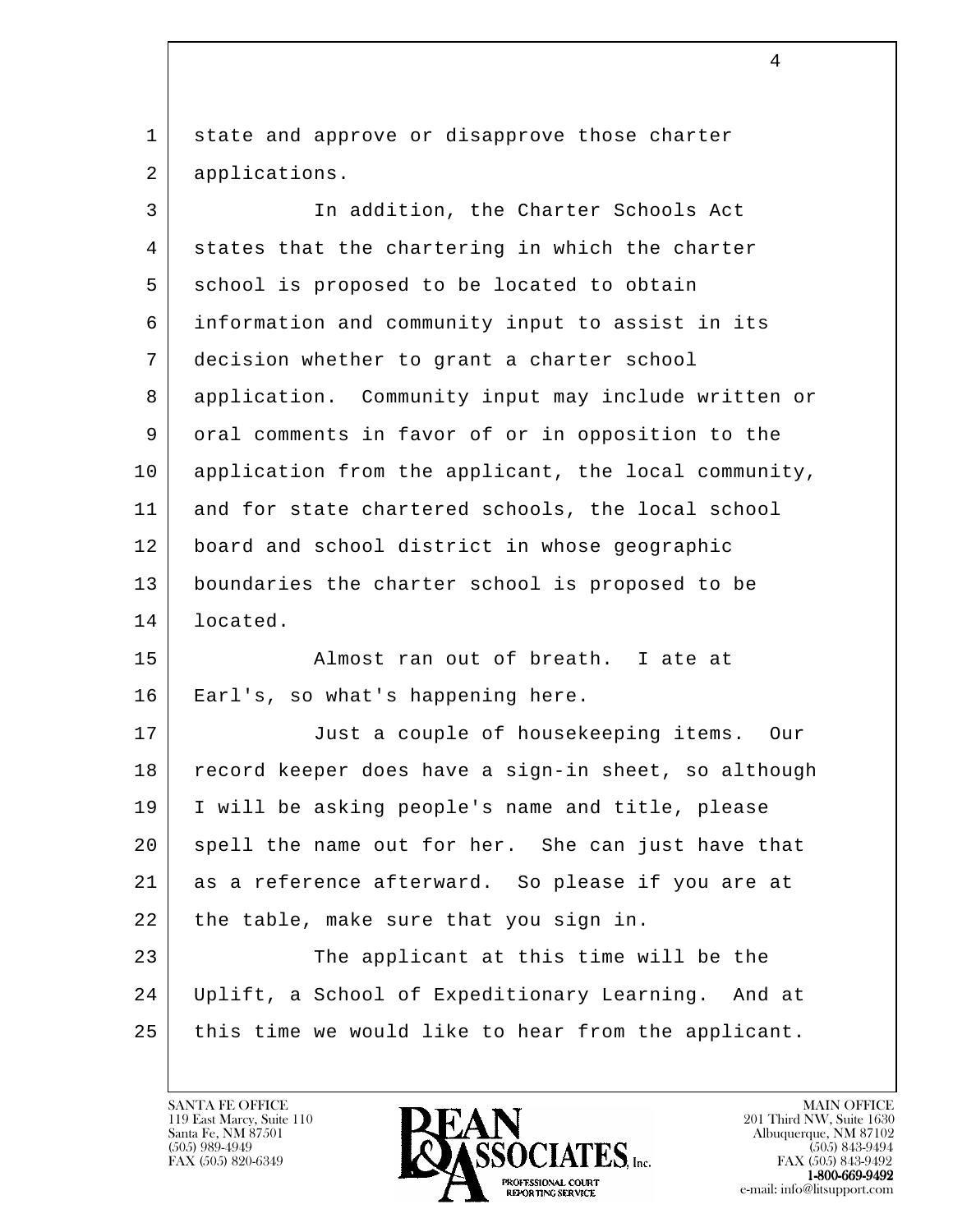| $\mathbf 1$ | Please, for the record, state the name of the       |
|-------------|-----------------------------------------------------|
| 2           | school, the names of the founders of the school,    |
| 3           | proposed grade levels to be served, and membership  |
| 4           | projection of the school. And I can repeat that you |
| 5           | if you need.                                        |
| 6           | MR. HEIL: I will do that, Mr. Chair,                |
| 7           | thank you.                                          |
| 8           | The name of the school is Uplift School of          |
| 9           | Expeditionary Learning. The founders' names are     |
| 10          | Cindi Tah, Steve Heil, Kimberly Ross-Toledo. Next.  |
| 11          | CHAIR GARRISON: Favorite color. I'm not             |
| 12          | running for federal office. This is just right in   |
| 13          | front of me. Proposed grade levels to be served and |
| 14          | membership projection of the school.                |
| 15          | MR. HEIL: Grade levels to be served are             |
| 16          | proposed to be K through eight. The membership      |
| 17          | projection at full capacity would be 252.           |
| 18          | CHAIR GARRISON: Excellent. And the                  |
| 19          | founder names you gave are you two folks?           |
| 20          | MR. HEIL: They are not the same as the              |
| 21          | panelists.                                          |
| 22          | CHAIR GARRISON: Go ahead and introduce              |
| 23          | each one of yourselves for the record.              |
| 24          | MR. HEIL: All right. With me tonight are            |
| 25          | Catherine Curtis of the founding group, and Scott   |
|             |                                                     |

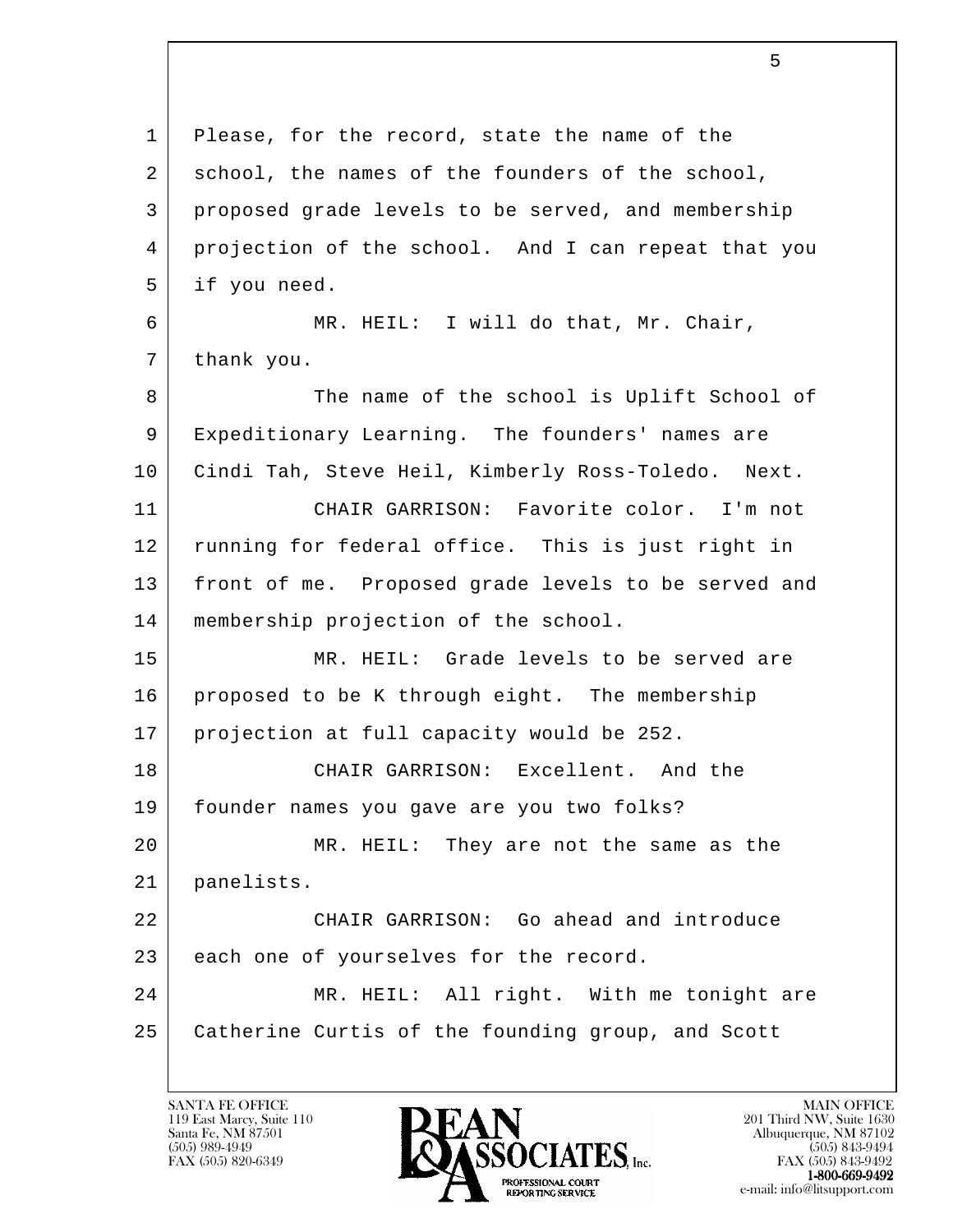1 Gill, Southwest Regional Director of the 2 Expeditionary Learning Schools, and my name is Steve 3 Heil of the founding group.

4 CHAIR GARRISON: Thank you so much.

 5 We will now request that you state for the 6 record a brief description of the school, the 7 reasons you believe this school will benefit the 8 children and citizens of this community, and any 9 other information that you would like the commission 10 to know about your application. You have 15 11 minutes, so please be as precise as you can during 12 | this time. You may now begin.

l 13 MR. HEIL: It is our desire, Mr. Chair and 14 commissioners, to express publicly our vision for a 15 | school that will provide a much needed alternative 16 in public education for families in our area and to 17 explain what we value about the Expeditionary 18 Learning model of education. Uplift, an uplift can 19 be the increase in elevation of a region by geologic 20 forces or a feeling of exalted emotions, especially 21 with pride, or a positive influence in a community. 22 Our vision for a new public school in 23 McKinley County involves all three of these 24 meanings. We envision Uplift School encouraging a

 25 connection between children and the land and

119 East Marcy, Suite 110<br>Santa Fe, NM 87501



FAX (505) 843-9492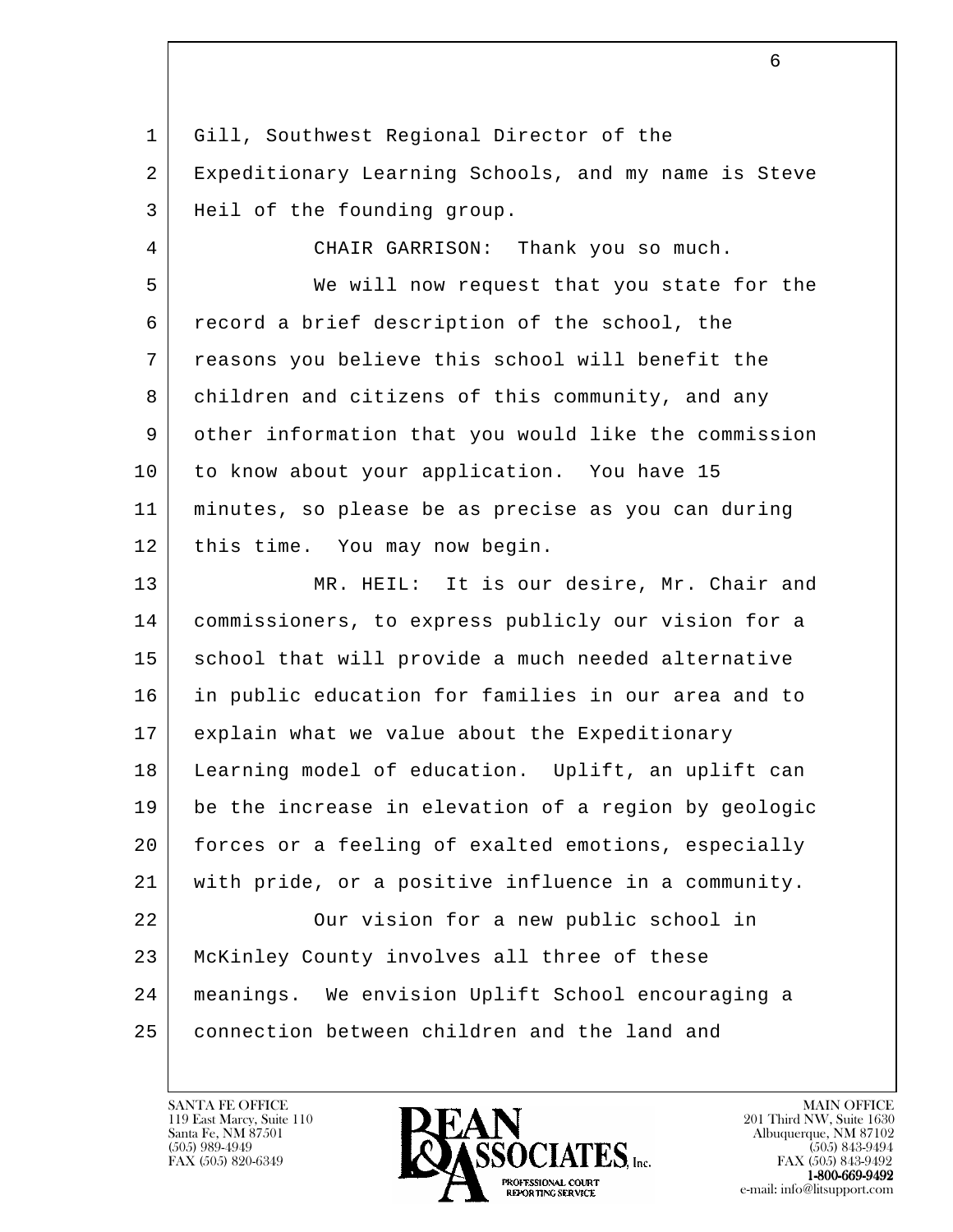1 engendering in all students a sense of pride based 2 on meaningful contributions and accomplishments and 3 benefiting our region for generations to come.

4 The geologic meaning of uplift is apt for 5 our school. The high dry territory we inhabit is 6 known as the Defiance Uplift, a portion of the 7 Colorado plateau. Once a sea bottom and seashores, 8 the sands, silts, dunes, reefs, and marshes have 9 become cliff edges, the walls of vast canyons, 10 meandering intermittent arroyos, hoodoos, and 11 striated bluffs jutting into a clear, rarefied sky. 12 | The land has been lifted up and erosion has shaped 13 it into a dramatic landscape we all love.

l 14 Many of us have centuries old roots in the 15 | land. Others are drawn here by the opportunities 16 this area provides. We interact with the land when 17 we plan towns, build roads, use the wind, sun, and 18 | rain to meet our needs, drive herds, plant crops, 19 and paint pictures. Uplift School will stand out 20 from other schools in the area in that its 21 curriculum will be dynamic, responsive, and centered 22 on local people's land and current events. 23 Also associated with our school is a 24 feeling of uplift, an authentic sense of pride that 25 comes from making meaningful contributions to the

119 East Marcy, Suite 110<br>Santa Fe, NM 87501

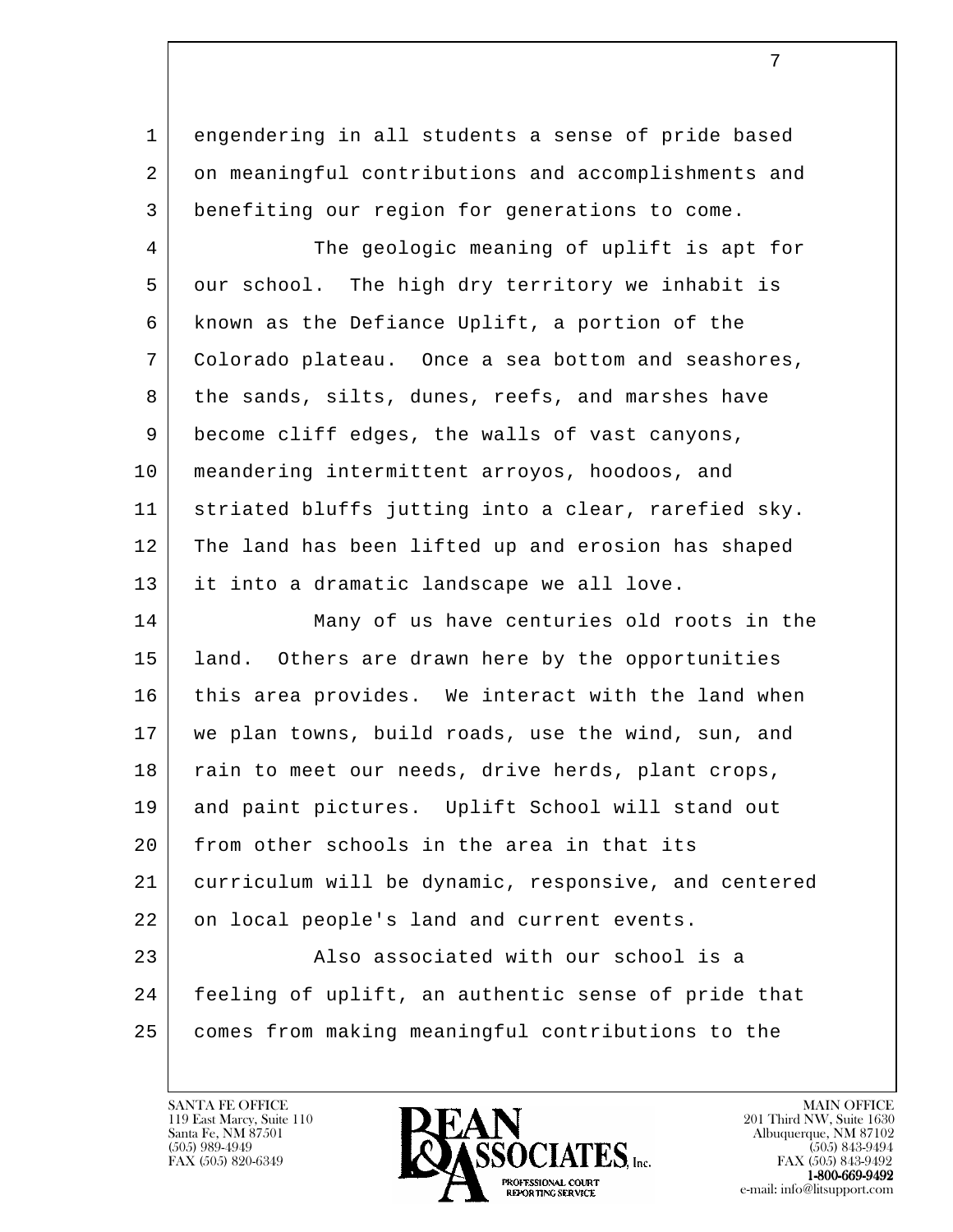1 community. Students of all ages at our school will 2 feel good about themselves and their community, 3 because their learning will be centered around 4 projects that make a difference beyond the school 5 walls. Their school projects will result in high 6 quality products and performances. Their academic 7 achievements and accomplishments will supersede test 8 scores as milestones in their lives. 9 | Students will develop an intrinsic 10 permanent desire to learn. They will learn to 11 inquire, explore, and persist and to revise work 12 | that doesn't meet their own high standards, and 13 because people of all ages can experience joy when 14 they are engaged in a challenging project, Uplift 15 School students will be happy and have fun. 16 The third meaning of uplift relates to the 17 effect the children will have on the community, 18 which will be positive both immediately and 19 | perennially. In the first year, students may 20 publish a community history guidebook or a field

21 guide to the wild animals of our canyons and mesas,

l 22 or perform a historical reenactment that makes 23 distant times seem more accessible. Many people in 24 the community will find these products and 25 performances are useful. In the years to follow,

119 East Marcy, Suite 110<br>Santa Fe, NM 87501

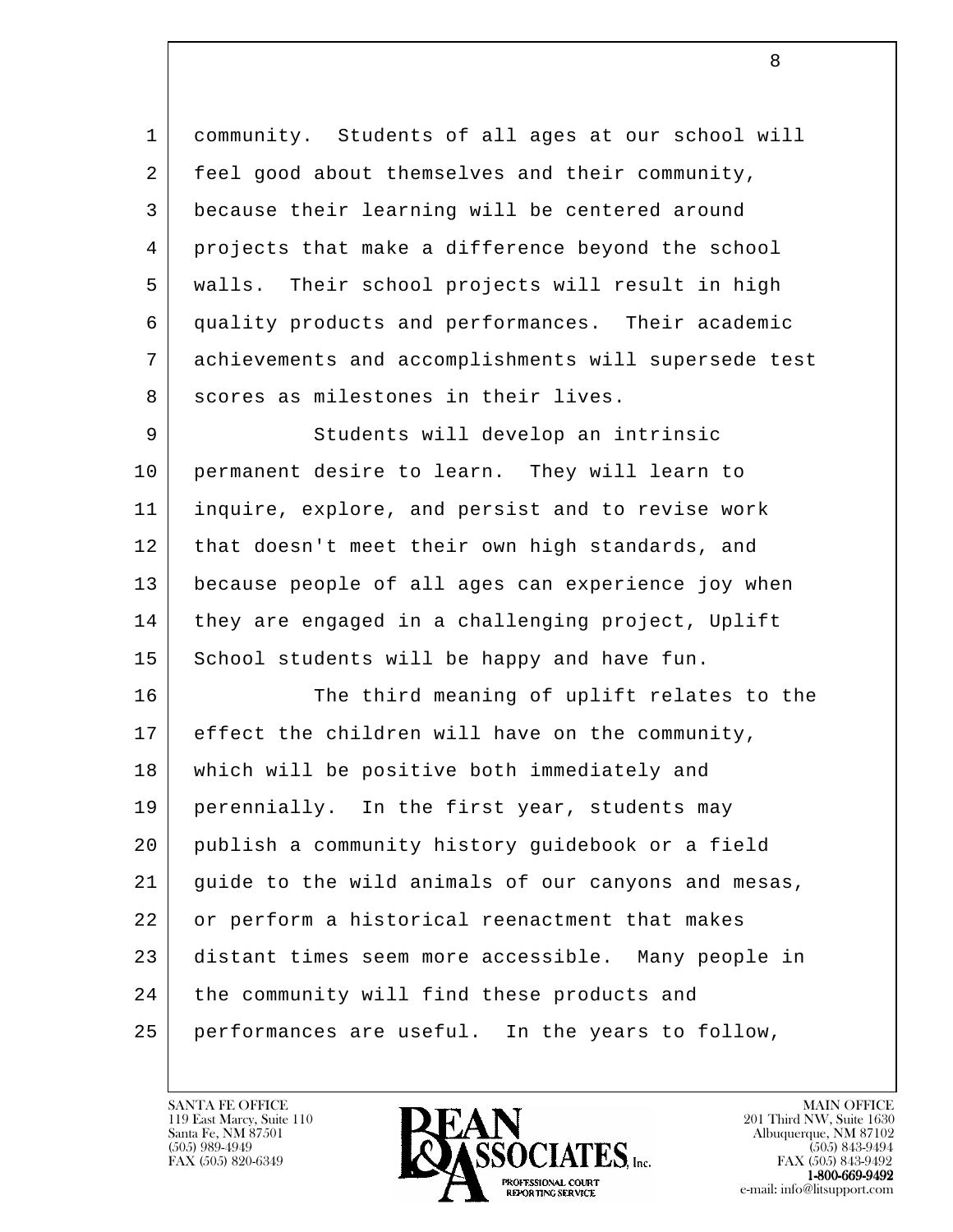1 | the students may help realize a plan for clean solar 2 power for the area, or protect ruins of ancient 3 civilizations, identify local endangered species, or 4 host scientists, artists, and historians who are 5 involved in local issues.

6 Students themselves, by engaging in 7 relevant projects at Uplift School, will learn to 8 speak, read, and write fluently. They will some day 9 be informed citizens and community leaders, and they 10 will have a broad knowledge of and a value for our 11 community. This school will also affect the field 12 of education in our area, forging a new path in 13 educational reform that will serve as a model for 14 other schools creating new opportunity for teachers 15 who desire a real challenge and greater 16 responsibility in their careers and providing a 17 training ground for future teachers, teaching 18 | assistants, and school administrators. 19 Uplift School will invest significantly in

l 20 teachers, in good teaching, and in the relationship 21 between teachers and students and their families. 22 Teachers will collaborate to design the 23 project-based curriculum in cooperation with 24 families and community medication. The curriculum 25 will be experiential, academic, and culturally

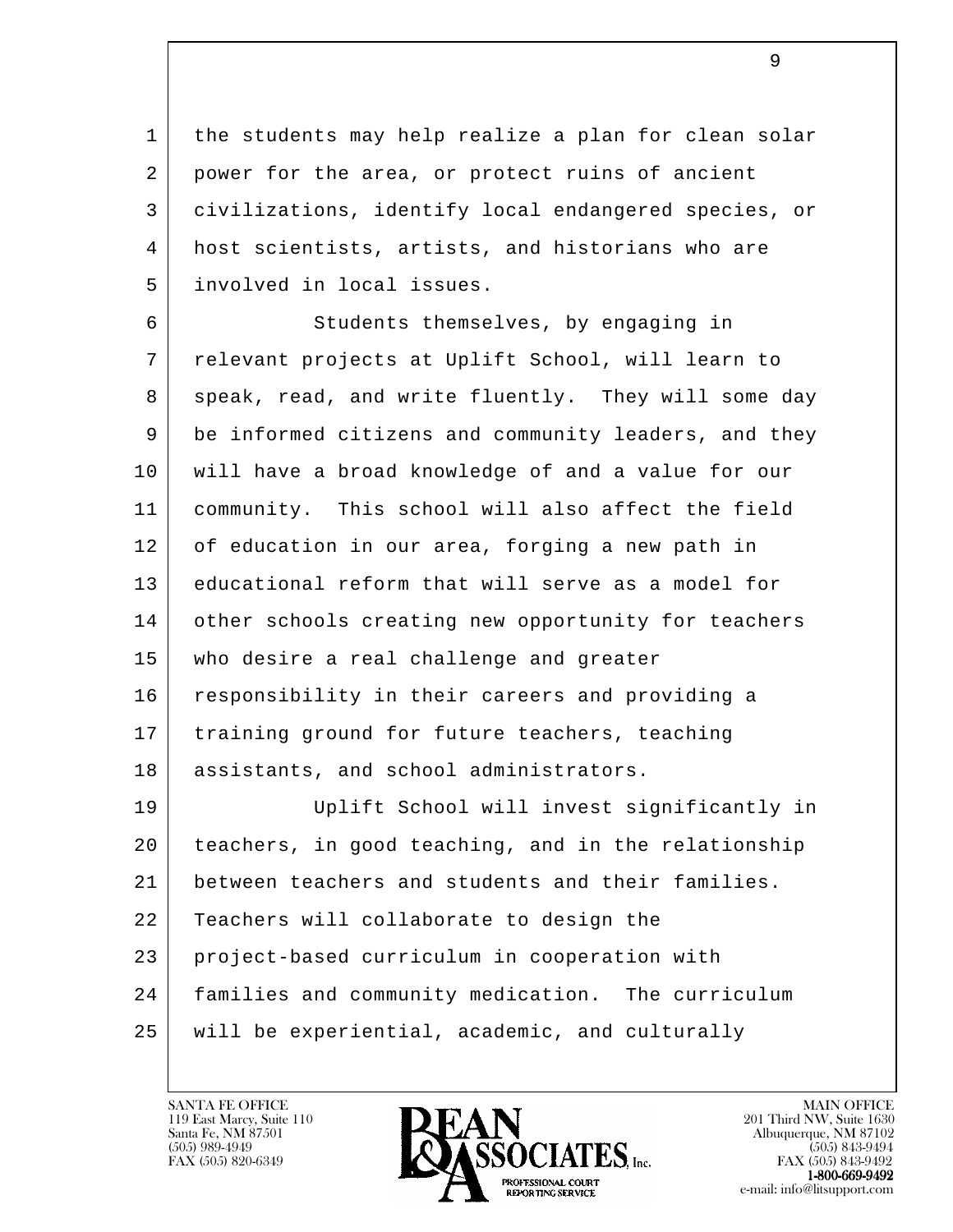1 relevant, connecting to Native American and Hispanic 2 cultural ideals and current issues of importance in 3 this region.

 4 Teachers' added responsibilities will be 5 accompanied by extra training and extra pay. There 6 will be more professional development days in the 7 school calendar for collaboration and designing, 8 reflecting upon and reworking the curriculum. 9 School culture will be a key area of emphasis. 10 Small class sizes and multi-age classrooms will 11 allow for all students to speak and do more in 12 school and develop strong bonds with their teachers.

l 13 Uplift School will differ from other local 14 public schools in scale of governance and in the 15 focus of its governing body. Five council members 16 will be responsible for the school. They will be 17 accessible and responsive to the families of the 250 18 students, the staff, and the community, a very 19 favorable board member to student ratio. They will 20 be united in a shared educational philosophy, 21 supporting the principles and practices of 22 Expeditionary Learning, and this focused educational 23 philosophy will attract interest and support to the 24 school, allowing it to tap into resources to improve 25 education that have not begun to be explored by

119 East Marcy, Suite 110<br>Santa Fe, NM 87501



FAX (505) 843-9492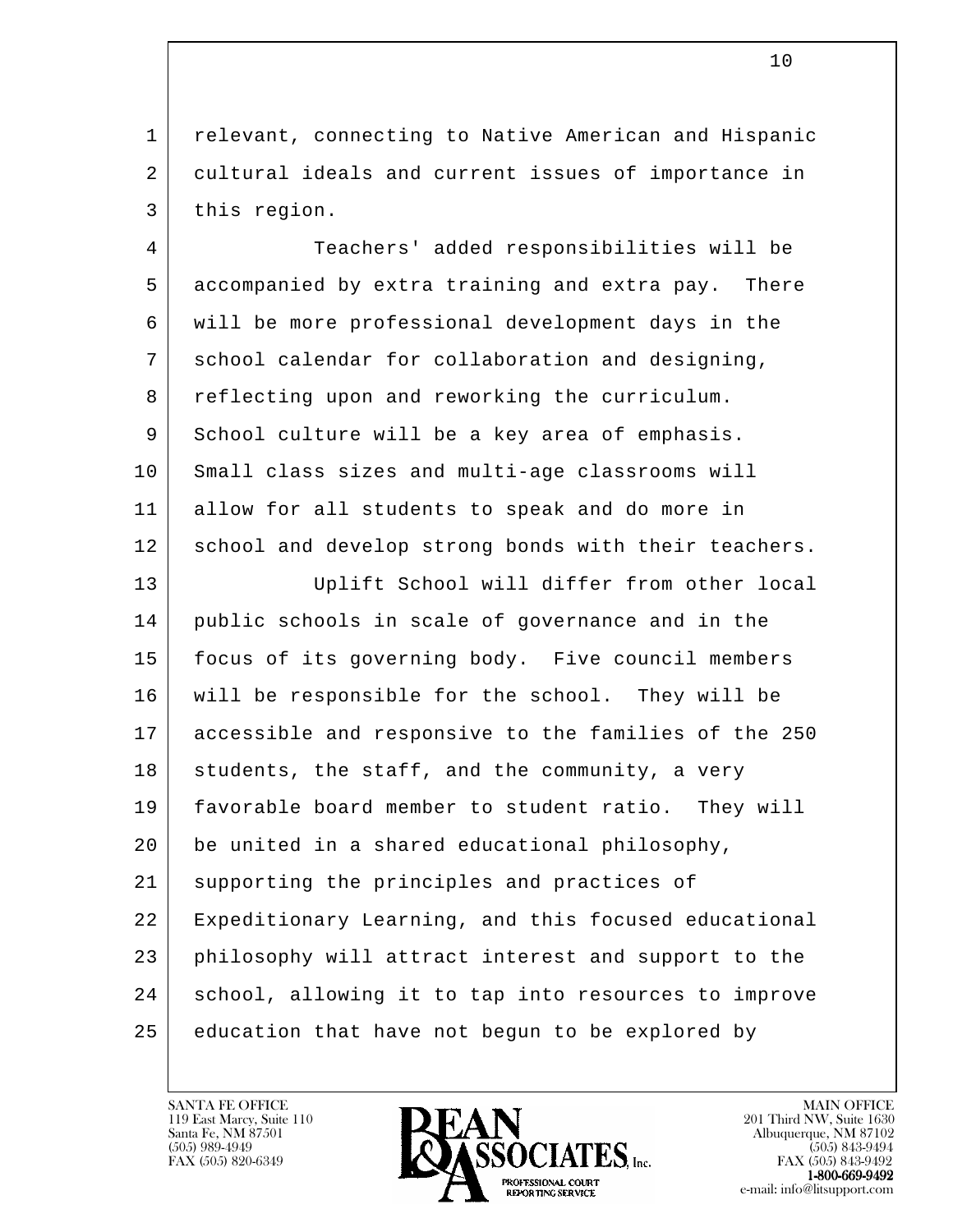1 | other schools in the area.

| $\overline{a}$ | As an Expeditionary Learning school,                 |
|----------------|------------------------------------------------------|
| 3              | Uplift School will be part of a network of excellent |
| 4              | schools based on hands-on learning that is           |
| 5              | significant and relevant to the community. EL is a   |
| 6              | model that has proven effective with diverse         |
| 7              | populations, including students receiving free and   |
| 8              | reduced priced lunch, English language learners, and |
| 9              | native populations raising test scores in math and   |
| 10             | reading. Nationwide in EL schools, students of all   |
| 11             | ages, diverse backgrounds, and varying abilities are |
| 12             | taught to do rigorous academic work as a lasting     |
| 13             | contribution to their community. Most learning       |
| 14             | occurs within interdisciplinary thematic units,      |
| 15             | called learning expeditions, that result in high     |
| 16             | quality projects.                                    |
| 17             | An EL school designer is on the site in              |
| 18             | the classrooms 30 or more days per school year to    |
| 19             | work with staff and to evaluate the level of         |
| 20             | implementation of Expeditionary Learning or          |
| 21             | practices. The founders of Uplift School see New     |
| 22             | Mexico charter school law as an invitation for       |
| 23             | grassroots initiatives in public education. We are   |
| 24             | teachers and parents with students' best interests   |
| 25             | in mind, and we feel the charter school law was      |

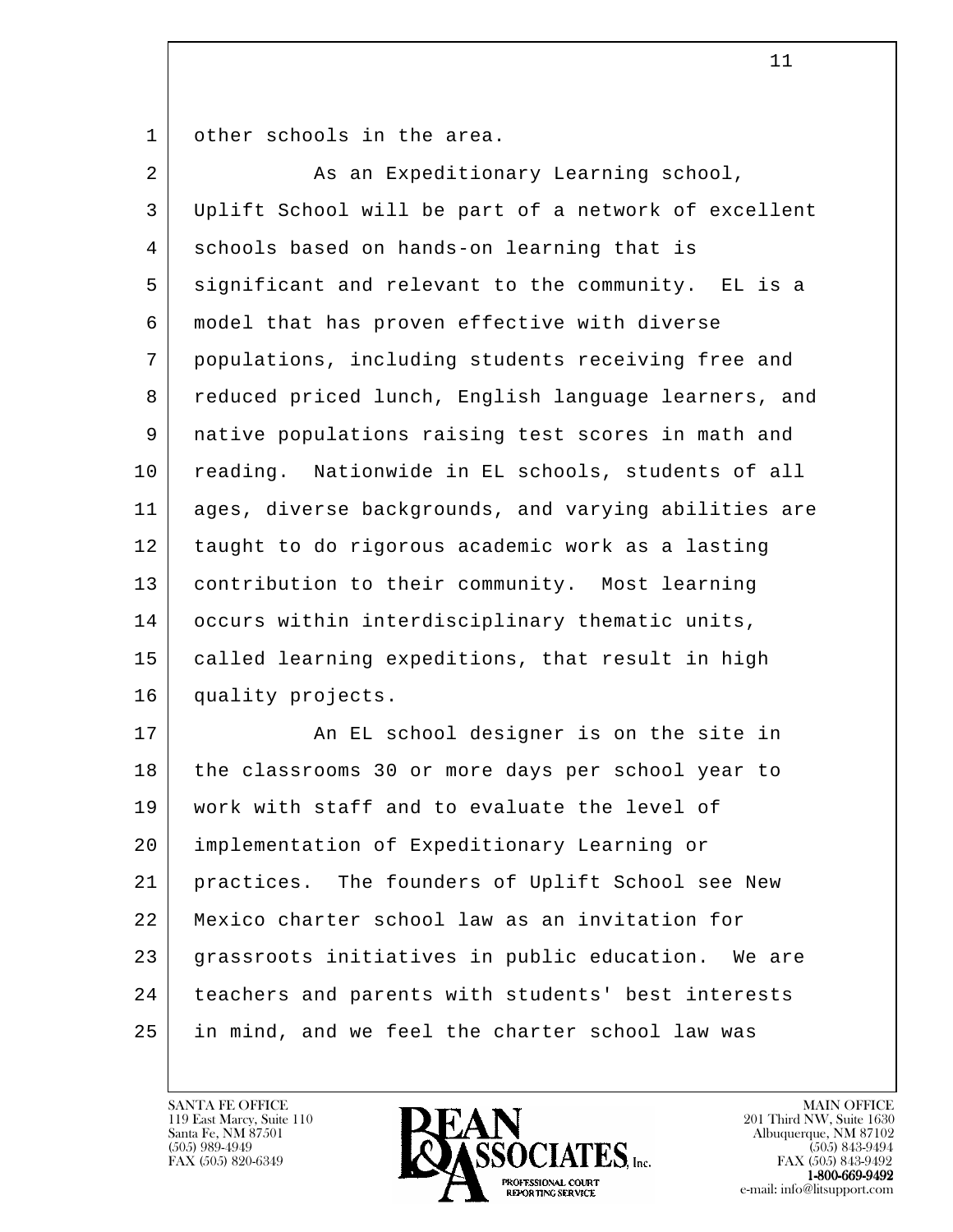1 | written for people like us. We have accepted the 2 invitation to envision a school, create a detailed 3 plan for it that we feel will draw broad public 4 support, and be good for students, families, 5 teachers, and the community, and submit that plan as 6 a charter school application to the New Mexico 7 Public Education Department for review and to the 8 Public Education Commission for consideration.

 9 We have asked Scott Gill to be here 10 | tonight to speak more about the Expeditionary 11 Learning model in order to provide a wider angle 12 view of what is being done regionally and nationally 13 in the EL network of schools and to explain the 14 relationship between Expeditionary Learning and the 15 proposed Uplift School.

l 16 MR. GILL: Mr. Chairman, members of the 17 commission, our organization is here to support this 18 particular application. We have a history of 19 working with schools in New Mexico, and, in fact, 20 partnered with Roots and Wings, a charter school 21 that has a long history within the state. We are 22 currently working with a number of charter schools 23 and district schools within the state, helping them 24 | raise their student achievement and engage kids more 25 actively in learning.

119 East Marcy, Suite 110<br>Santa Fe, NM 87501



FAX (505) 843-9492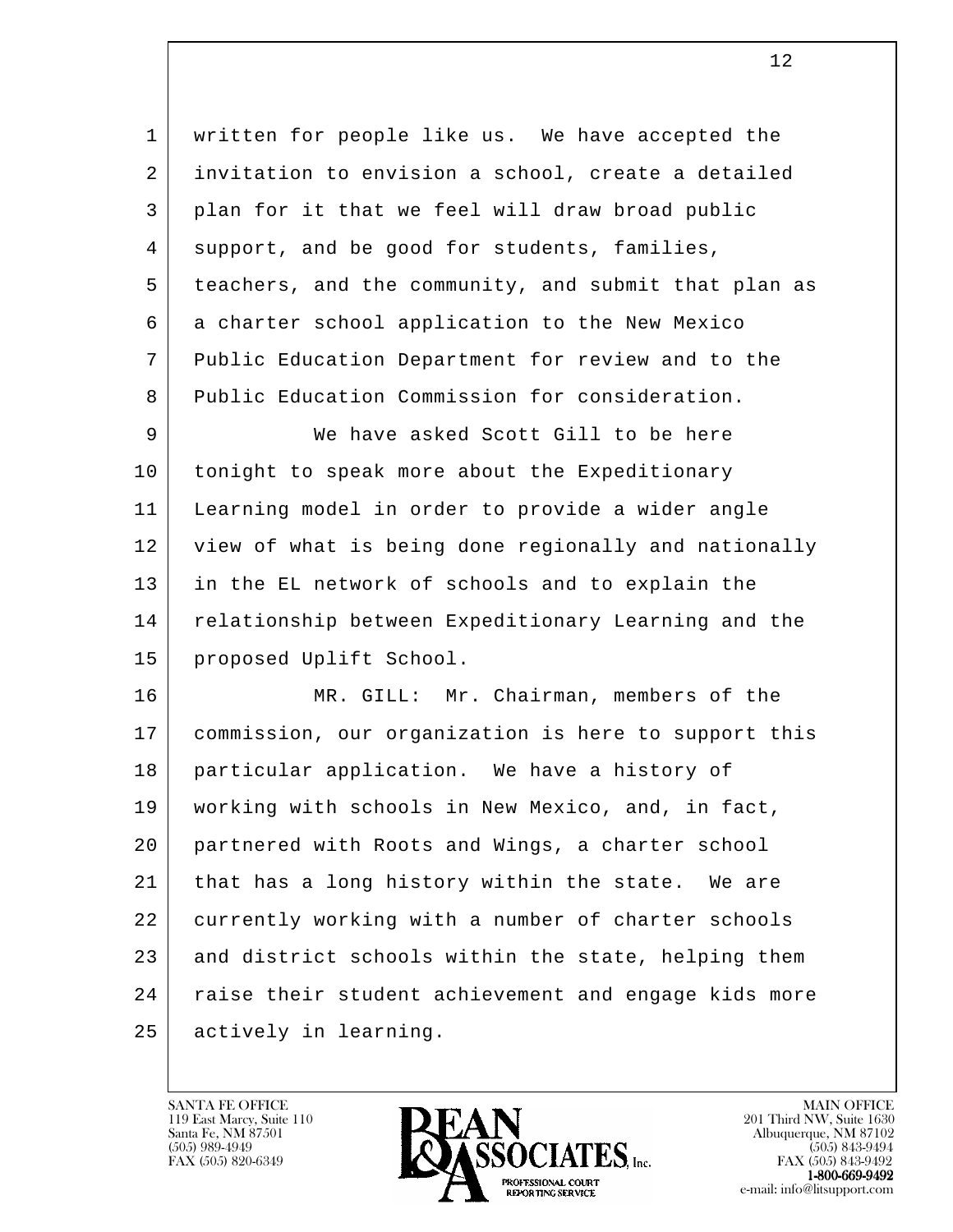1 | Last week I was down working at the Alamo 2 Navajo school near Magdalena. I noticed in the 3 newspaper that there was an article indicating that 4 in general, charter schools in New Mexico are not 5 meeting the same test results as the districts in 6 which they are located. It's interesting, because 7 in charter schools that we have worked with in New 8 | Mexico three years or more, each of those schools 9 are outperforming the district schools that they are 10 located in.

l 11 This school will be joining a network of 12 | about 165 charter and regular district schools 13 across the United States, all focusing on a form of 14 learning that really engages students more actively 15 and focuses on the work that students do in creating 16 projects, products, and performances, all based and 17 tied to the state standards. The role of our 18 organization is to team with the teachers and to 19 help teachers teach what it is they are required to 20 teach and discover ways of creating a more 21 compelling and interesting and engaging way for them 22 to learn the content, the skills, and the knowledge 23 that we would like for them to be receiving. 24 In a recent study by a third party 25 research organization about schools nationwide

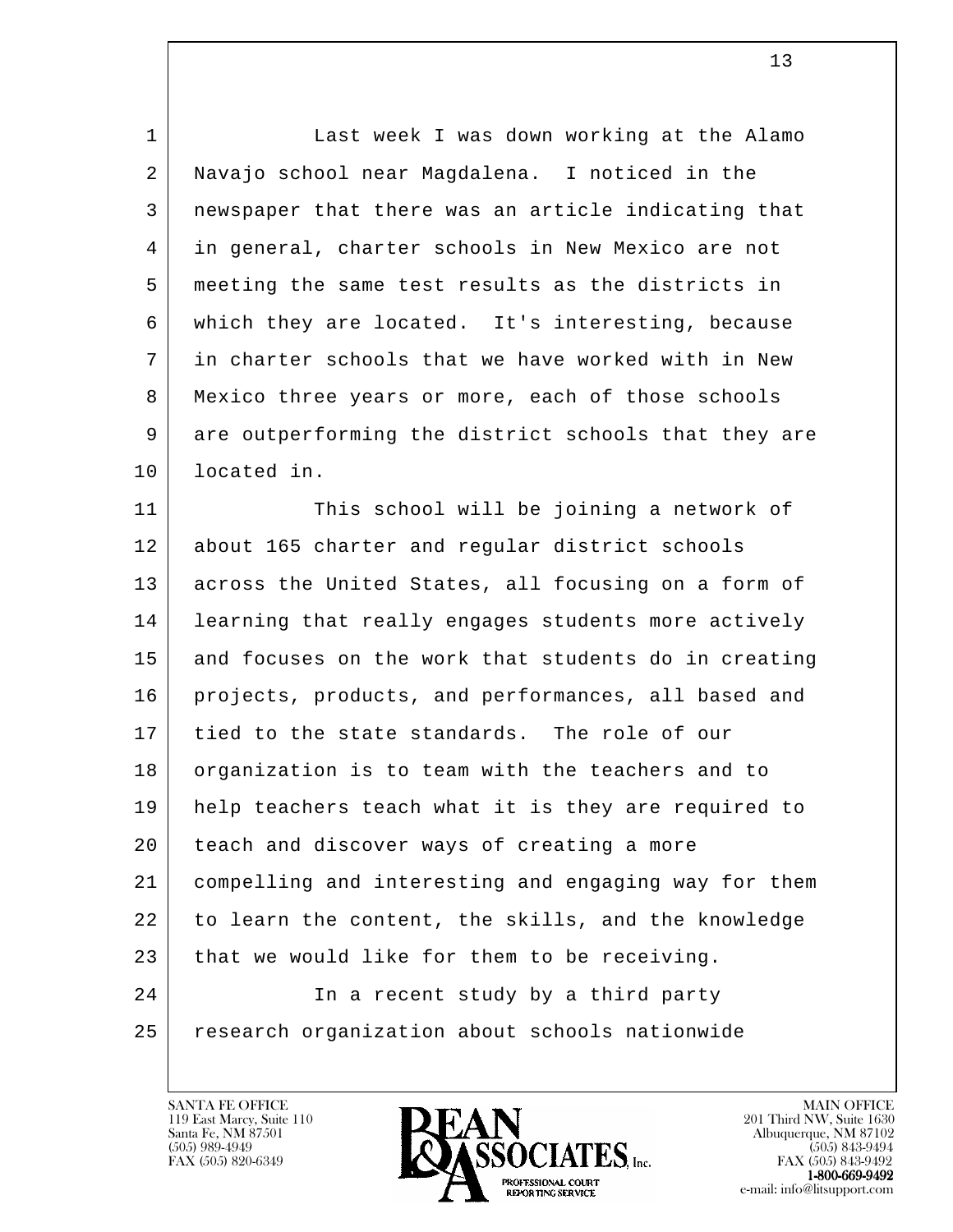1 implementing Expeditionary Learning, it indicated 2 that, in general, schools with a high level of 3 implementation have been succeeding and 4 demonstrating higher test scores than the districts 5 in which they are located. It's also interesting 6 that they have been outperforming the free and 7 reduced lunch students and the students identified 8 in special populations. They have been out 9 performing the district averages as well. 10 Expeditionary Learning teams with those 11 teachers to focus on five areas. They are called 12 the core practices. The first is really in 13 curriculum design, and as I mentioned, help teachers 14 | take back the responsibility of designing curriculum 15 that is engaging for the students in that particular 16 area, using curriculum materials as resources, but 17 helping design learning experiences that actively

l 19 We also work with teachers on what we call 20 active pedagogy, which are instructional strategies 21 that have been proven across the country to be 22 effective, and we bring them to scale and help 23 teachers to understand how to implement these in 24 | their particular classrooms. We focus on the 25 culture and character development within schools.

18 engage students on a daily basis in the classroom.

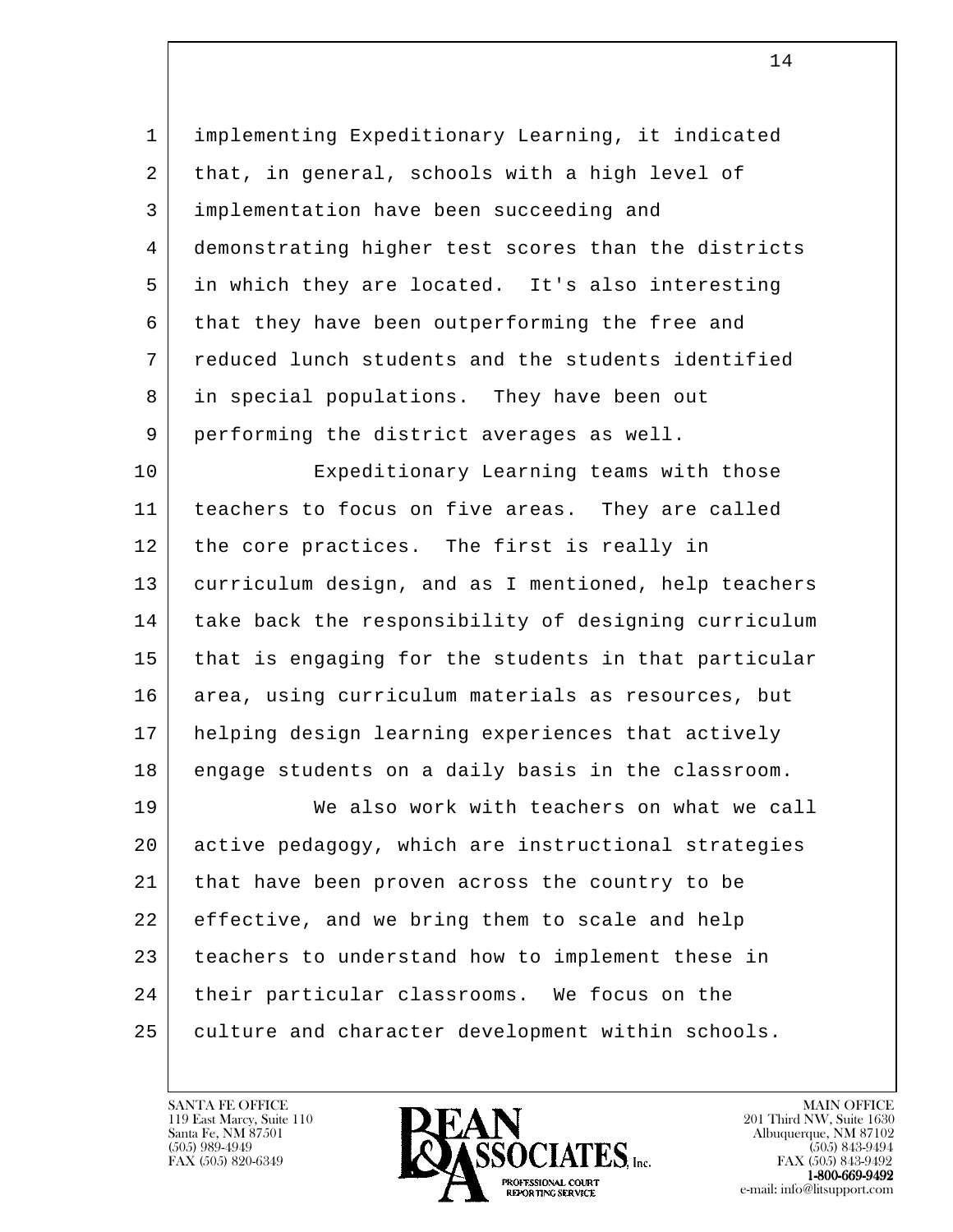1 | We help also schools focus on leadership and school 2 improvement as a way of continuous improvement 3 within the schools, and also take a look at 4 structures, because in many ways structures can 5 either enhance or inhibit the implementation of 6 | these kinds of teaching strategies.

l 7 Nationally what Expeditionary Learning has 8 been doing is demonstrating that performing well and 9 high test scores and having an engaging active 10 | school environment are not mutually exclusive, but 11 indeed, we can create learning environments that 12 actively engage our students around real projects 13 that have benefit beyond the classroom and yet have 14 | these students performing well on standardized 15 tests. 16 So at this point I think we have concluded 17 | our presentation in front of the board. 18 CHAIR GARRISON: Thank you. 19 The local school board, district 20 representative section. At this time we would like 21 to hear from the local school board and/or district 22 representative. Please state your name and title 23 for the record when you come up, please. Do we have 24 any representatives from the local school board or 25 district?

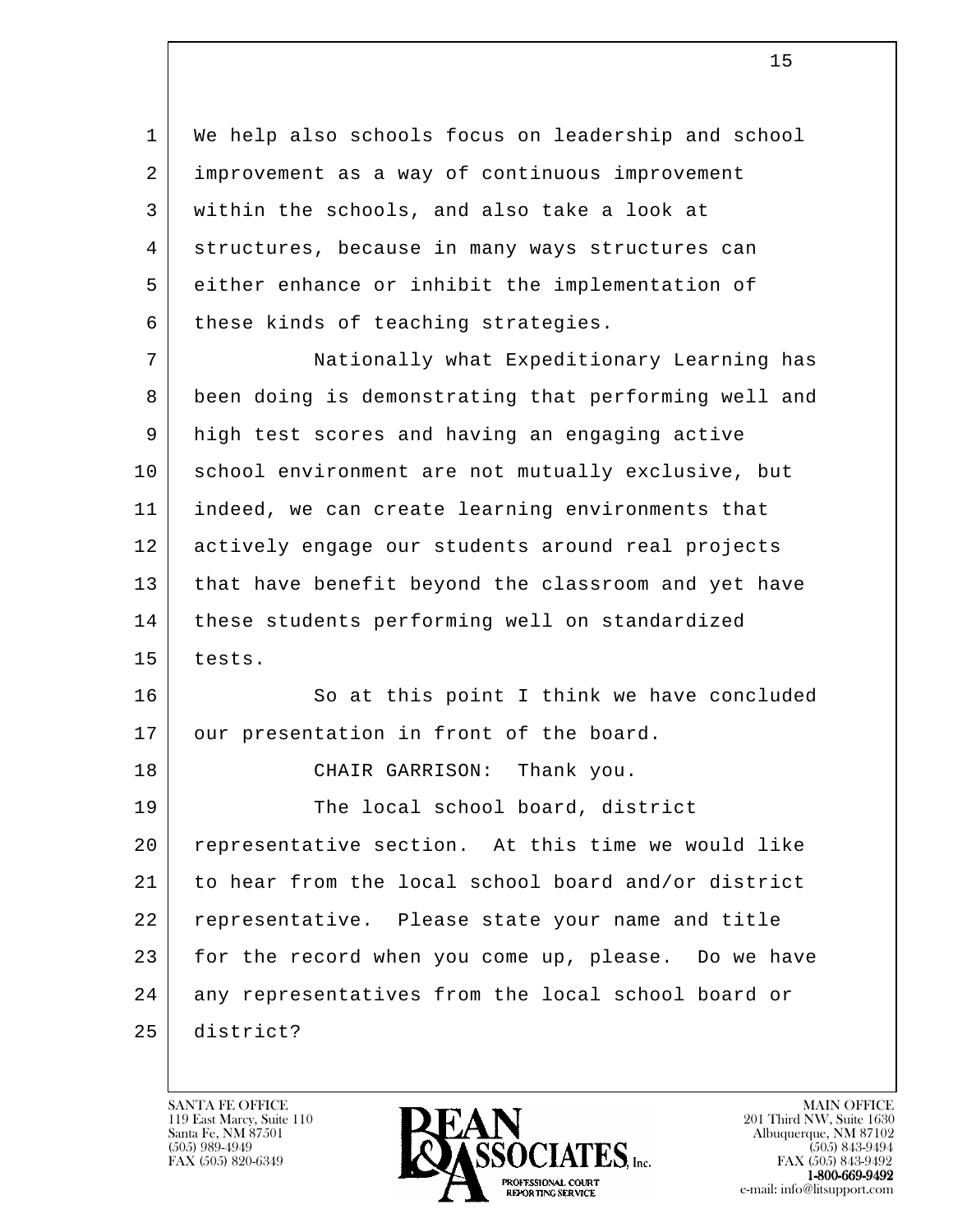l 1 Please state your names and titles for the 2 record. 3 | MR. PEREZ: My name is Max Perez, 4 P-E-R-E-Z. I am assistant superintendent for 5 services. 6 MR. ARSENAULT: Ray Arsenault, 7 superintendent of Gallup McKinley County Schools.  $8$  |  $A-R-S-E-N-A-U-L-T$ . 9 | MR. TEMPEST: Bruce Tempest, 10 T-E-M-P-E-S-T, and I am a member of the school 11 board. 12 CHAIR GARRISON: Thank you, gentlemen. 13 We will now request that you state your 14 reasons this charter school application should be 15 approved by the commission and/or reasons why this 16 charter application should be denied. You have ten 17 minutes, so please be as precise as you can during 18 your time. You may now begin. 19 | MR. PEREZ: We generally support new ideas 20 and creative concepts by the public whenever an 21 effort is proposed that serves the needs of the 22 students for the Gallup McKinley County area. A 23 charter school being proposed for the area could 24 have substantial impact on GMCS services that are 25 currently being provided. This in itself makes the

119 East Marcy, Suite 110<br>Santa Fe, NM 87501

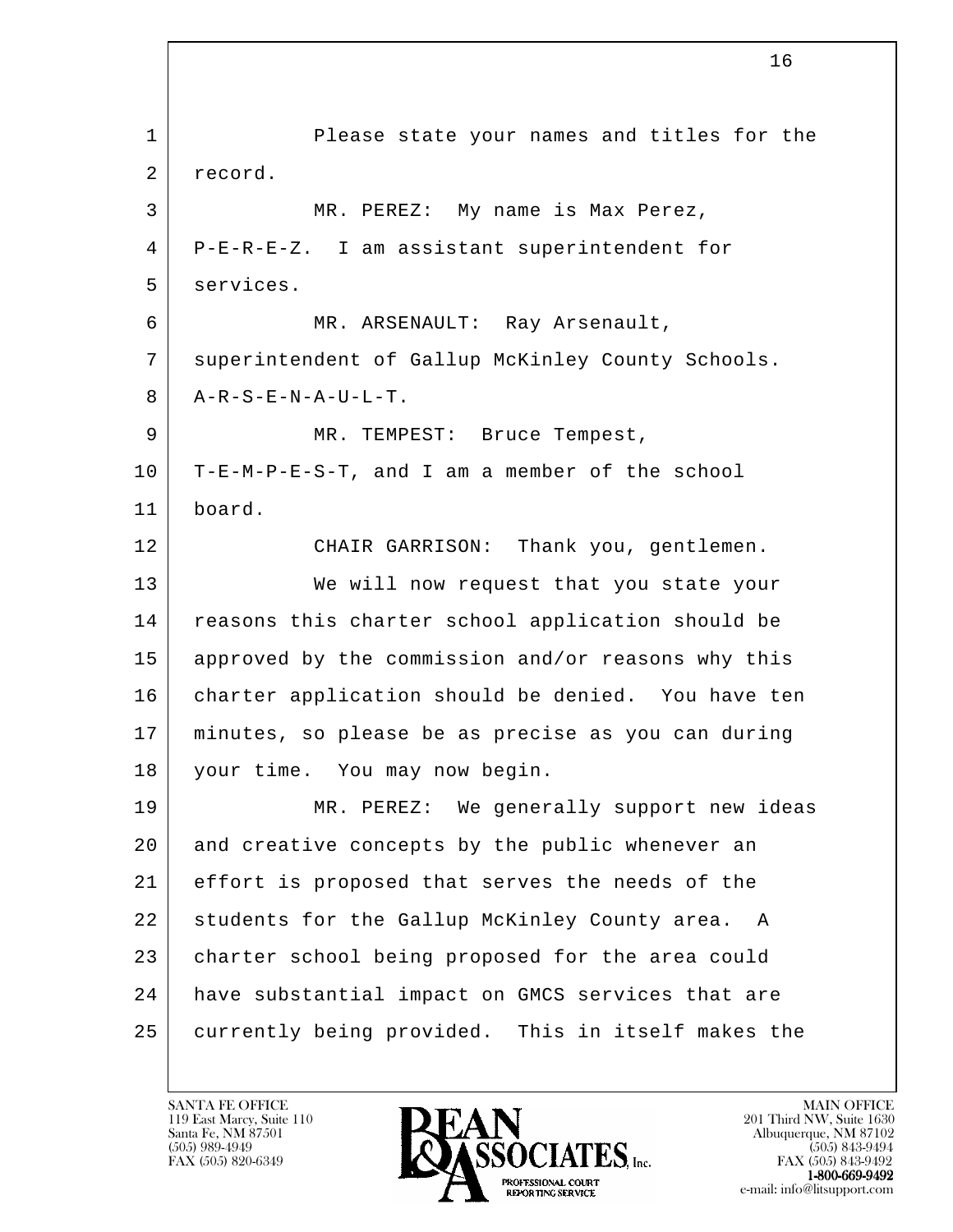1 decision to add any charter school to the district 2 or to the state a matter of our concern, and we 3 would like to have some assurance, that in our time 4 of budget crisis in the State of New Mexico, that we 5 are indeed working together with the resources that 6 we have available.

 7 In reviewing the application, we had 8 several questions and/or concerns. The first -- and 9 I will try to go through these briefly. I will not 10 | go through them in detail. I will have a copy for 11 everybody. I was expecting Mavis Price to be here 12 | tonight. I gave her some copies to bring. The 13 first question, will teachers receive training in 14 | the expeditionary model and then some detail on  $15$  that.

l 16 There is a section in the application 17 called current lack of alternatives for students and 18 | families. It should be noted that much of New 19 Mexico faces the same challenges. In fact, 20 78 percent of schools did not make AYP, and GMCS is 21 not the only district in restructuring status. We 22 | need a little bit more noting of that. 23 | The that same section, the charter 24 founders' analysis of current administrative 25 mandates points to one key characteristic, a

119 East Marcy, Suite 110<br>Santa Fe, NM 87501



FAX (505) 843-9492 e-mail: info@litsupport.com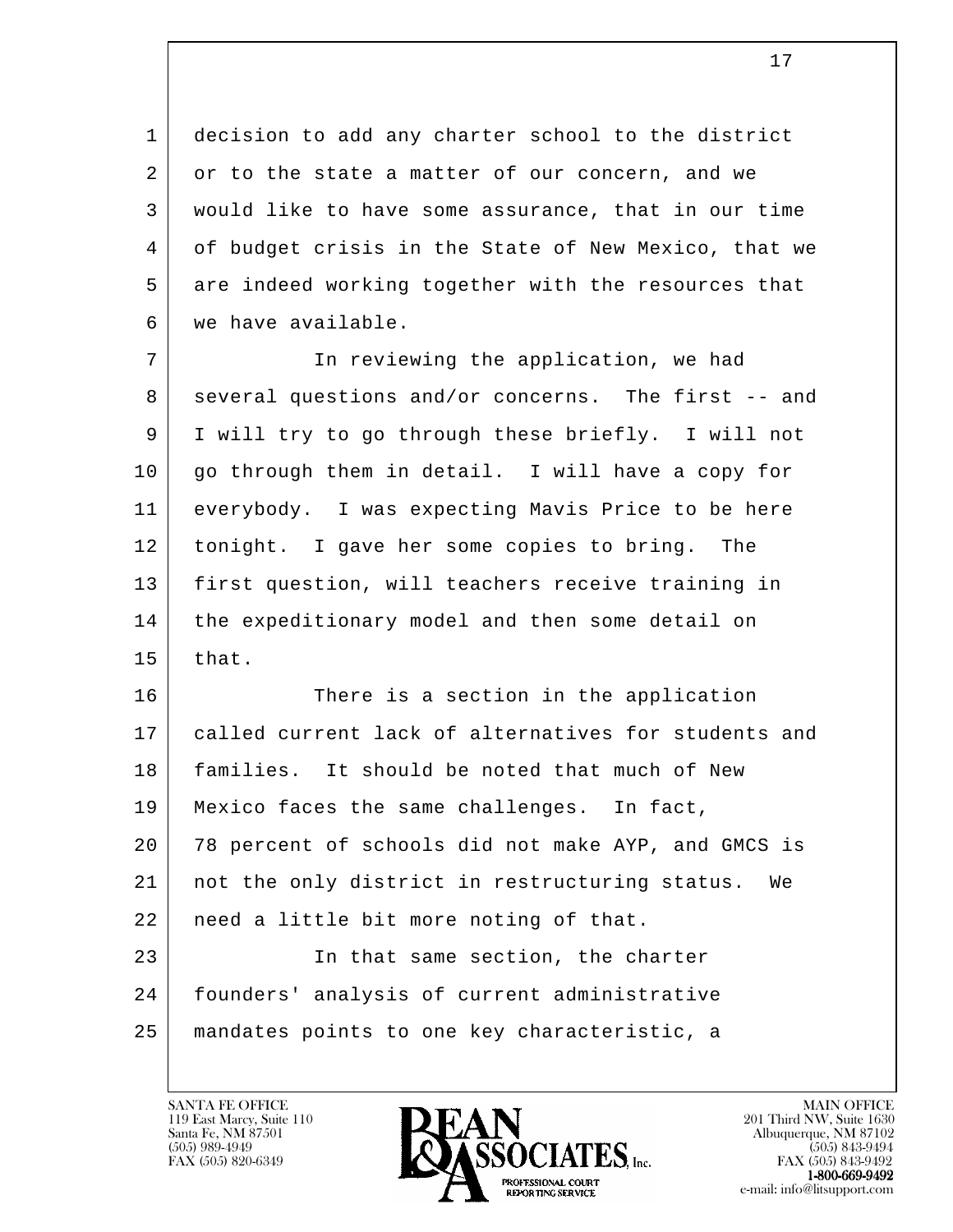1 tendency towards redundant approaches to remediation 2 in math and reading requiring local performing 3 students to do more of what didn't work for them in 4 | the first place. We would like a little bit more 5 backup to the comment.

l 6 We accept the fact that we are not a 7 perfect organization, and we have a lot of work to 8 do. However, we do have several things going on 9 with remediation in math and reading. In the same 10 section, evidence of lack of adaptability. The 11 educational plan for student success is pointed out. 12 | A lot of that is guided by the Public Education 13 Department, specifically the Priority Schools 14 Bureau. Especially that we do have many schools in 15 restructuring status and in our district, we have a 16 | lot of guidance. We have a lot of parameters that 17 we have to keep with our plan for student success. 18 There is also a comment about 19 unresponsiveness is also evident in the school 20 district's handling of schools in need of 21 improvement. There is a little mixup there that 22 refers to a press release that was made April 7th, 23 about some schools that were in need of 24 restructuring, and the comment alluded to 25 nonresponsiveness by the district.

119 East Marcy, Suite 110<br>Santa Fe, NM 87501



FAX (505) 843-9492 e-mail: info@litsupport.com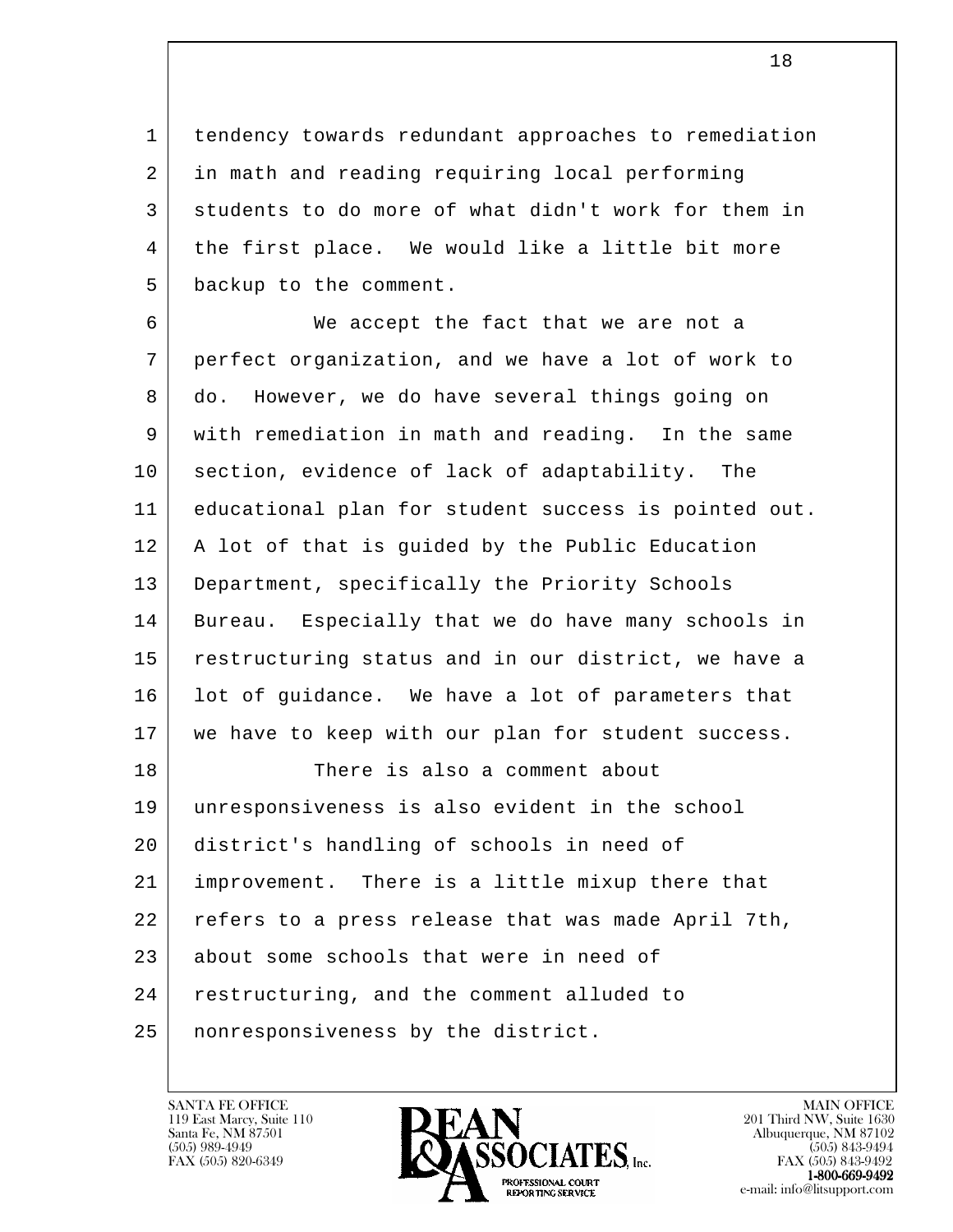l 1 I have to make the record clear, that 2 there were originally ten schools. Seven of the 3 schools we went through a rigorous progress for 4 several months in applying for the funds so that we 5 could further support those seven schools in need. 6 At the end of it all, after applications and 7 presentations and trips to Albuquerque, et cetera, 8 we were only awarded one school to get the funding 9 for that school improvement. So I would just like 10 to get a little bit more clarification on that 11 process. 12 Some of the other -- I want to run through 13 this. It's unclear how the charter is proposing to 14 work with the English language learning students. 15 Would the multi-cultural curriculum be developed 16 prior to opening the school or would that be 17 developed during the school process? You have got 18 to excuse me. I didn't bring my glasses with me. I 19 am struggling with this. 20 There are other like more minute 21 questions, like \$5,000 for counseling. That seems 22 like a significantly underestimated amount. Will 23 the school -- I think there is reference to the 24 school being housed downtown. We have questions 25 about that. Is that multiple buildings? Are those

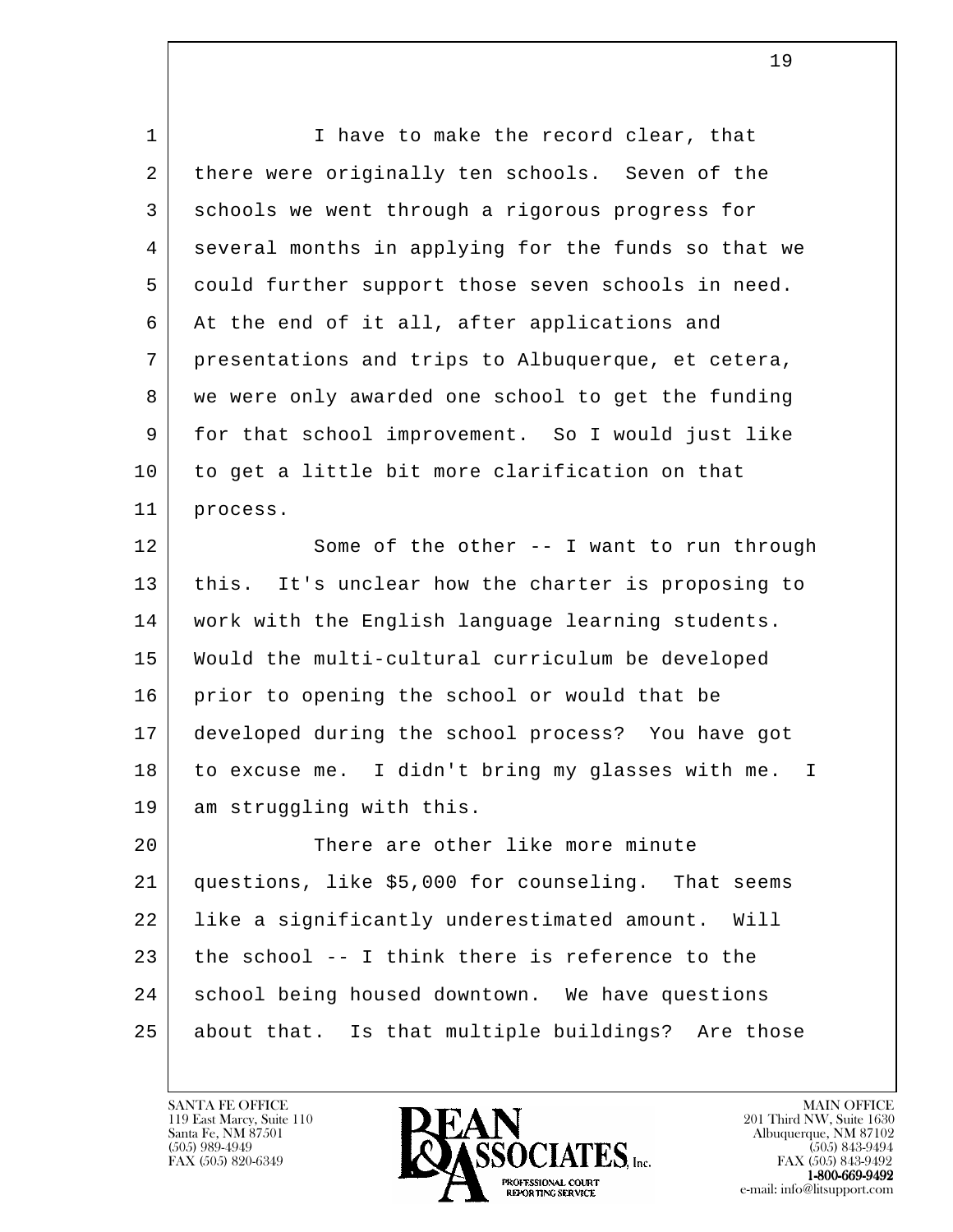| 1  | buildings adjacent to each other? Is there a gym, a  |
|----|------------------------------------------------------|
| 2  | playground needed or going to be proposed?           |
| 3  | There is reference to being located on the           |
| 4  | north side downtown in the Chiuahita neighborhoods   |
| 5  | for independent walking and biking to school. One    |
| 6  | concern is that this is in proximity of the downtown |
| 7  | railroad crossing which runs about 100 trains per    |
| 8  | day. The charter school uses district bus drivers.   |
| 9  | Do they anticipate additional costs and would we be  |
| 10 | involved in that part of it? Do we have to gear up   |
| 11 | maybe for additional bus drivers or additional       |
| 12 | buses?                                               |
| 13 | So in a nutshell, those are some of the              |
| 14 | questions we have surrounding this. And again, I     |
| 15 | would like to applaud the people that are proposing  |
| 16 | this. We're not against the idea in concept. But     |
| 17 | we have to be very careful that we proceed carefully |
| 18 | with the operationalizing of it.                     |
| 19 | MR. ARSENAULT: I would like to make a few            |
| 20 | comments. I think in an ideal financial situation    |
| 21 | that I experienced when I moved to New Mexico eight  |
| 22 | years ago, I would be much more open to the idea,    |
| 23 | but my responsibility is to be sure that the school  |
| 24 | district is going to be able to operate fiscally.    |
| 25 | One thing that occurred recently was we lost a \$1.8 |
|    |                                                      |

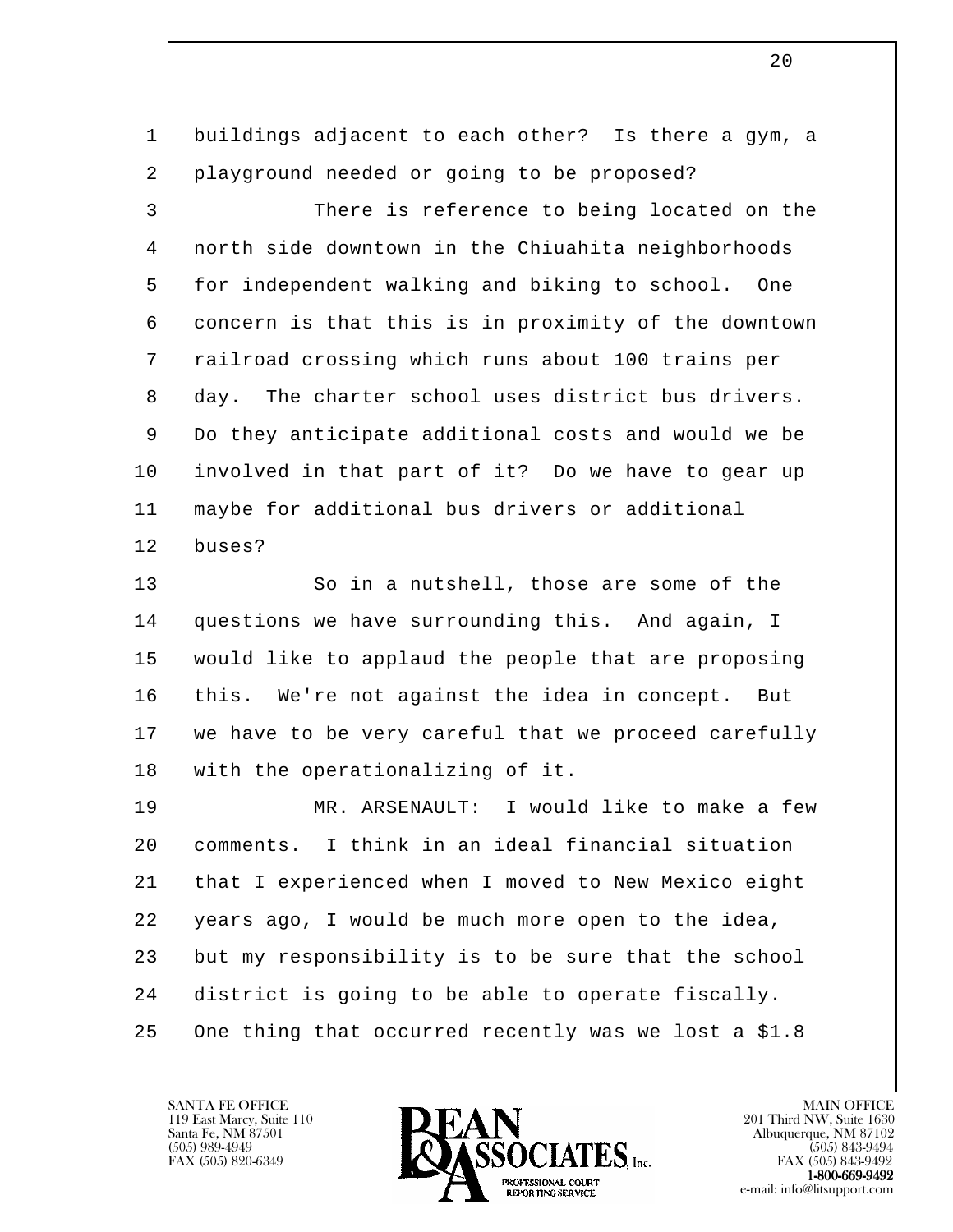1 million sparsity index isolation formula for our 2 schools in the northeastern part of the school 3 district. It was originally established for 4 Crownpoint, Thoreau, and for Tohatchi High Schools. 5 Our enrollment had to stay at 400. That was to 6 backfill for the impact aid that we lost of 7 approximately \$20 million per year now. While we 8 also have lost \$1.8 million sparsity index because 9 | we dropped 22 students below that level. 10 The reason it occurred is we built a new

 11 high school in Sayaguy [phonetic] which has over 100 12 students there. So that is one concern I have 13 fiscally.

14 | Another problem that I have is we are in a 15 declining enrollment environment. We are dropping 16 approximately 200 students per year, which would 17 translate into the neighborhood of \$2 million. So 18 if I look at those two figures, that puts me close 19 to \$4 million that I have to try to find ways to 20 either supplement that or make cuts for that 21 situation.

l 22 Plus I stay in close contact with Tom 23 Sullivan, the president of the State Coalition of 24 School Administrators, and we are being told that 25 while we may receive some backfilling from the US

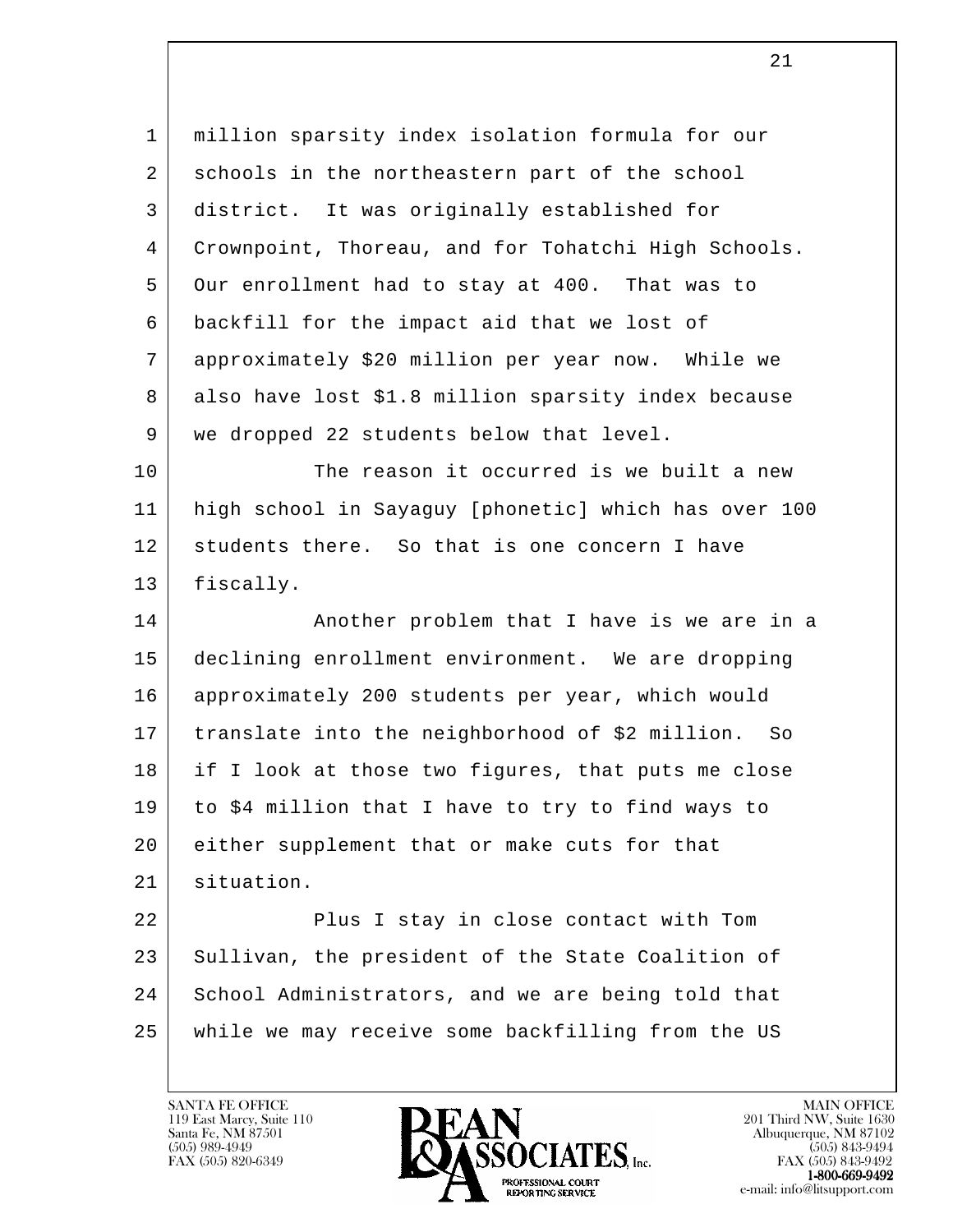l 1 Department of Education, according to new 2 legislation passed last week, what are we going to 3 do in the future. These funds will run out in 4 approximately one year. We have to have a longterm 5 budget and a longterm vision for the school district 6 that I am concerned about losing 250 students, which 7 could be several million dollars per year funding in 8 addition to what we have already lost. 9 Finally, in the application I believe 10 there was a portion dealing with community input. I 11 would like to comment that I believe that has not 12 been filled out, that about 85 percent of my 13 students are from the Navajo Nation, a large 14 percentage of the residents of Gallup are. I don't 15 believe there was an opportunity for input from that 16 group. 17 MR. TEMPEST: I don't really have anything 18 to add. Mr. Arsenault and I reviewed this 19 application in some detail last week and discussed 20 it at length, and I just support the comments that 21 he has made. 22 | CHAIR GARRISON: Thank you, gentlemen. 23 MR. ARSENAULT: Thank you. 24 CHAIR GARRISON: Community input. Public 25 comments and observations regarding the application

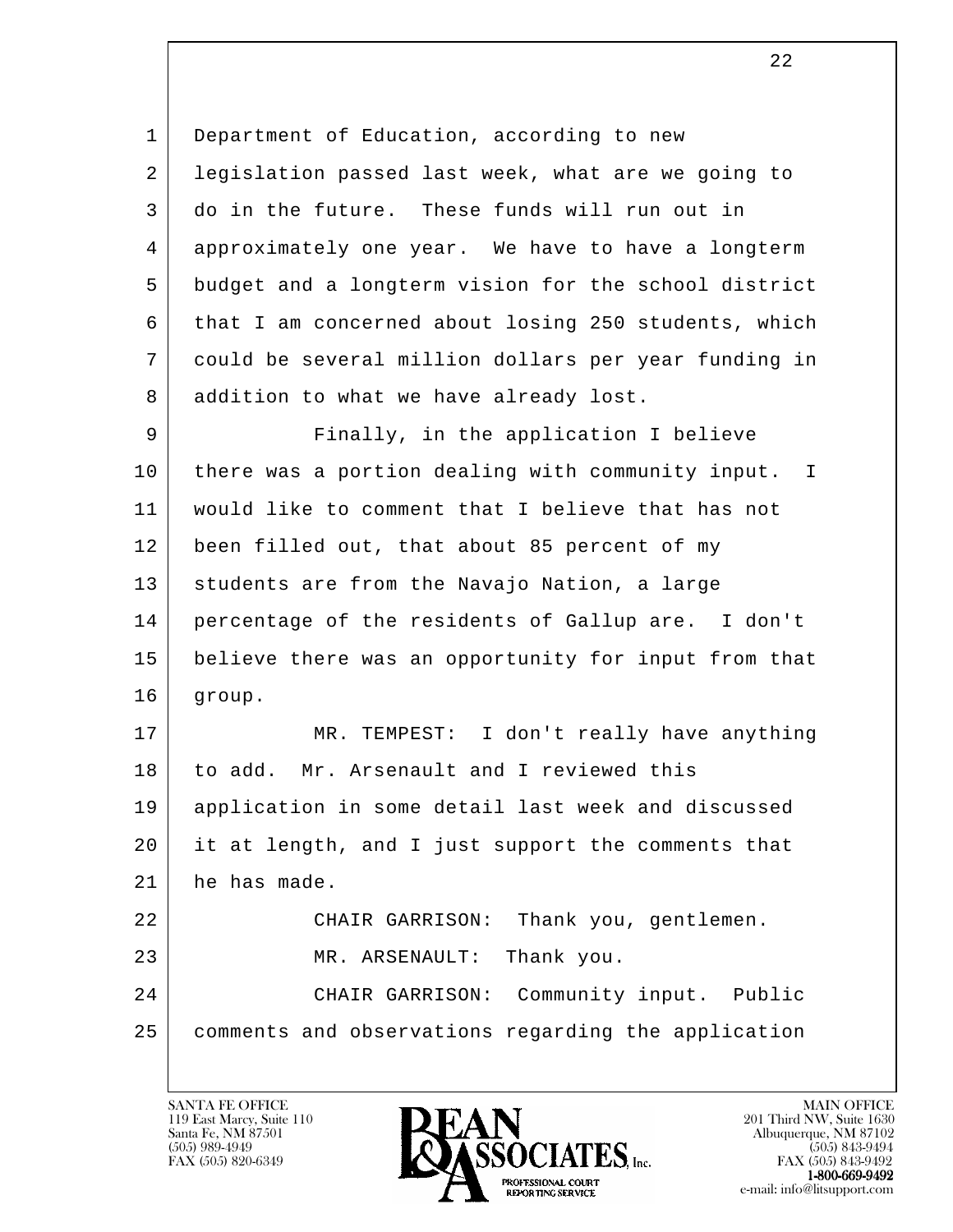1 will be heard at this time. There will be a four 2 minute time limit per presenter. Persons from the 3 same group and having similar viewpoints are asked 4 to select a spokesperson to speak on their behalf. 5 Multiple and repetitious presentations of the same 6 view will be discouraged. 7 Is there anyone with community input that

 8 would like to speak before the commission. We will 9 start one, two, three, four, five, and then we will 10 play rock, paper, scissors after that. We will get 11 everyone.

12 Yes, sir.

 13 MR. BRIGHT: My name is William -- Bill 14 Bright, B-R-I-G-H-T, resident of Gallup for the last 15 18 years. I am retired from careers in the field of 16 | health, education, small business ownership, and 17 have degrees in occupational therapy and special 18 education.

l 19 While living in Gallup, I have served on 20 the Gallup McKinley School Board and the UNM-G local 21 board. I have served on the Middle College High 22 Charter School Board from its inception to the 23 present. Middle College High was authorized by and 24 maintains a positive relationship with the school 25 board for eight years now. It is the leading

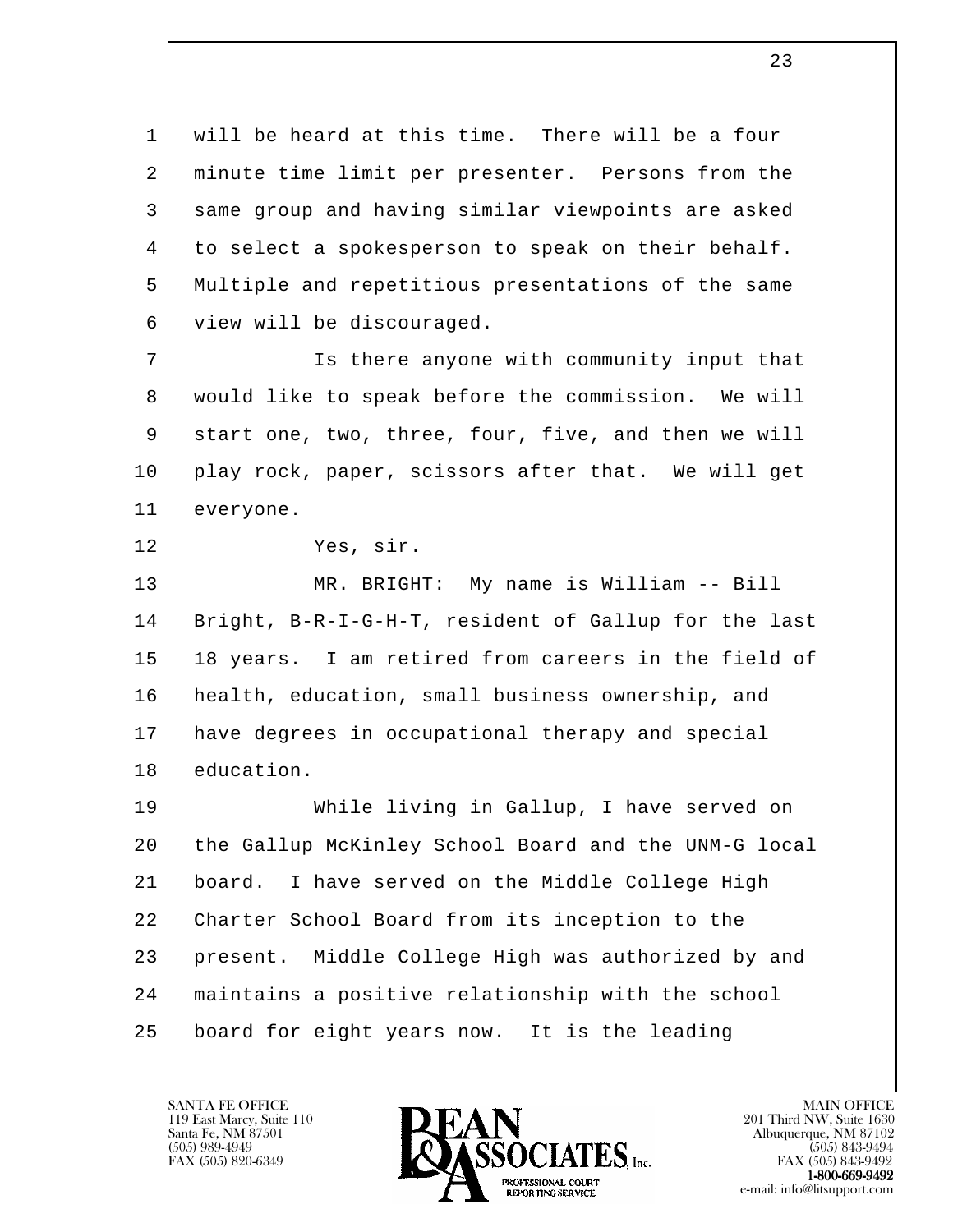1 secondary school in this area in the attainment of 2 annual AYP status.

 3 I recommend the approval of the Uplift 4 School charter school for the following reasons, 5 three reasons. One, family educational choice. 6 There is a lack of this here compared to New Mexico 7 urban areas. There are over 80 charter schools in 8 New Mexico, but only one in this district, and 9 that's restricted to grades 10 through 12. This is 10 an imposition put on the area families who would 11 like to take a proactive role in educational choice 12 but are faced with tuitions they can't afford or 13 religious training requirements they don't desire 14 when choosing among this area's private schools. 15 The NCLB provision of parent choice among public 16 schools is negated here when almost all the schools 17 to choose have failed AYP.

l 18 Two, cultural fit: Having worked in area 19 schools for seven years and served in a leadership 20 | role here for another eight, I believe on the 21 hands-on, active involvement and small size proposed 22 by this Expeditionary Learning model will 23 effectively educate this area's native and Hispanic 24 populations and be more likely to involve parents, 25 which we all know is key to children's school

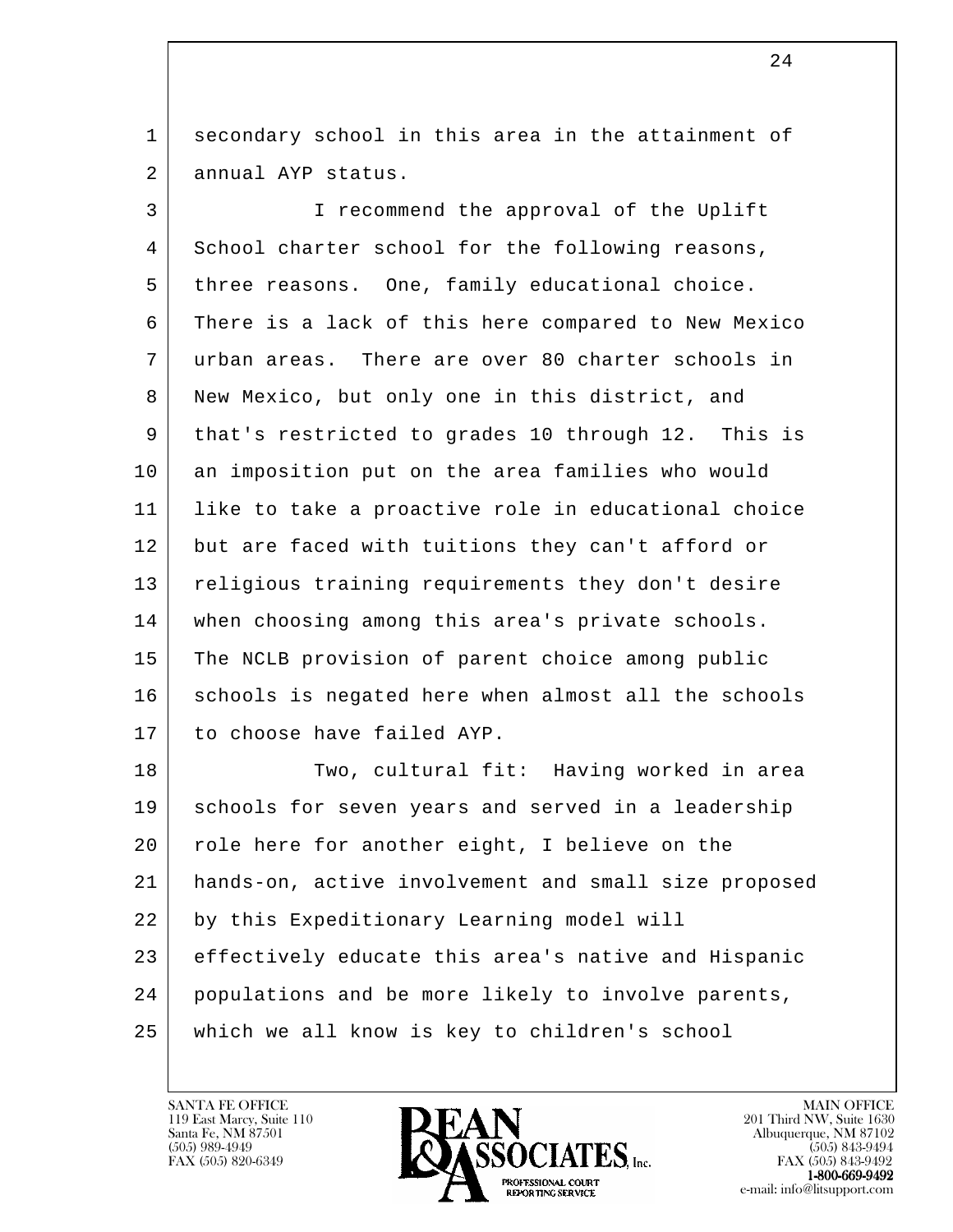l 1 success. 2 Three, quality of charter proponents: 3 Having worked with and or known the individuals 4 submitting this charter, I believe that they have 5 the knowledge, energy, and motivation to complete 6 the efforts needed to successfully complete the 7 initial planning year process until certified staff 8 are on board. Thank you. 9 CHAIR GARRISON: Thank you. There was a 10 hand up there. Who was that? 11 Come on down. Ma'am, you may sit if you 12 please. Lay down on all three and relax. 13 MS. KACZMAREK: Do I introduce myself? 14 CHAIR GARRISON: Yes. 15 | MS. KACZMAREK: My name is Marianne 16 Kaczmarek. M-A-R-I-A-N-N-E. My last name is  $17$  | K-A-C-Z-M-A-R-E-K. 18 | Referent of two children ages two and 19 six, I am really thrilled about the potential of 20 Uplift being established as an alternative to 21 traditional public education in Gallup. When I 22 think about what I want for my children's education, 23 | I think of a strong academic curriculum that is 24 meaningful and relevant. In other words, I don't 25 just want my kids to know a bunch of stuff. I want

119 East Marcy, Suite 110<br>Santa Fe, NM 87501

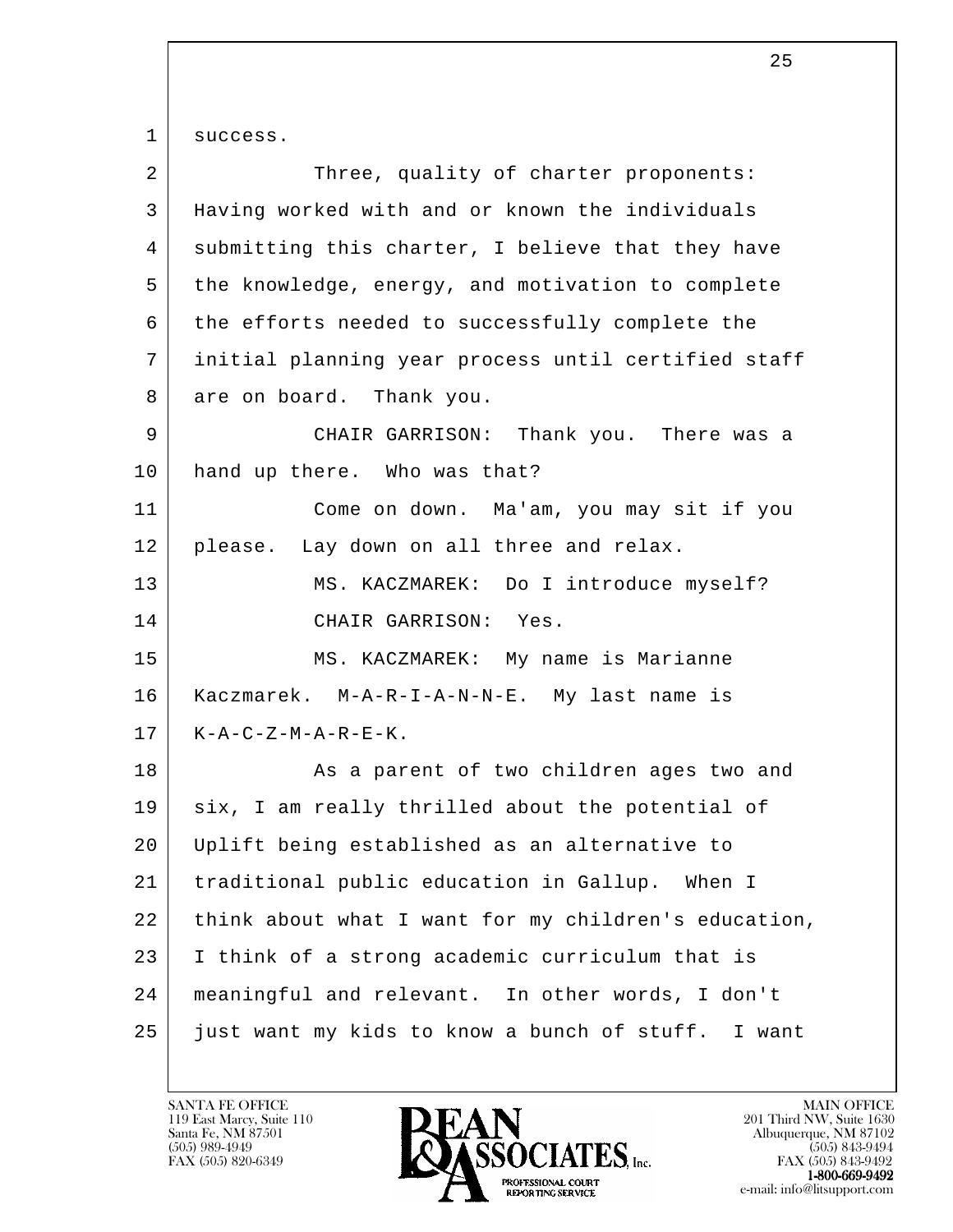1 | their hearts and their hands to be fully engaged in 2 | their learning.

 3 Prior to moving to Gallup a little over a 4 year ago, we lived in an apartment in downtown 5 Seattle, without the pleasure of a garden or a 6 backyard. Moving to Gallup and buying our first 7 home has given us a new opportunity as a family to 8 grow and tend a garden together. And I never would 9 have expected the joy that we have experienced in 10 watching the first hollyhocks and sunflowers blossom 11 this past spring. Seeing the delight in my 12 | children's eyes, because they have been a part of 13 | this process, has been sheer joy for me. 14 I would like to share another example of 15 learning which engages the head, the heart, and the 16 hands, and this example comes from an experience I 17 had this past year. Once a week, a group of 18 preschool age kids and their moms met at my house, 19 and as part of our time together, we baked bread.

l 20 And each child was given their own lump of dough to 21 work with, and it was such a delight to see kids 22 press their hands into the stickie dough and knead 23 | and shape it into their own creations. One child 24 would make a monster truck and another one would 25 make a fairy princess, and another a caterpillar as



FAX (505) 843-9492 e-mail: info@litsupport.com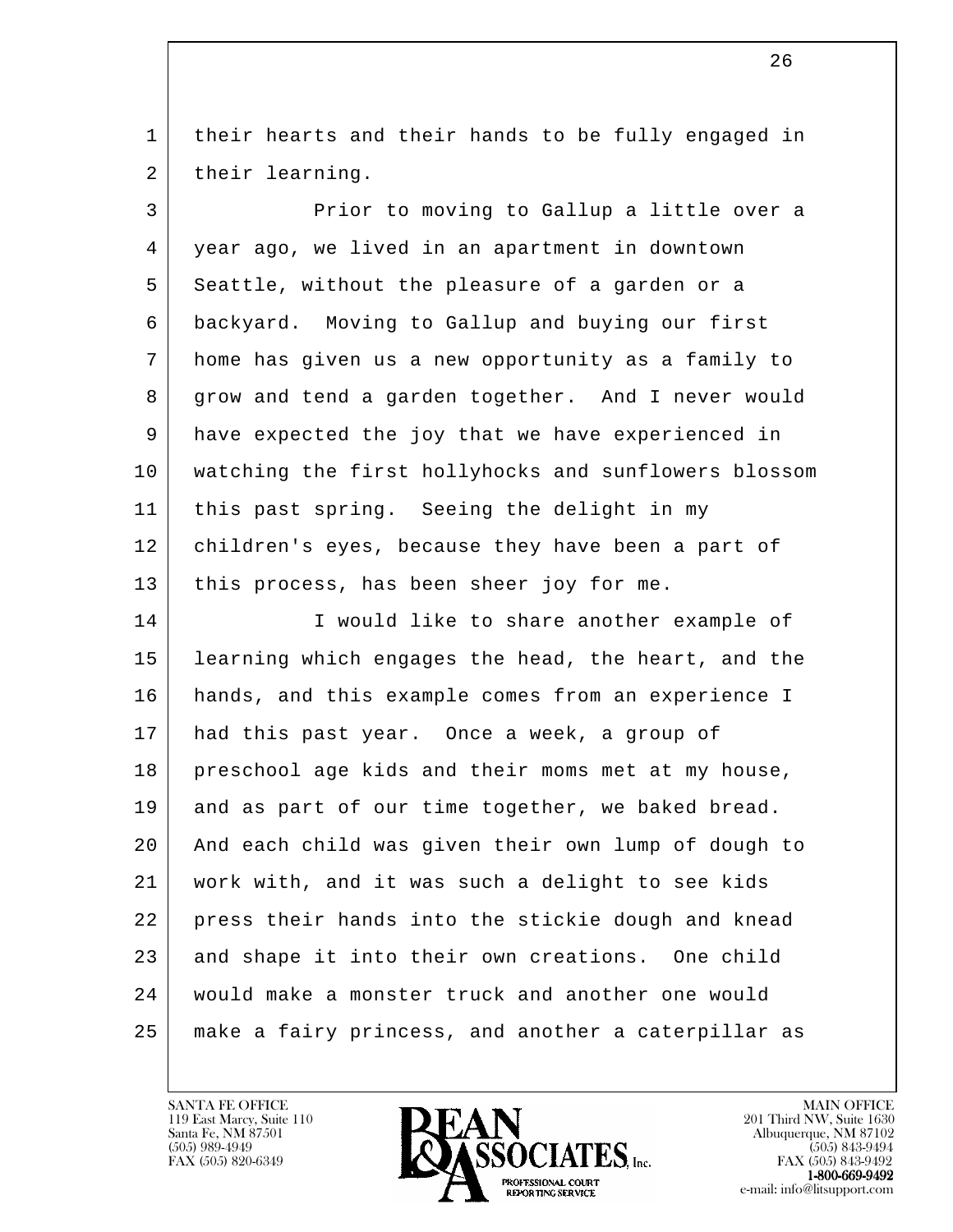l 1 it was turning into a butterfly, and their 2 creativity was truly endless. And after they were 3 done baking, the kids devoured their tasty bread 4 creations and they appeared fully satisfied. 5 Baking engaged the children's mind as they 6 formed ideas about what to make. As they worked 7 with the dough, their hand muscles and fine motor 8 skills were strengthened and engaged, and while the 9 warmth and aroma and eating the bread engaged their 10 hearts. 11 I think that our kids need these kind of 12 hands-on experiences, not just occasionally as part 13 of their public school education, but rather as the 14 | primary means for learning. The Expeditionary 15 Learning model is based on hands-on projects and 16 learning expeditions and producing high quality 17 working is encouraged and expected. 18 | Talso really want my kids to have the 19 feeling that what they are learning and doing in 20 | school is intricately connected with what is 21 happening in their community, that it is relevant, 22 that it is authentic. As a result of their 23 education, I would like them to come to really care 24 about making a difference and have the skills and 25 | knowledge to make a difference.

27

119 East Marcy, Suite 110<br>Santa Fe, NM 87501



FAX (505) 843-9492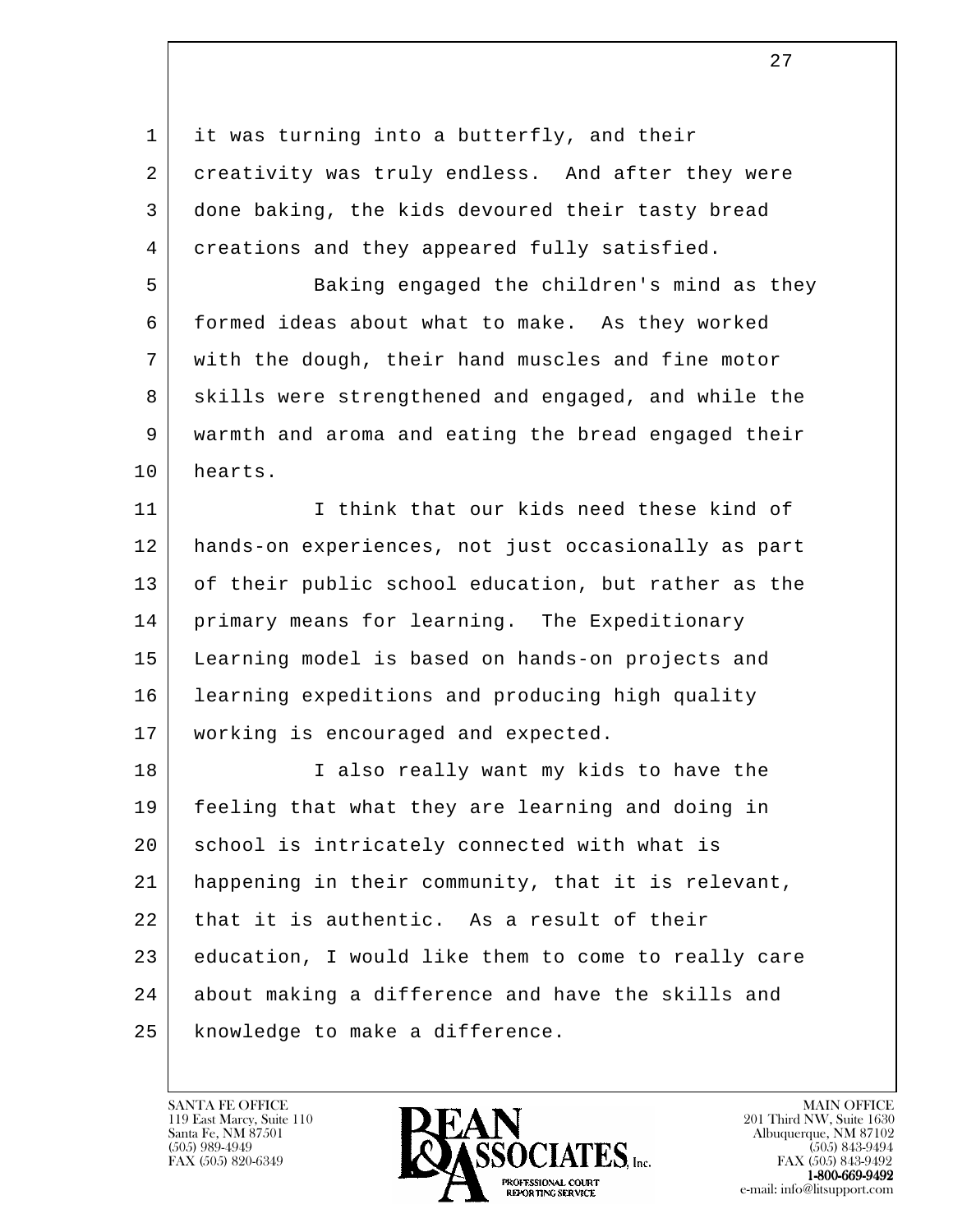l 1 I love the way the Expeditionary Learning 2 model is invested in creating learning experiences 3 which bring the community into the curriculum. I 4 can't stop thinking about what a rich experience 5 that will be for kids. 6 The bottom line for me is that education 7 should be meaningful and relevant. I think Uplift 8 will be a school that really gets kids excited about 9 learning and about being active participants in 10 their community and about growing as human beings. 11 I really hope I get to send my kids to Uplift. 12 Thank you. 13 CHAIR GARRISON: Thank you. 14 I have these three, I think, marked for 15 the next three. Then we will take you, ma'am. I 16 lost count, and now I don't know who is who. We 17 will get to everybody. We are well fed, so we're 18 good. 19 Still awake? 20 CHAIR GARRISON: I was told speak for 21 | yourself over there. 22 MS. ROSS-TOLEDO: Yatahey. My name is 23 Kimberly Ross-Toledo. I am of the Waters Flow 24 Together people, born for the Spirit Lake-Shooters 25 from the Woods people in Minnesota. My maternal

119 East Marcy, Suite 110<br>Santa Fe, NM 87501



FAX (505) 843-9492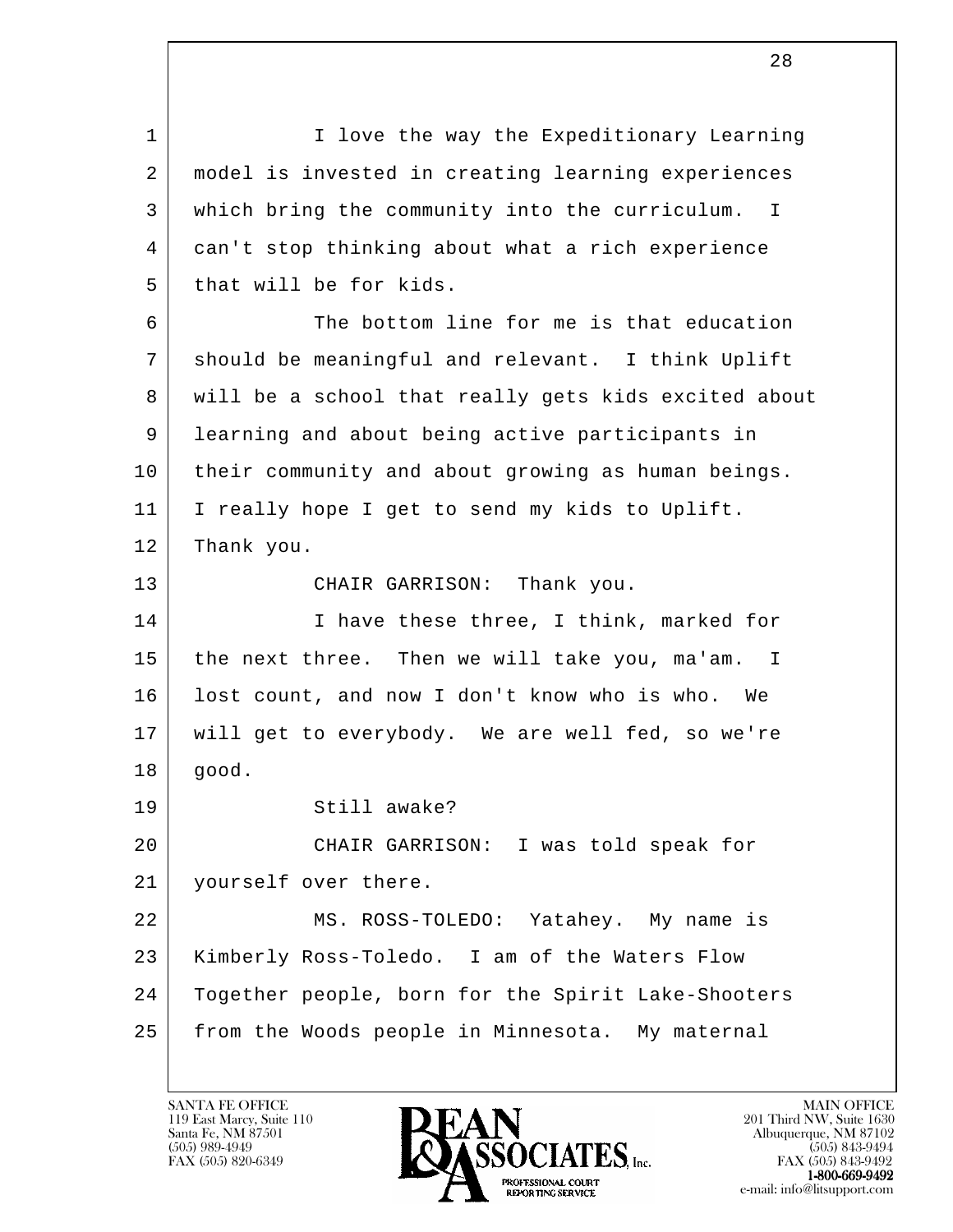1 grandfathers are the Two Who Came to the Waters Edge 2 in Pinedale, New Mexico, and my paternal 3 grandparents are the Burnt Thigh People of Rosebud, 4 South Dakota. 5 I am currently the executive director for

 6 the coalition for helping youth here in McKinley 7 County, and I am a parent of two little girls in the 8 Gallup McKinley County School District. I am also 9 one of the founders for this project, this 10 application.

11 | I come to you tonight to talk a little bit 12 about how this conversation started, why we felt 13 like it was necessary to really examine building a 14 | charter school for elementary students. As you 15 | know, McKinley County is roughly 75 percent Native 16 American, and as you can see in this crowd, we are 17 two strong here, me and my mother, which tells you a 18 | lot about the community and how disempowered and 19 | oppressed they feel about education.

l 20 Oftentimes families are struggling to 21 survive, and they are sending their children to what 22 can be seen or can be construed as a fairly 23 functional system of education. And many of them, 24 because of historical trauma and multigenerational 25 trauma, have developed norms that are not -- what

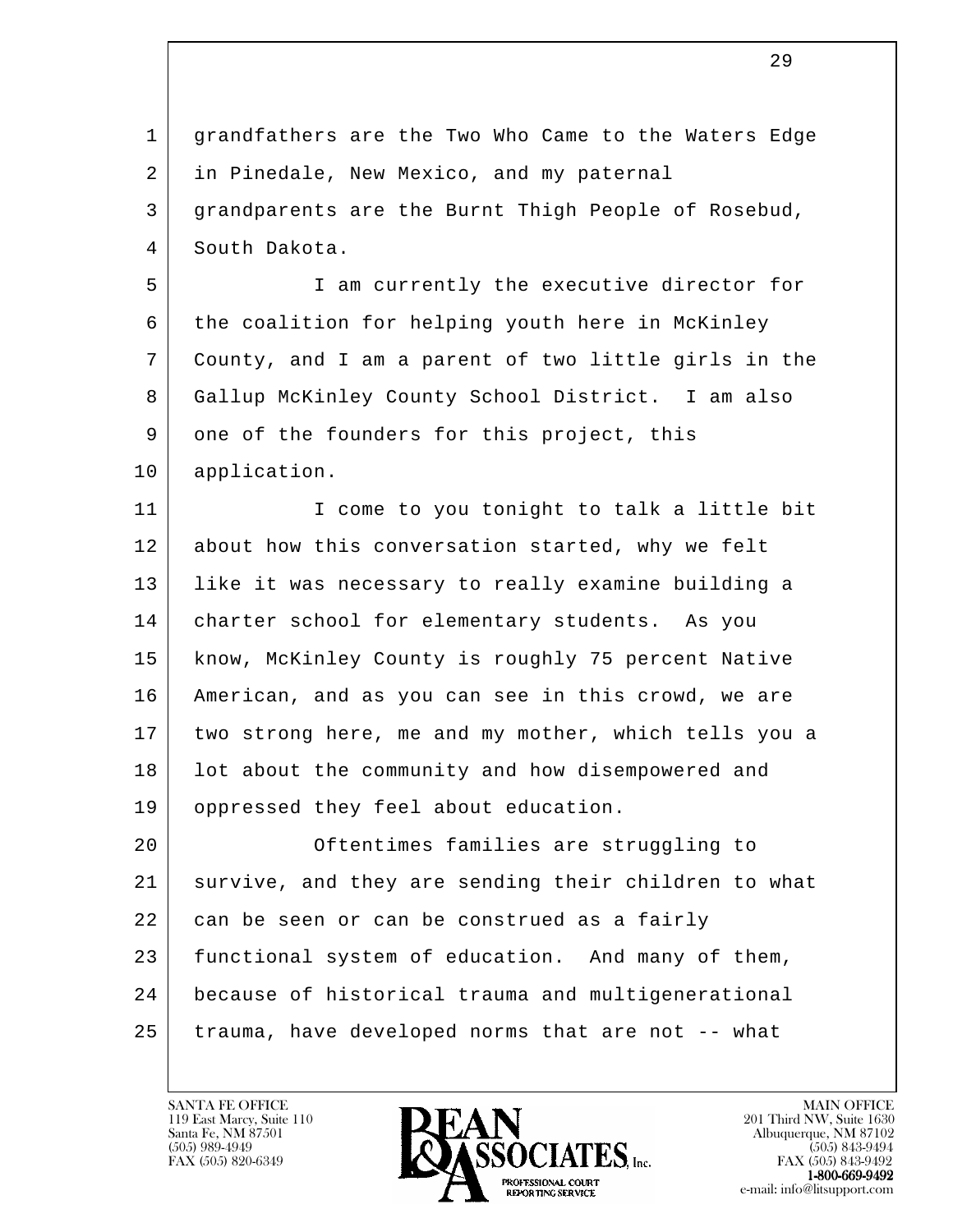1 would you say? -- that are not inclusive of academic 2 success, okay, so they don't have that kind of 3 forethought about the importance of academic 4 success.

5 So one of the things that we started 6 talking about was really how are these social 7 determinants of health impacting our families and 8 their engagement in the education system, and how is 9 the education system taking into account those types 10 of social determinants. Many of our young people 11 and families in this area live below the poverty 12 | level, and so access to schools is really important, 13 access to quality education is very important. 14 | However, when you have teachers in our current 15 school system who are overwhelmed with having to 16 deal with children who are coming to school saying, 17 you know, "My mom got thrown in jail last night, and 18 I haven't had anything to eat," and the teachers are 19 hard pressed by their goals, their administrative 20 goals in terms of teaching, I mean, you know, it's a 21 | really hard thing to balance.

l 22 and so we really need to think about, when 23 | we were talking about the school and developing it, 24 we were talking about, well, how do we encourage 25 learning in a way that is culturally competent,

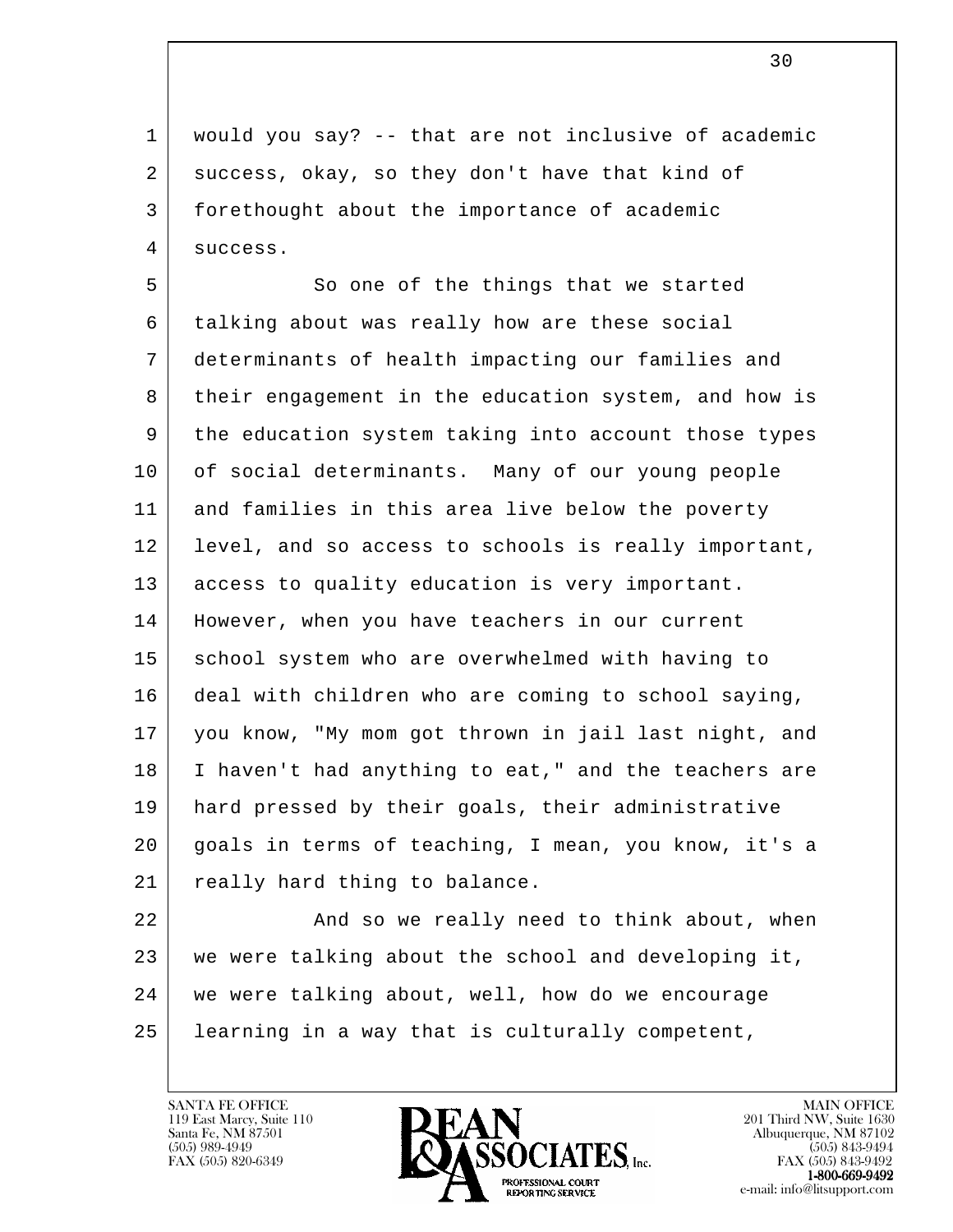1 culturally appropriate, and one of the things that 2 we really truly liked about the Expeditionary 3 Learning model is that it is very similar to the way 4 native families teach young children. Oftentimes 5 children are not expected to know exactly what it is 6 they are learning, but to experience it through 7 activity. So we really wanted to touch on that.

8 We had a lot of issues about displacement 9 of students. Many of our young people are being 10 displaced out of the high school because of 11 behavioral health issues related to substance abuse. 12 We feel like if we can provide counseling and a 13 supportive environment, a learning environment at 14 | the elementary age, by the time they get to high 15 | school, we will see less dropout rates.

 16 You know, a lot of times people talk 17 about, well, why not send them to BIA schools. BIA 18 schools are underfunded and overcrowded. I have 19 worked with a lot of BIA schools in terms of 20 prevention, and there's waiting lists of 100 to 150 21 students waiting to get into those schools. So 22 | realistically that's not an option here. 23 We feel that if we can provide a quality 24 education and a sound learning board for our young

 25 elementary students, it would be to the benefit of

l

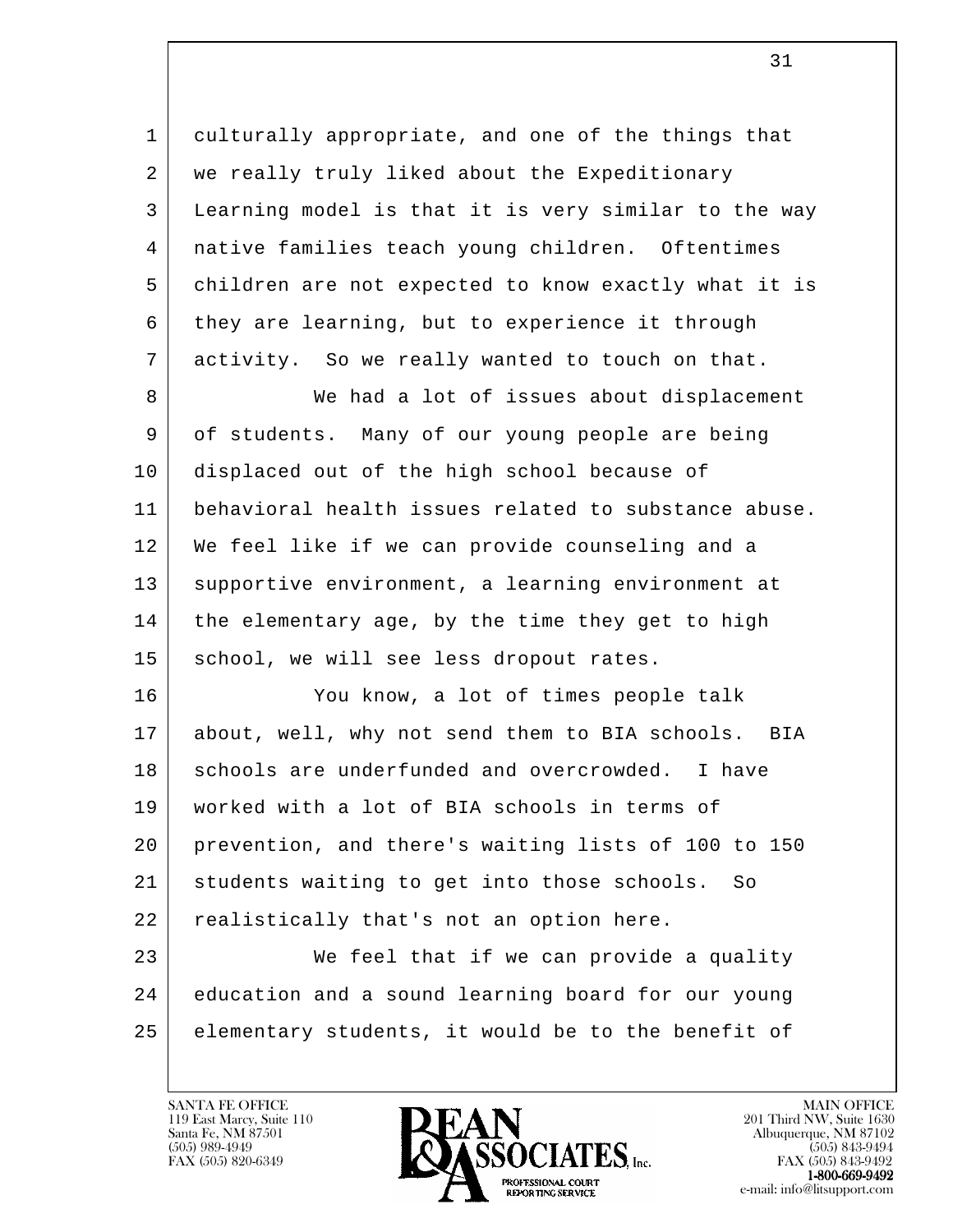l 1 | this community. And so that's why I got involved. 2 I am here as a parent of a gifted student within the 3 gifted services, and so I just want that opportunity 4 | for my children and my family. 5 CHAIR GARRISON: Your time is up. Thank 6 you. 7 | MS. TOLEDO-ROSS: Thank you. 8 CHAIR GARRISON: Are these to the same 9 viewpoint? 10 | MS. TAH: We each have different points we 11 are making. 12 CHAIR GARRISON: But are you two founders 13 also? 14 MS. TAH: I am a founder also. 15 CHAIR GARRISON: I'm going to cease any 16 other founders coming down to speak, because you 17 should have been there at the table as an applicant. 18 You are applicants, and so just to keep the process 19 clear, I let you continue while I got legal advice, 20 so that's where we stand, but I appreciate you 21 coming down. 22 So we will go with you. 23 | MS. FARVER: Hi. My name is Erin Farver, 24 F-A-R-V-E-R, and I am a third grade teacher here in 25 the Gallup McKinley County School District. As a

119 East Marcy, Suite 110<br>Santa Fe, NM 87501

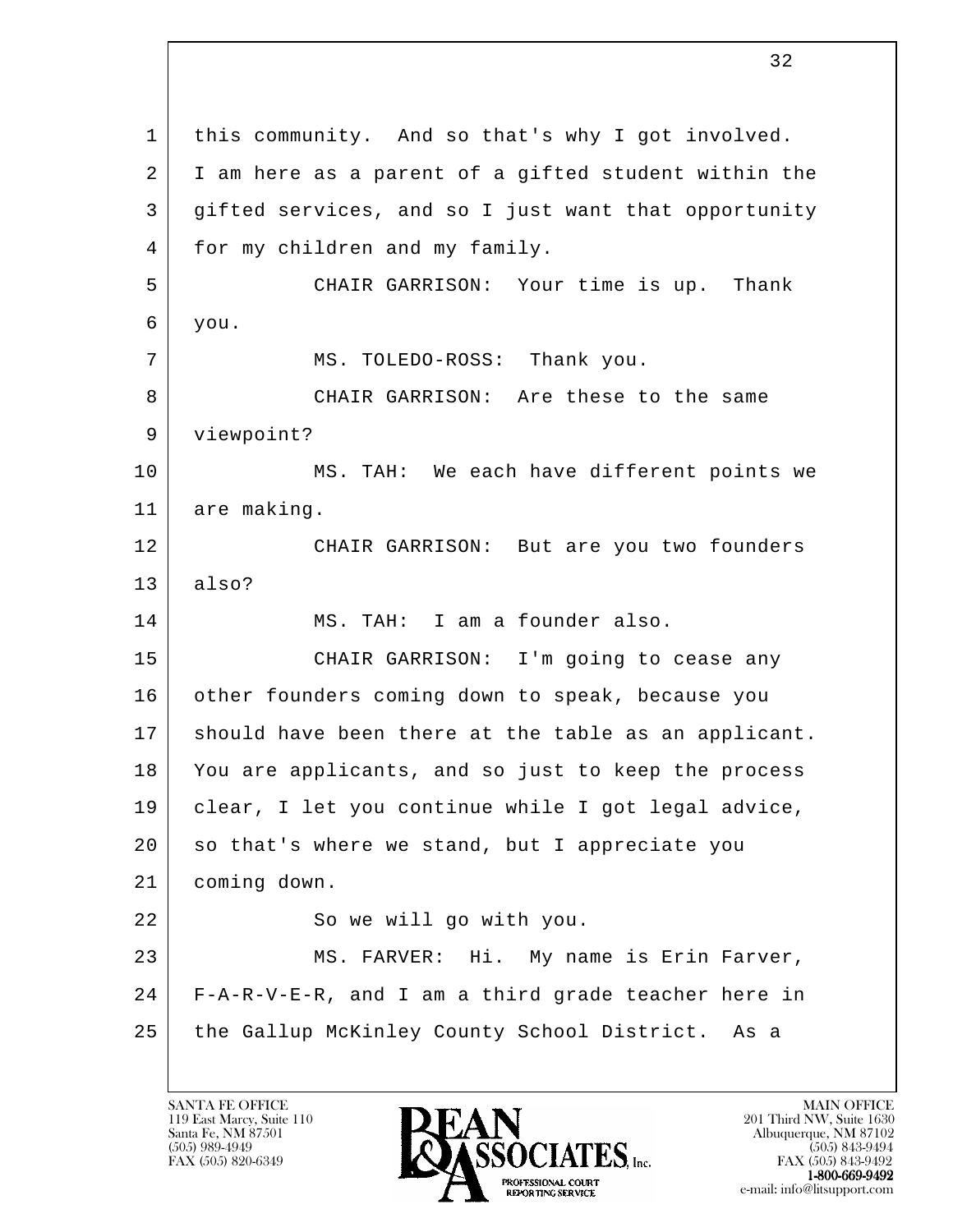1 teacher, there are many reasons I support this 2 school, but I would like to focus my comments on 3 what I have seen to be the effectiveness of this 4 expeditionary model of learning, in particular for 5 English language learners and Native American 6 students.

7 | Cast year my third grade colleagues and I 8 tried to implement this model of learning in the 9 area that we felt like we had freedom to do so, and 10 that was in our science, social studies, and writing 11 curriculum. We were not specifically trained, but 12 we were just inspired by the ideas, and we worked 13 really hard to collaboratively plan science units 14 | that involved projects, presentations, final 15 | products, and exciting experiences for our students. 16 The standardized test result data we just

l 17 | received show pretty clearly that this model of 18 hands-on project based learning is especially 19 beneficial for our Native American students and our 20 students that are learning English. On the NMSBA 21 test this year, our third grade students scored very 22 well in science and writing. With our Native 23 American and English learner subgroups actually 24 outperforming district averages by quite a bit in 25 | science.

119 East Marcy, Suite 110<br>Santa Fe, NM 87501



FAX (505) 843-9492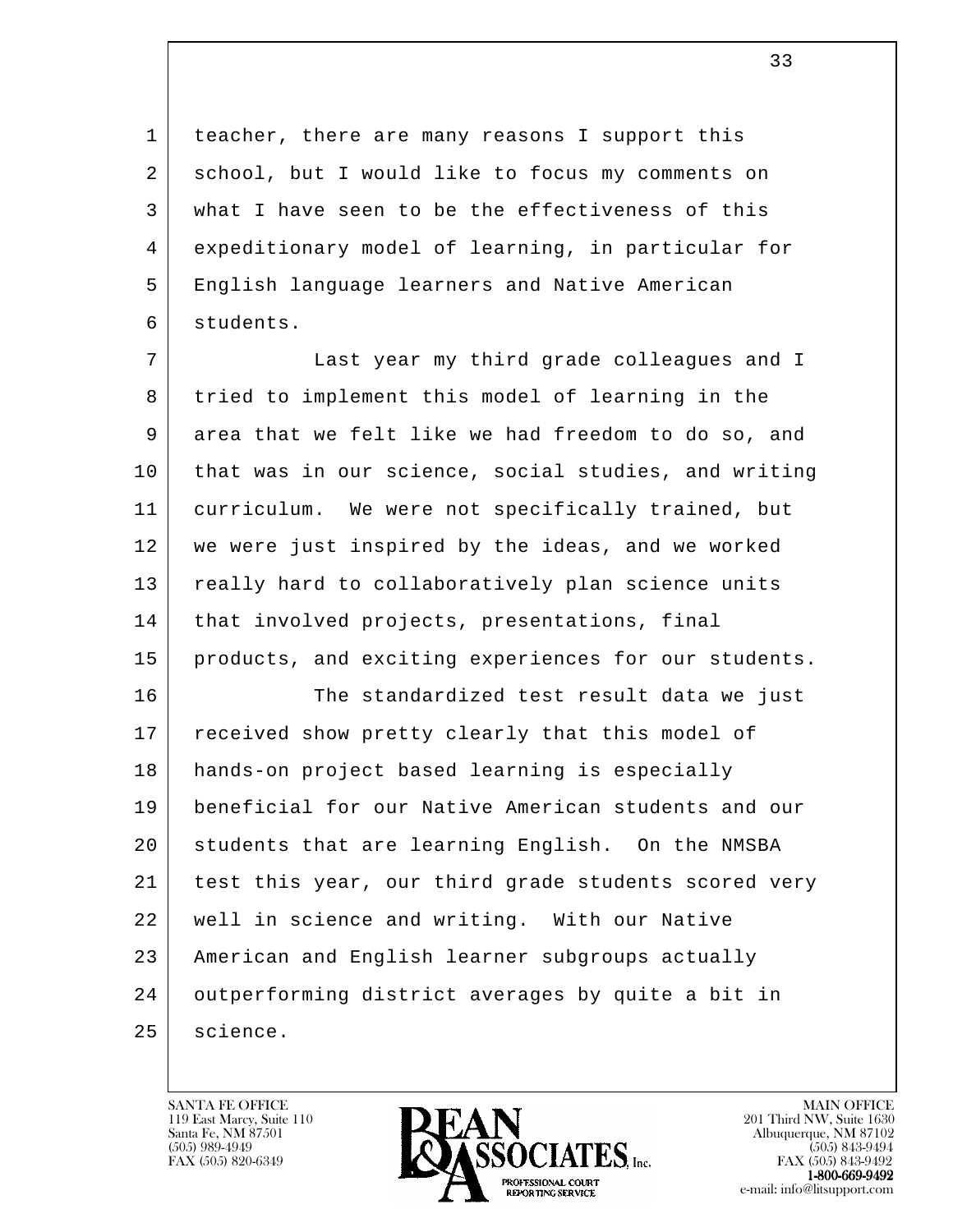| $\mathbf 1$ | Often unfortunately these results                    |
|-------------|------------------------------------------------------|
| 2           | typically show our Native American and ELL students, |
| 3           | those subgroups always behind other subgroups, and   |
| 4           | in this subject area in particular where we taught   |
| 5           | this way, those students surpassed, their scores     |
| 6           | surpassed the other subgroups, which was really      |
| 7           | exciting to us. We always hear that these students   |
| 8           | in particular are visual learners and need hands-on  |
| 9           | examples. And I feel like this expeditionary model   |
| 10          | is just a wonderful way to provide that, and I think |
| 11          | that our scores are just the beginning of evidence   |
| 12          | that this model and learning could provide those     |
| 13          | experiences that these students need. Thank you.     |
| 14          | CHAIR GARRISON:<br>Thank you.                        |
| 15          | Yes, ma'am, good evening.                            |
| 16          | MS. REEVE: My name is Mary Reeve. I am               |
| 17          | here as a community member and an advocate, but I    |
| 18          | feel it necessary to disclose I am also the director |
| 19          | of special education. And over the last 38 years     |
| 20          | working in public education and children services,   |
| 21          | one of the things that I always find very disturbing |
| 22          | and I have to listen for very carefully, and I have  |
| 23          | not heard that this evening. I applaud people for    |
| 24          | coming up with better solutions for kids. I totally  |
| 25          | do.                                                  |

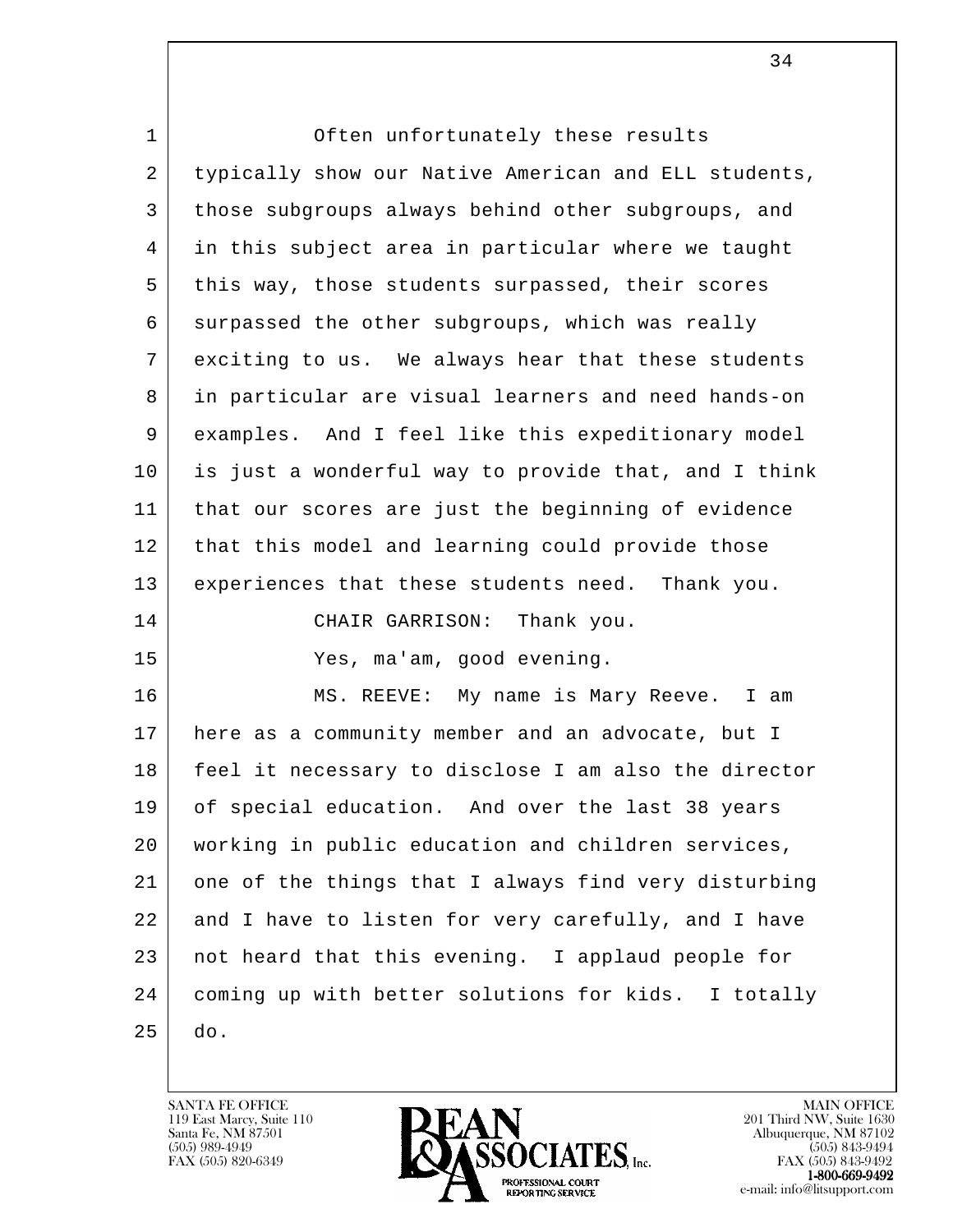l 1 What I am personally not hearing, and I 2 finally had to stand up and say something I am not 3 hearing, are children with low incidence 4 disabilities welcome? Are children with specific 5 learning disabilities welcome? Are children who are 6 gifted welcome? The rhetoric I have heard this 7 evening has been around ELL and hands-on learning. 8 I have not heard how the product, the methodology, 9 how the pedagogy invites in those children with 10 learning disabilities. 11 I lave a lot of colleagues across the 12 state of New Mexico and certainly reach out, and if 13 I can help you do something I am there for you. I 14 constantly get calls from charter school people and 15 when I go to special ed directors' meetings, and 16 | sometimes when I am just out there helping somebody 17 out. And what I hear over and over and over is, 18 "Mary, how do we take care of special ed kids? I'm 19 in a charter school. They didn't give me a special 20 ed director. I don't have enough staff members to 21 take care of this one." 22 So whatever the decision is that is made 23 tonight -- and I know it's going to be a good one -- 24 what I am asking you to help me as an advocate for 25 children across the state is that when we have

119 East Marcy, Suite 110<br>Santa Fe, NM 87501



FAX (505) 843-9492 e-mail: info@litsupport.com

 $\overline{\phantom{a}}$  35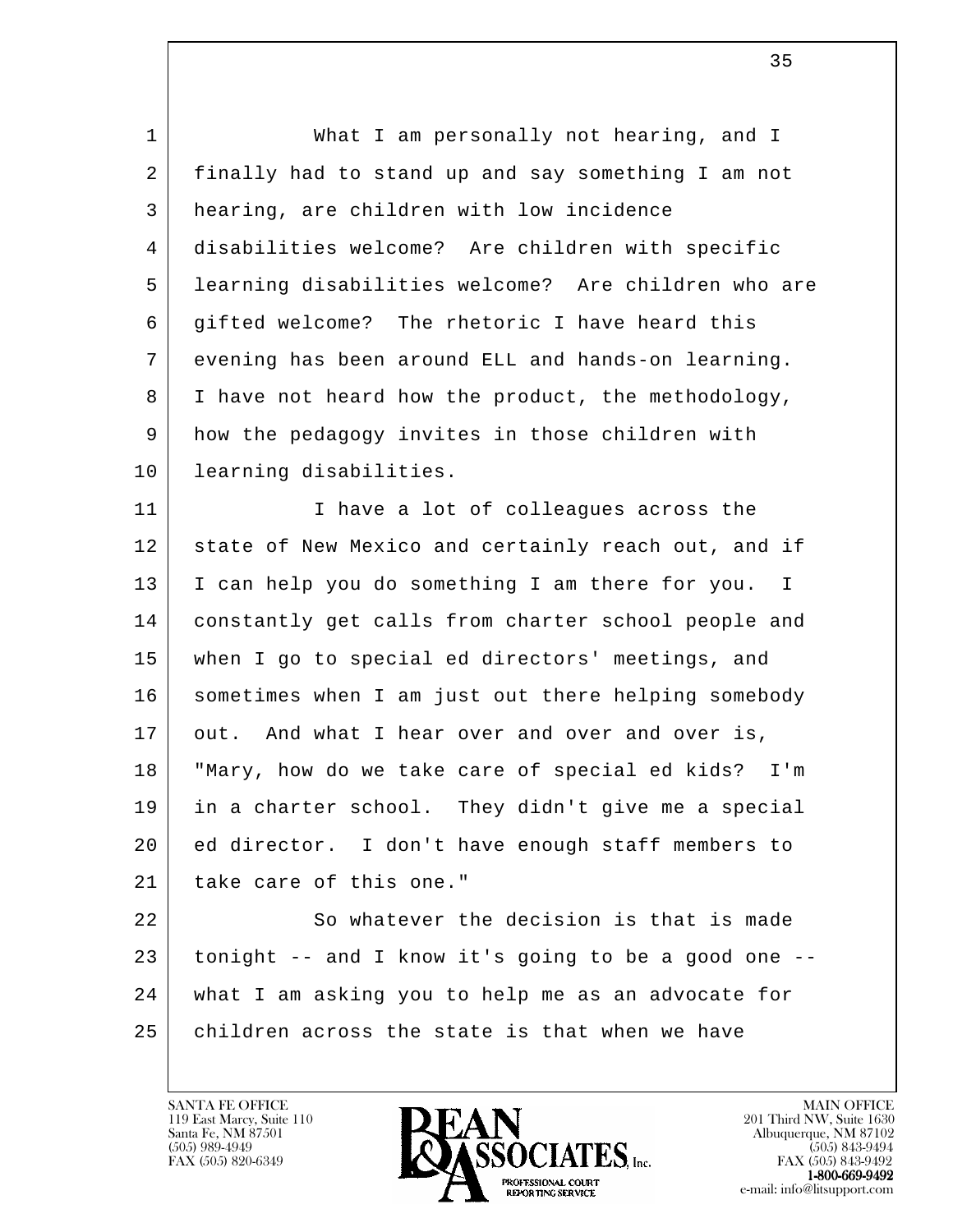l 1 children that are a little bit different, their 2 behavior is a little bit more challenging, maybe 3 they learn at a different rate and different style, 4 or maybe they are blind or maybe they are deaf, that 5 those children are equally welcome at a charter 6 school as they are at a public school. Thanks for 7 listening. 8 CHAIR GARRISON: Thank you. 9 Yes, ma'am. 10 MS. LUNDBERG: I am Anneke, A-N-N-E-K-E, 11 Lundberg, L-U-N-D-B-E-R-G. And this is my third 12 academic year as an assistant professor in early 13 childhood multi-cultural education. I moved here 14 from western Massachusetts and was involved in 15 Boston in charter schools in the 1990s when they 16 were first getting started there. And why I am here 17 is because of community schools and the community 18 involvement the charter schools have. 19 I think that in Massachusetts 20 years 20 ago, we were hearing charter schools were going to 21 pull kids away or that they were being privatized, 22 that they weren't for communities, and over the 20 23 years we have shown that that's not necessarily 24 true. It can be true, but it's not necessarily. 25 Charter schools are based on community involvement.

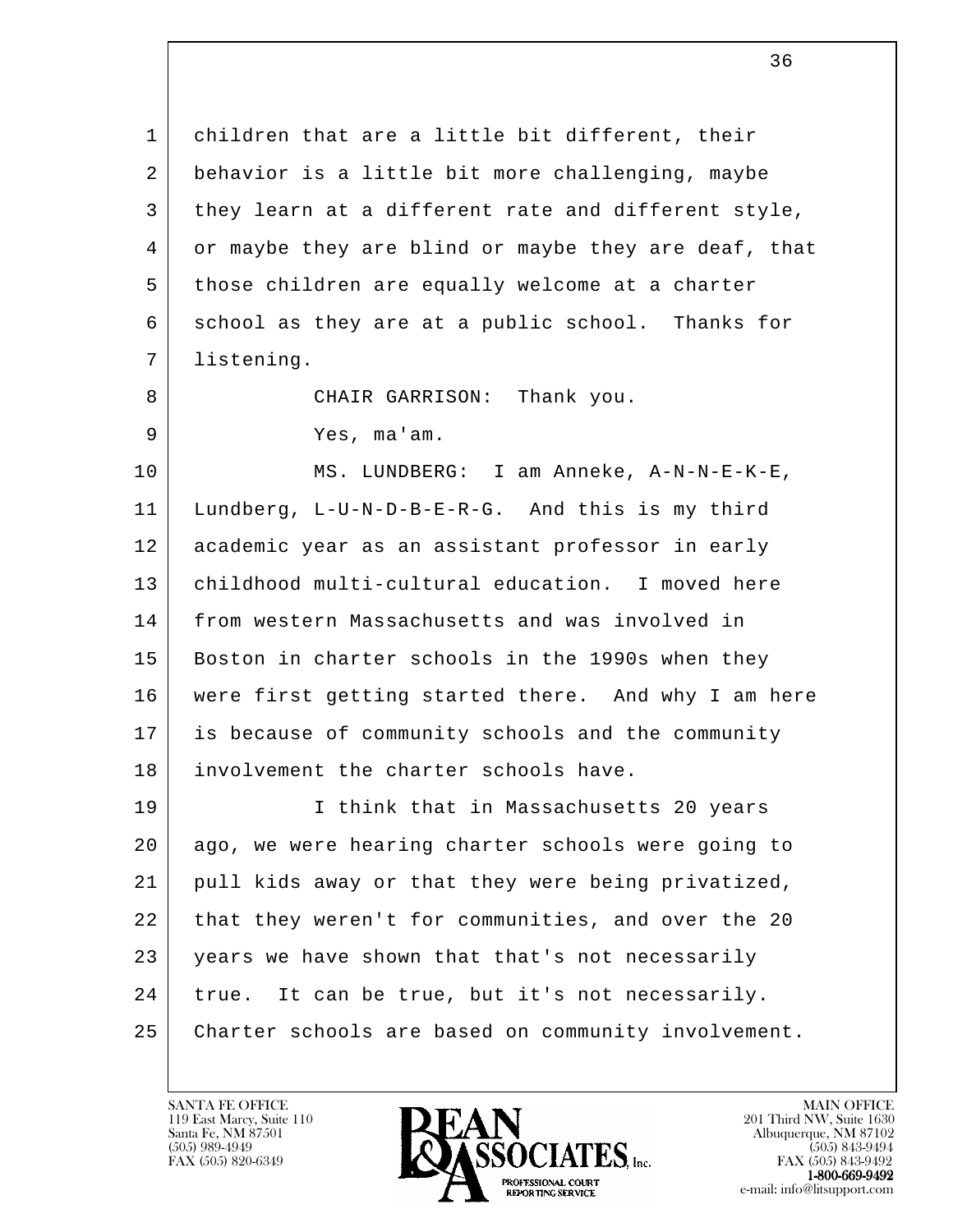1 | I really believe they exist, in addition to, not 2 instead of public schools, or other types of 3 | schools -- parochial, private.

4 Being a teacher, research shows that the 5 three spheres that influence kids are their schools, 6 their communities, and their families. And UNM -- 7 so I am representing UNM in this -- for the last 8 three years has been doing something called talking 9 circles which is using federal money, going out into 10 the community to talk to people about what's not 11 working. It's been in higher ed, high schools, 12 middle schools, community members all the way down. 13 And I was a facilitator and a group member and 14 reporter in the Navajo Nation in Zuni and here on 15 this campus, and it's clear that you can't just say 16 UNM Gallup isn't doing -- you can't blame it on the 17 high schools. You can't blame it on the middle 18 | schools. Everyone was going back to saying, we lose 19 our kids in their hearts by third grade. They 20 detach in this community.

l 21 | I am a new member of the community, so I 22 am just reporting what I have heard from other 23 people. But that then we lose their bodies as soon 24 as they can drop out, and the statistics are there. 25 I don't have to say anything about that.



FAX (505) 843-9492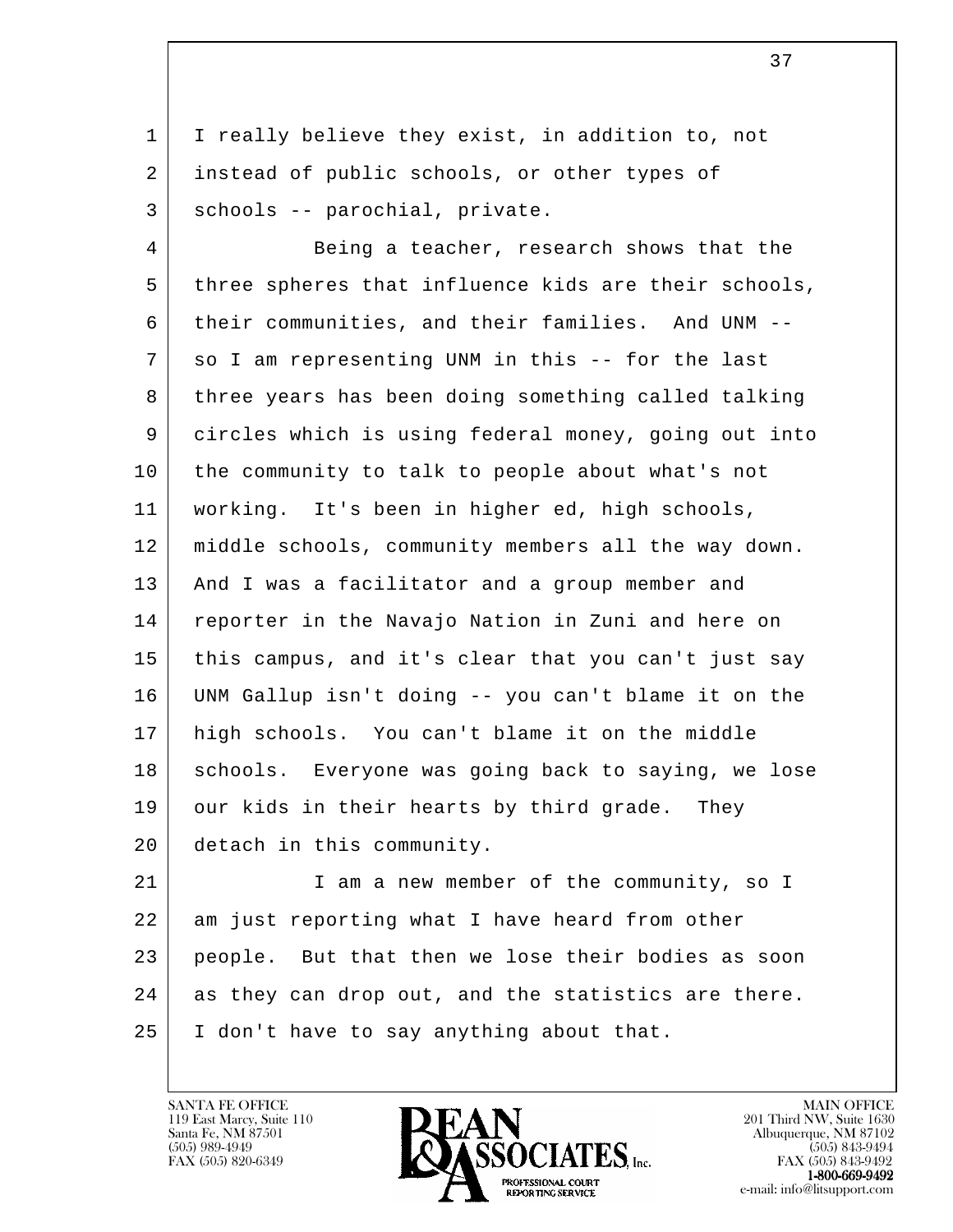| $\mathbf 1$ | So how as a community do we work with                |
|-------------|------------------------------------------------------|
| 2           | that, and I think I just -- I feel that diversity is |
| 3           | a really over-used word in education and media, but  |
| 4           | I choose it because science has shown and ecology    |
| 5           | has shown environmental educators that diverse space |
| 6           | provides stability to any system. I think Gallup     |
| 7           | McKinley County District would be wise to develop a  |
| 8           | wider and stronger base in its educational           |
| 9           | community. I think the options for families are      |
| 10          | limited.                                             |
| 11          | That does not mean that the current                  |
| 12          | schools are limited. We need to have a provider      |
| 13          | base. We need more talking. I was the chair of a     |
| 14          | school committee for six years in western            |
| 15          | Massachusetts that was regionalized to two           |
| 16          | districts. It was really complicated financially.    |
| 17          | I totally understand where the district is at, and   |
| 18          | these times economically are hard. But I feel        |
| 19          | that -- well, I guess I believe that people talking  |
| 20          | about children, about clarifying when they value in  |
| 21          | their schools, I believe all of that is good no      |
| 22          | matter what the range of ideas are held. I think     |
| 23          | that a community talking about their young children  |
| 24          | and the next generation and what they want them to   |
| 25          | learn or how to prepare them for their futures can   |

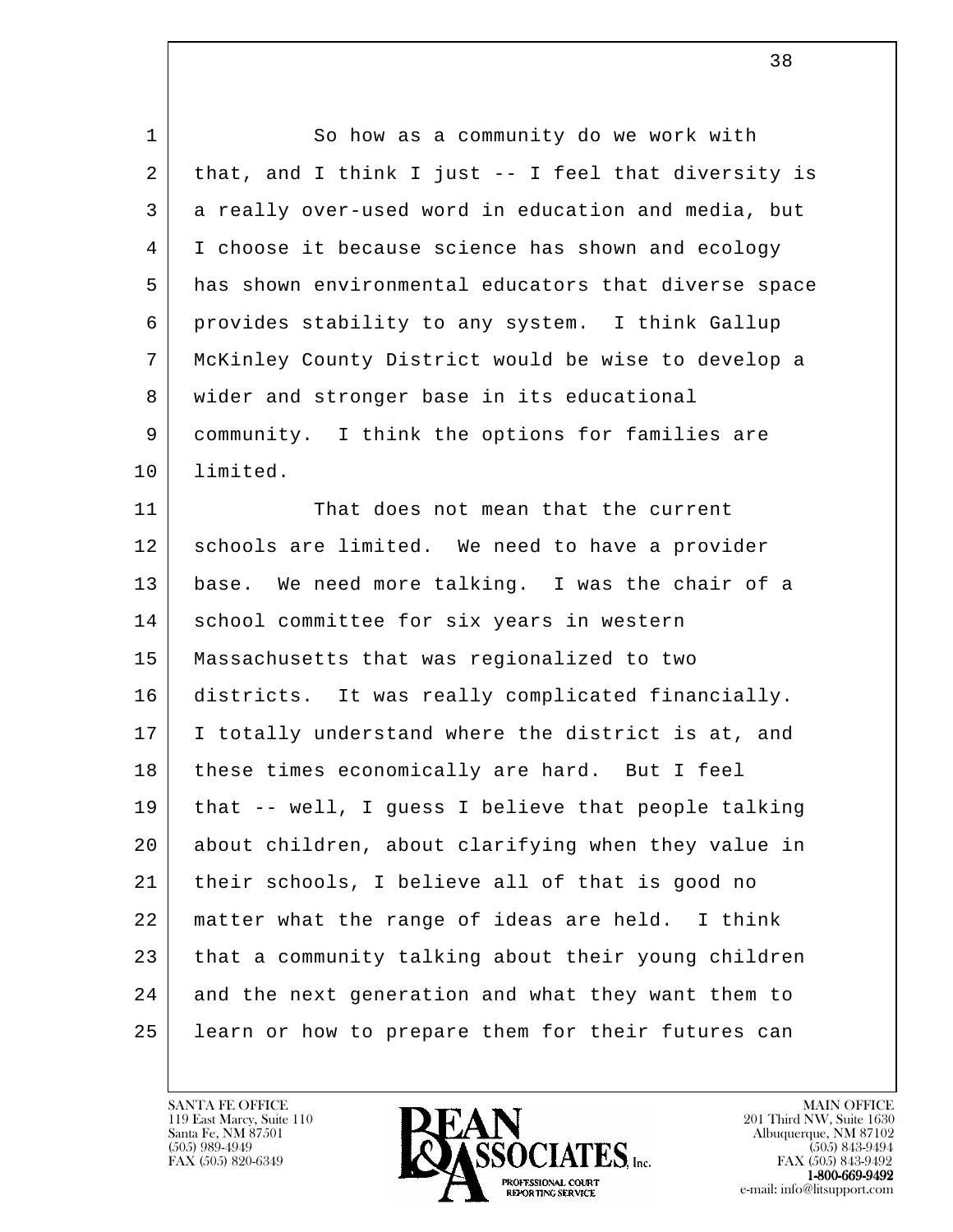| $\mathbf{1}$   | only make things better for all involved.            |
|----------------|------------------------------------------------------|
| $\overline{2}$ | I support the charter school, because I              |
| 3              | believe the communities will be involved. And it's   |
| $\overline{4}$ | not one community here. In my whole time, I have     |
| 5              | had one Anglo student. I have 80 percent Navajo. I   |
| 6              | have Zuni, and I have had Hispanic. So it's a very   |
| 7              | different population, and I think a community based  |
| 8              | school, if we can get that started, people coming to |
| 9              | Gallup in 20 years will look different. Thank you.   |
| 10             | CHAIR GARRISON: Thank you for your time.             |
| 11             | MS. BROWN: I have been doing this a lot              |
| 12             | lately, but from a different perspective. My name    |
| 13             | is Jennifer Brown. I am a community member. I am     |
| 14             | also an employee of the school district. I am a      |
| 15             | nationally board certified librarian. I work in      |
| 16             | probably, well, as of this year not the lowest       |
| 17             | elementary school in this district, just on the edge |
| 18             | of town on the reservation, Church Rock Elementary.  |
| 19             | But tonight I am here to speak as a parent           |
| 20             | of a child who will get lost in this district, who   |
| 21             | does get lost in this district. My daughter, who is  |
| 22             | being raised by my husband and I, has a grandmother  |
| 23             | who only speaks Navajo. She also has a grandmother   |
| 24             | who has a PhD. Our kids who are bi-racial in this    |
| 25             | district are forced to choose who they are going to  |

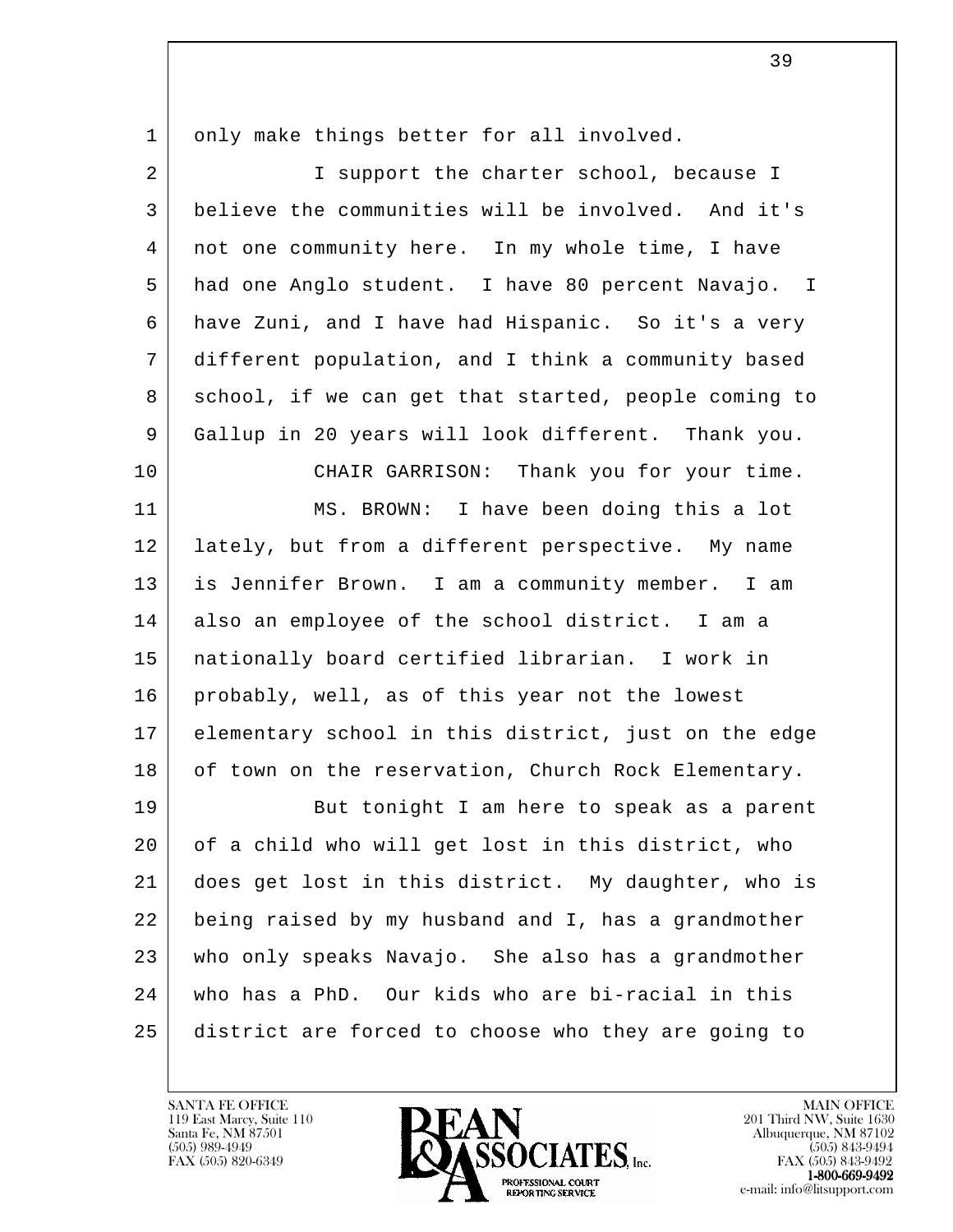1 be. I have witnessed it for eight years. We are 2 trying to raise a child who is comfortable with a 3 foot in each one of those worlds, and there are very 4 few people around here who are comfortable in both 5 of those worlds.

 6 She is a hands-on learner. She is only 7 two and a half, and we know that. The reason I was 8 late getting here, I was busy building a sheep camp 9 with her in the dark, because that's what we were 10 doing tonight. She is exposed all day long with her 11 grandmother to Navajo culture, Navajo traditions. 12 She is learning the herbs. She is learning to 13 weave. On weekends she goes to Albuquerque and she 14 is exposed to the museums and the zoos with her 15 Anglo grandparents.

16 Those two things, when she gets into the 17 public schools around here, she has sort of got to 18 pick which direction she wants to be, and I just 19 don't want that to happen to her. I want her to 20 have the opportunity to choose to be who she is. 21 The Uplift School concept encourages 22 students to explore who they are through their 23 education and to develop themselves as a whole

 25 something that right now, the public school system

24 child, as a whole person. And I think that's

119 East Marcy, Suite 110<br>Santa Fe, NM 87501

l



FAX (505) 843-9492 e-mail: info@litsupport.com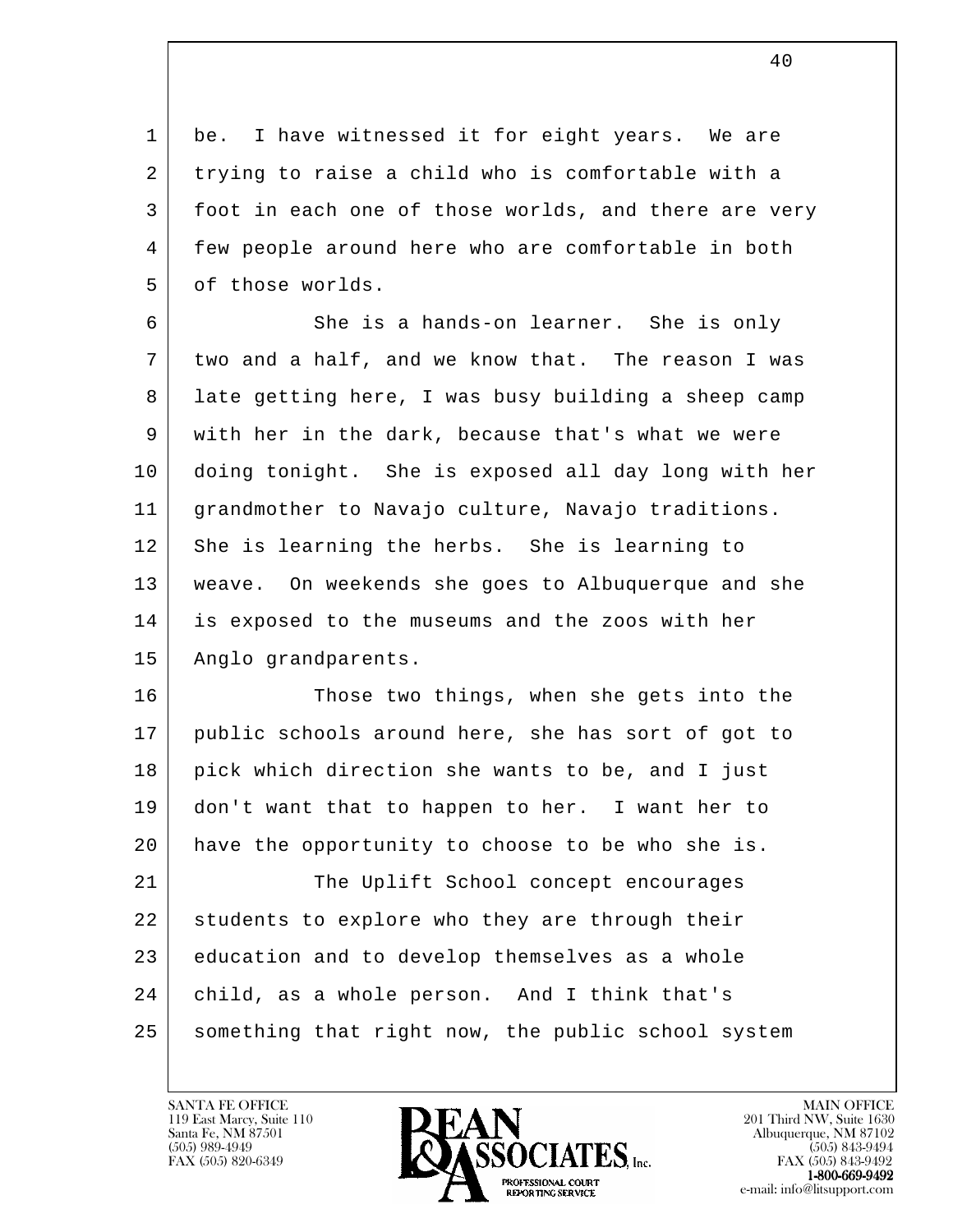1 is not necessarily meeting.

| $\overline{a}$ | CHAIR GARRISON: Thank you. We will go                           |
|----------------|-----------------------------------------------------------------|
| 3              | here, then we will go with you in green and white.              |
| 4              | MR. SARGENT: My name is Fitz Sargent. I                         |
| 5              | am relatively new to Gallup. I moved here six                   |
| 6              | months ago. I am an architect and an artist. I                  |
| 7              | spent the last ten years teaching at the Hyde School            |
| 8              | in Bath, Maine where I ran essentially an                       |
| 9              | Expeditionary Learning program for the ninth grade,             |
| 10             | and I just want to speak to this from sort of three             |
| 11             | perspectives.                                                   |
| 12             | As a professional before my teaching                            |
| 13             | career, my major concern with my kids when they were            |
| 14             | in elementary schools is that they came home knowing            |
| 15             | something. And I always felt like if they could                 |
| 16             | write and they could measure, that was a good                   |
| 17             | measure of what school was able to do for them.<br>$\mathbb{I}$ |
| 18             | am a practical person.                                          |
| 19             | When I got an opportunity to run a little                       |
| 20             | program like this as a teacher, I think the two                 |
| 21             | things that I saw the most beneficial to kids -- and            |
| 22             | these were ninth graders, so a little older than                |
| 23             | these kids -- is they could really learn how to do              |
| 24             | something. And one of the things you may find with              |
| 25             | your own ninth grader is almost none of them know               |

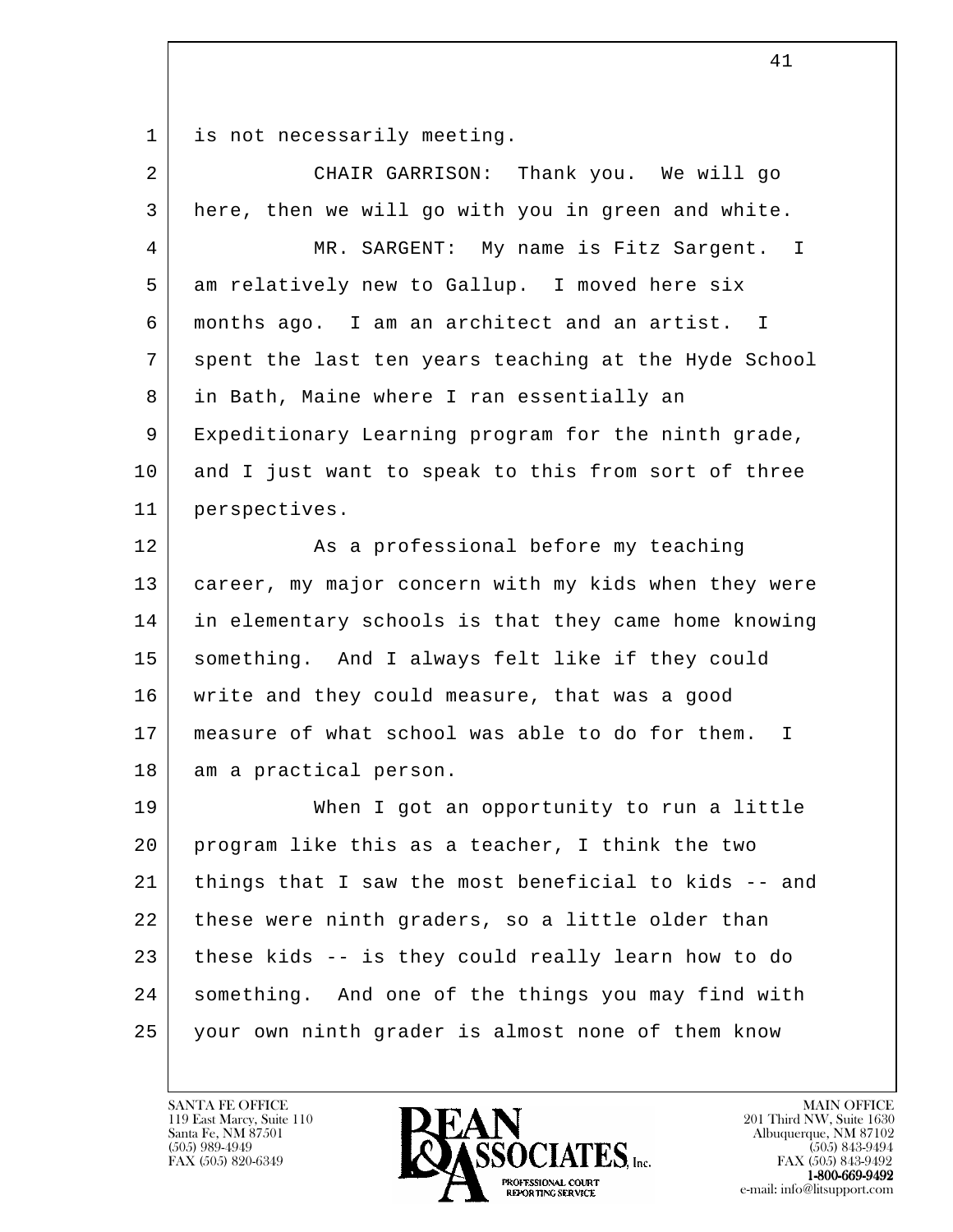1 how long an inch is. And if they do something that 2 forces them to figure out, for instance, to know how 3 big their hand is or to know how many sticks they 4 are going to need to collect to build a fence, they 5 will never forget how big an inch is. I think that 6 kind of thing is super important.

7 The other things is writing. When kids 8 have an experience that's difficult and challenging 9 and exciting and then write about it, they are so 10 much more invested in that than when they are given 11 a prompt to write which is, you know, the way in a 12 | classroom you are kind of restricted. So I just 13 think from those two perspectives, it's an awesome 14 | thing.

l 15 The third thing is I am so excited to be 16 able to be one of the people that might come in for 17 a day or two days during the week when they are 18 doing a piece that involves the kind of thing I do. 19 I am both a sculptor and an architect, and as a 20 community person, I am excited to be able to 21 participate and be invited to participate and be a 22 part of this kind of thing. I think it's a great 23 idea. Thank you. 24 MS. WINDISCH: Good evening. My name is

 25 Betsy Windisch. I will give you this with all the

119 East Marcy, Suite 110<br>Santa Fe, NM 87501

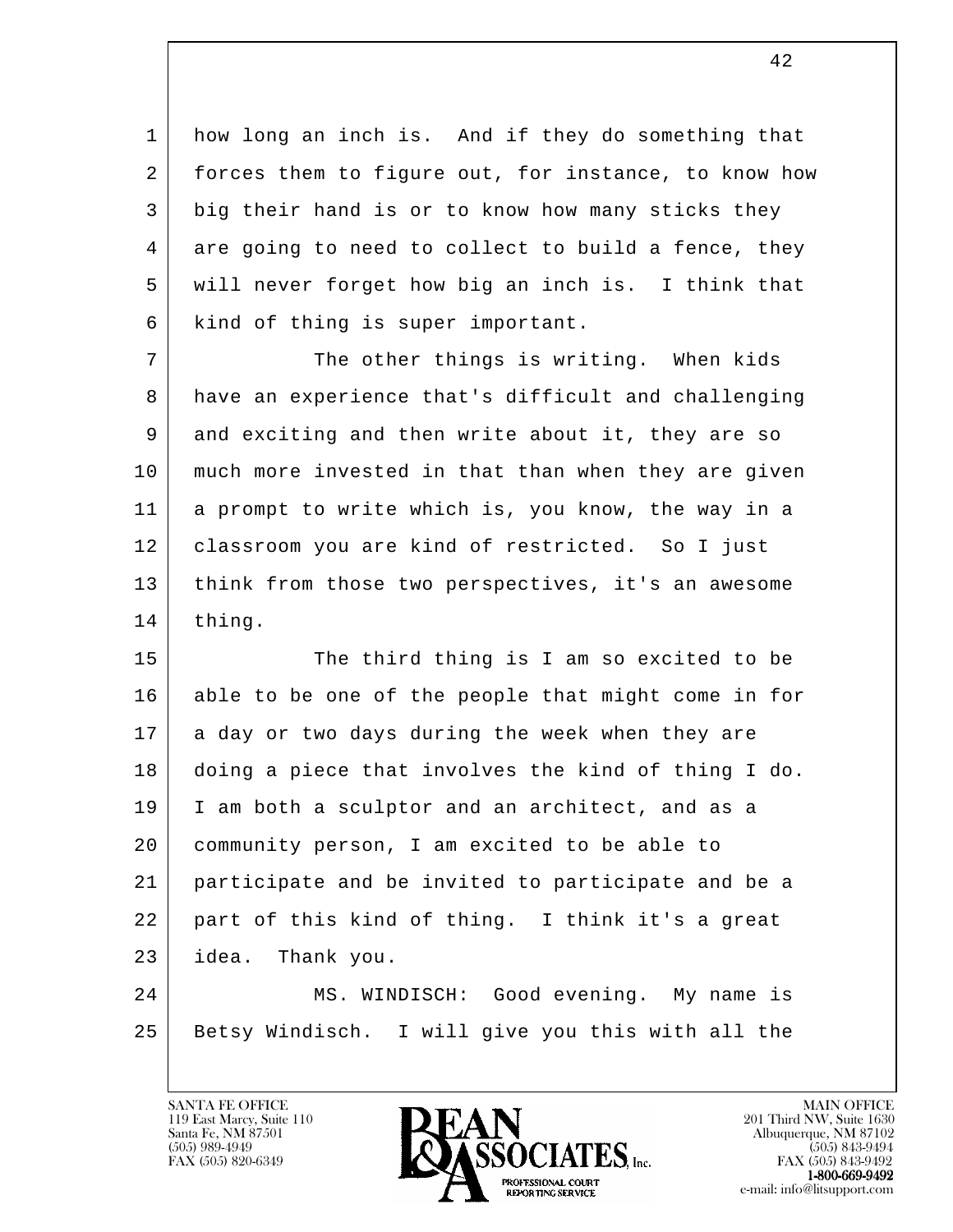| $\mathbf{1}$ | scribbles. I am employed part-time. I have many      |
|--------------|------------------------------------------------------|
| 2            | part-time jobs. I am employed part-time as a         |
| 3            | Christian educator with the First United Methodist   |
| 4            | Church. I am the recycling coordinator through       |
| 5            | Connections Incorporated. I am an advocate of the    |
| 6            | environment, and I sit on the board of the New       |
| 7            | Mexico Interfaith Power and Light Group, and through |
| 8            | the stewards, The New Mexico Stewards of Creation.   |
| 9            | I have also been involved with school reform through |
| 10           | relearning -- many of you remember that word --      |
| 11           | relearning and the Coalition of Essential Schools in |
| 12           | past years. I have worked as a substitute teacher    |
| 13           | for 18 years in Gallup McKinley County Schools.      |
| 14           | From my work in the schools, I have seen             |
| 15           | too many children who are distracted in the          |
| 16           | classroom. Some children need additional help of     |
| 17           | which the teachers only have so much time to give.   |
| 18           | Others are bored, because they are ready to move on, |
| 19           | but they often become behavior problems because they |
| 20           | are not being challenged. Once labeled a behavior    |
| 21           | problem, it sticks, and these children are often     |
| 22           | ignored.                                             |
| 23           | I applaud the concept of small class sizes           |
| 24           | where children can be given the attention they need. |
| 25           | For too many years, the pleas of parents and         |
|              |                                                      |

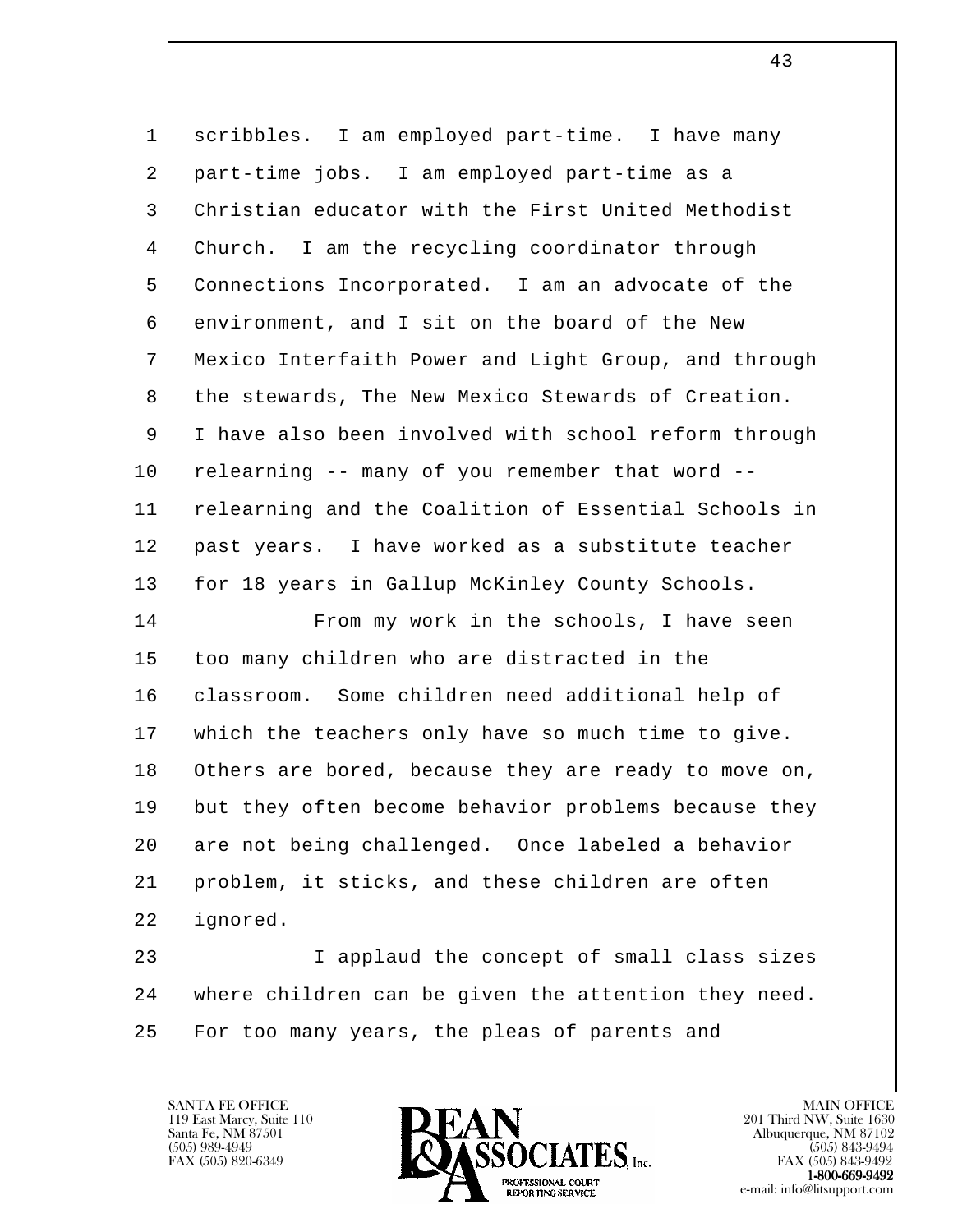1 | teachers for smaller classes have been ignored by 2 administrators and the legislators.

 3 Many schools give lip service to parental 4 and community involvement, but it takes time, 5 patience, and nurturing. The national PTA has 6 | stated that parental involvement, even if only once 7 a year, can enhance a child's school performance. 8 Teachers and administrators are often too busy to 9 encourage parents in this important undertaking. 10 Community partners are often nurtured for their 11 monetary gifts, not their people gifts and 12 resources. 13 Uplift School's investment in working with 14 families in the community is a return to what 15 schools are, have been, should be, and need to be. 16 I believe in Expeditionary Learning, hands-on 17 projects that are significant and relevant to the 18 community, and encourage lifelong learning

l 20 I brought with me some books that 21 enlightened me about the problems in the schools. 22 "What We Want of Our Schools: Plain Talk on 23 Education," 1957. "Teaching as a Subversive 24 Activity" -- I picked this one up real quick -- "A 25 no-holds-barred assault on outdated teaching

19 opportunities.



FAX (505) 843-9492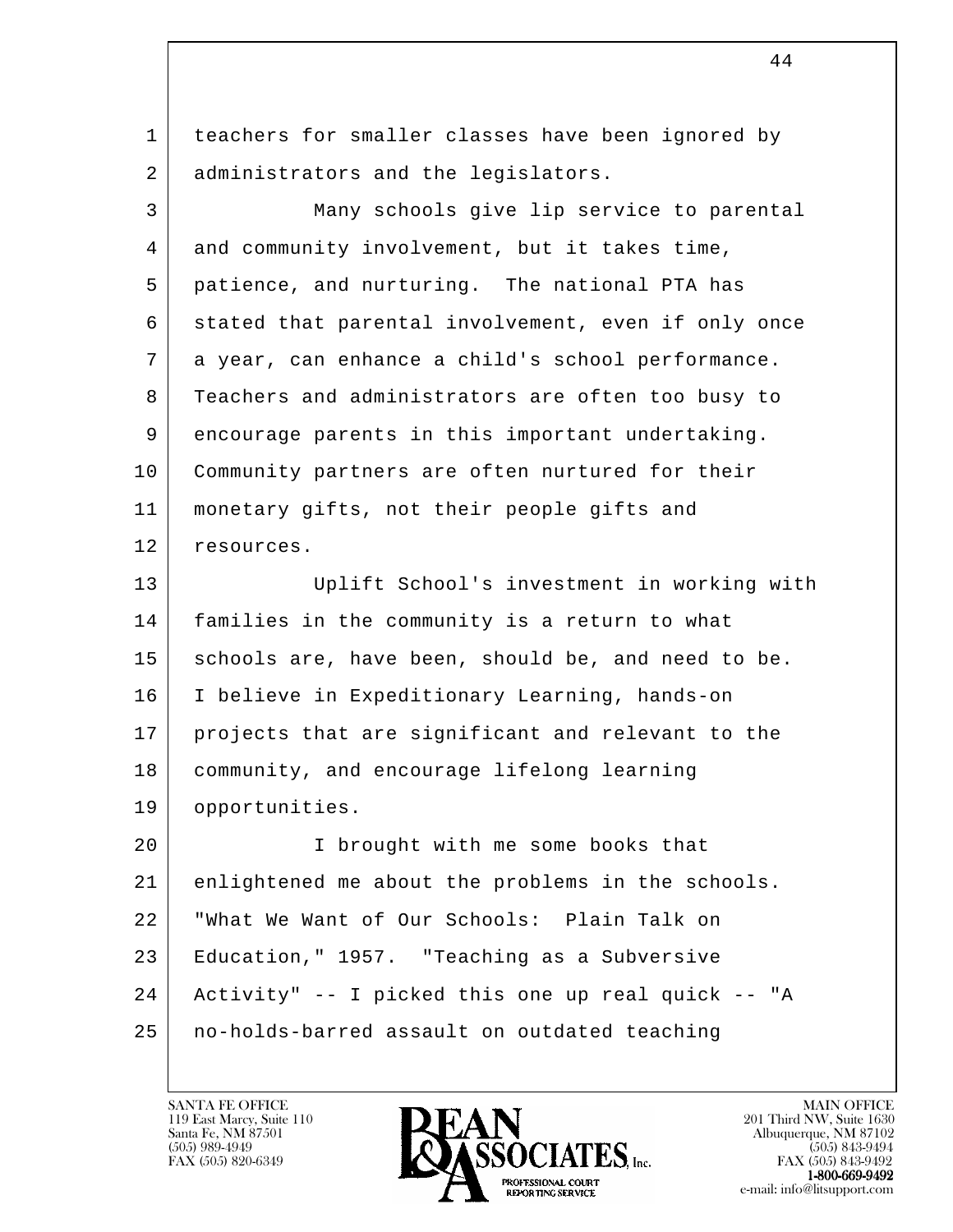l 1 methods -- with dramatic and practical proposals on 2 how education can be made relevant to today's 3 world," 1969. 4 "Crisis in the Classroom: The Remaking of 5 American Education," 1970. "Last Child in the 6 Woods: Saving our Children from Nature-deficit 7 Disorder," 2005 and 2008. I will talk faster. 8 Excuse me. "Many Children Left Behind: How the No 9 Child Left Behind Act Is Damaging Our Children and 10 Our Schools." 11 These are the books of which I am aware. 12 I'm sure there are many others. The point I would 13 | like to make is that concern for the way this 14 country has been educating this country is not new, 15 the oldest reference being 1957. From my reading of 16 these texts, what we have been doing in this country 17 with public education has unfortunately been 18 | spiraling downward for the last 50 years. These 19 prophets were not heard. To save our children and 20 country, radical changes in the way we educate need 21 to takes place. It is time to reinvest in our 22 teachers, supporting them by giving them the tools 23 and flexibility to teach and share best practices. 24 The educational hierarchy has emphasized 25 proficiencies through testing. We are getting that

45

119 East Marcy, Suite 110<br>Santa Fe, NM 87501

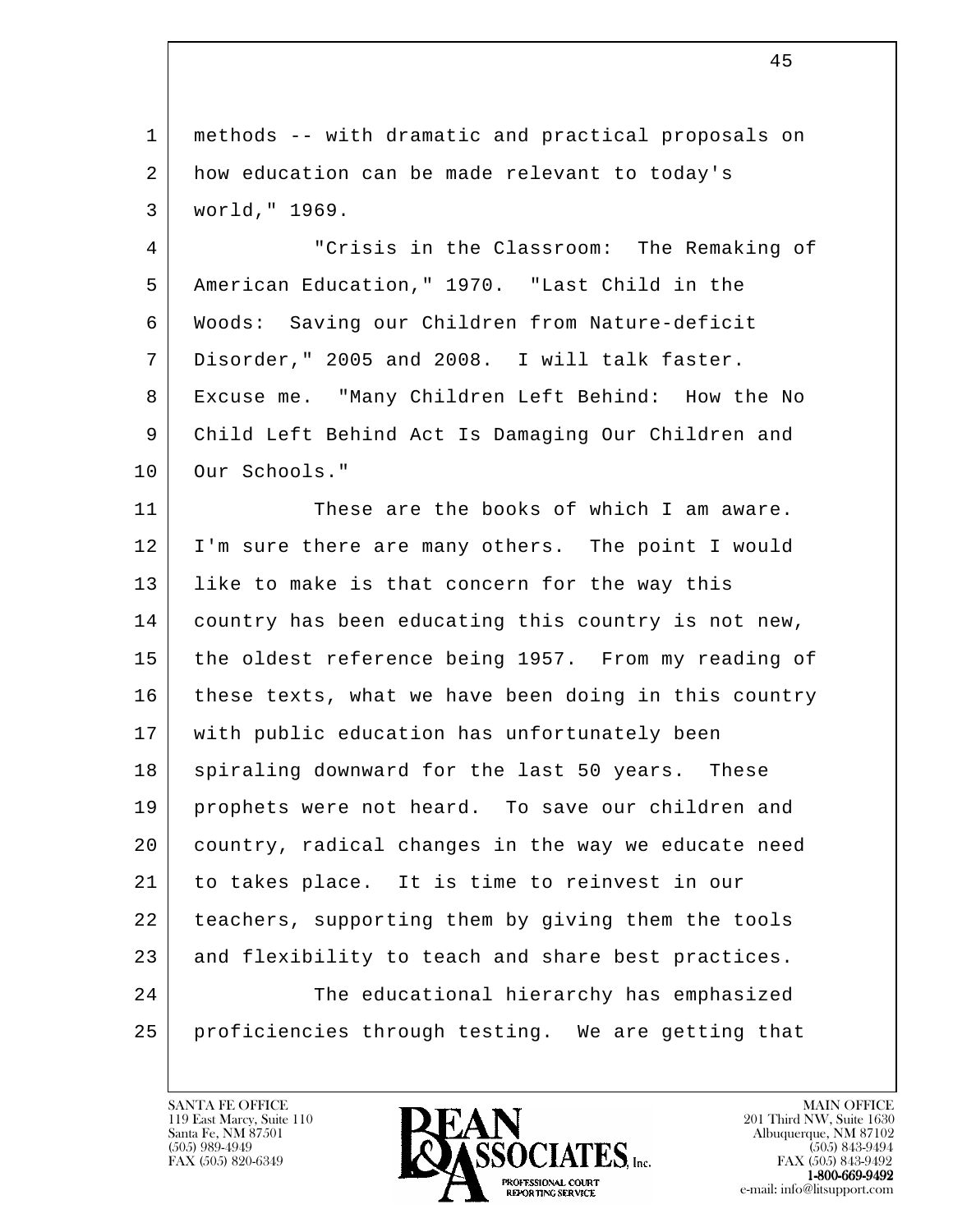l 1 | not all children learn the same way and not all 2 children demonstrate their knowledge in the same 3 way. The child is often sacrificed through 4 inflexibility and standardization. 5 (The bell of the timer rang.) 6 MS. WINDISCH: Oh, I have a wonderful 7 quote, but you will have to talk to me later. 8 CHAIR GARRISON: How long is the quote? 9 MS. WINDISCH: It's real short. 10 CHAIR GARRISON: Give it to me. 11 MS. WINDISCH: Thank you. This is from 12 | "Crisis in the Classroom." 13 | The Peading for what? the head of a primary 14 school asks. If my children get perfect reading 15 scores and then grow up to read only the tabloids, I 16 | shall have failed. My job is to develop attitudes 17 and values as well as skills, to make music, art, 18 and poetry experiences they will enjoy throughout 19 their lives. I don't want to develop a generation 20 of proficient readers that lacks humane values." 21 CHAIR GARRISON: Thank you for your time. 22 MS. WINDISCH: Thank you. 23 | CHAIR GARRISON: Sir. Wait, I'm sorry. 24 And then you, sir, in the white. 25 MS. STONAWSKI: Good evening. Thank you

119 East Marcy, Suite 110<br>Santa Fe, NM 87501

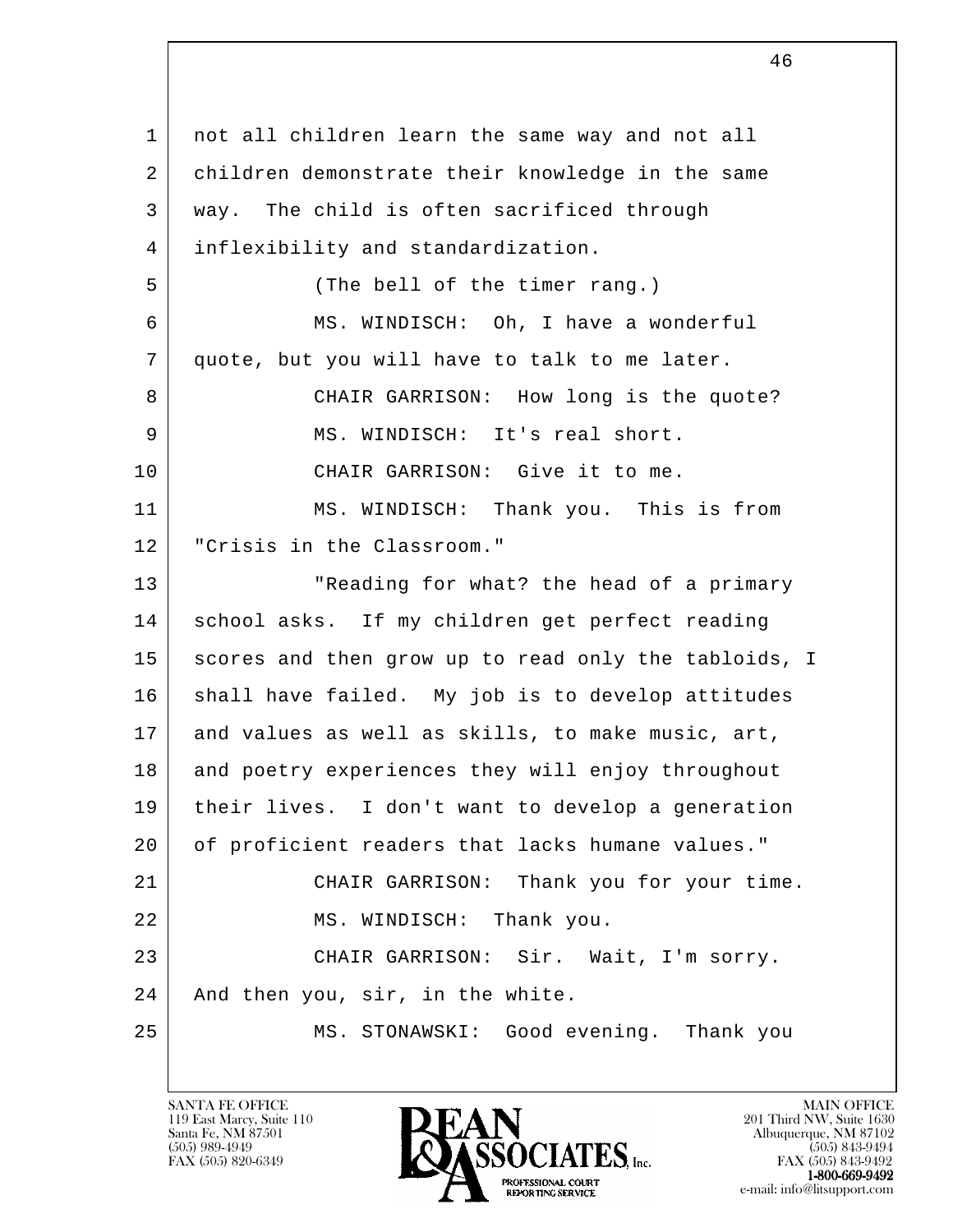| $\mathbf 1$ | for staying focused and having patience with us. My  |
|-------------|------------------------------------------------------|
| 2           | name -- I'm just going to write it in here.          |
| 3           | I am since ten years in Gallup. Since                |
| 4           | five years I am a teacher of the gifted. The lady    |
| 5           | who spoke so passionately is my super boss. Since    |
| 6           | she is there, the department of the gifted I think   |
| 7           | is maybe the best in the New Mexico.                 |
| 8           | Before I was teacher of the gifted -- I              |
| 9           | have a master's in special ed and a master's in      |
| 10          | social studies -- I was a special ed teacher at a    |
| 11          | junior high school, my first experience with         |
| 12          | American schools. And we all believe inclusion is    |
| 13          | so beautiful, and I had B level and I had also       |
| 14          | special ed kids that were 13, 14, and 15, that had   |
| 15          | hurt for ten years. They are college bound, and      |
| 16          | discovered by the time they are in fourth,           |
| 17          | elementary, they are never going to make it.         |
| 18          | I had 15-year-old kids that had a big                |
| 19          | buckle, because they are bull riders. They are able  |
| 20          | to face the bull, sit on it, and they cannot write a |
| 21          | sentence, because they have lost any motivation to   |
| 22          | write sentences for us Caucasian teachers. I had     |
| 23          | those children walk through being stuck in a         |
| 24          | blizzard, children that haven't written for years.   |
| 25          | They wouldn't write for me until I said, "I give it  |

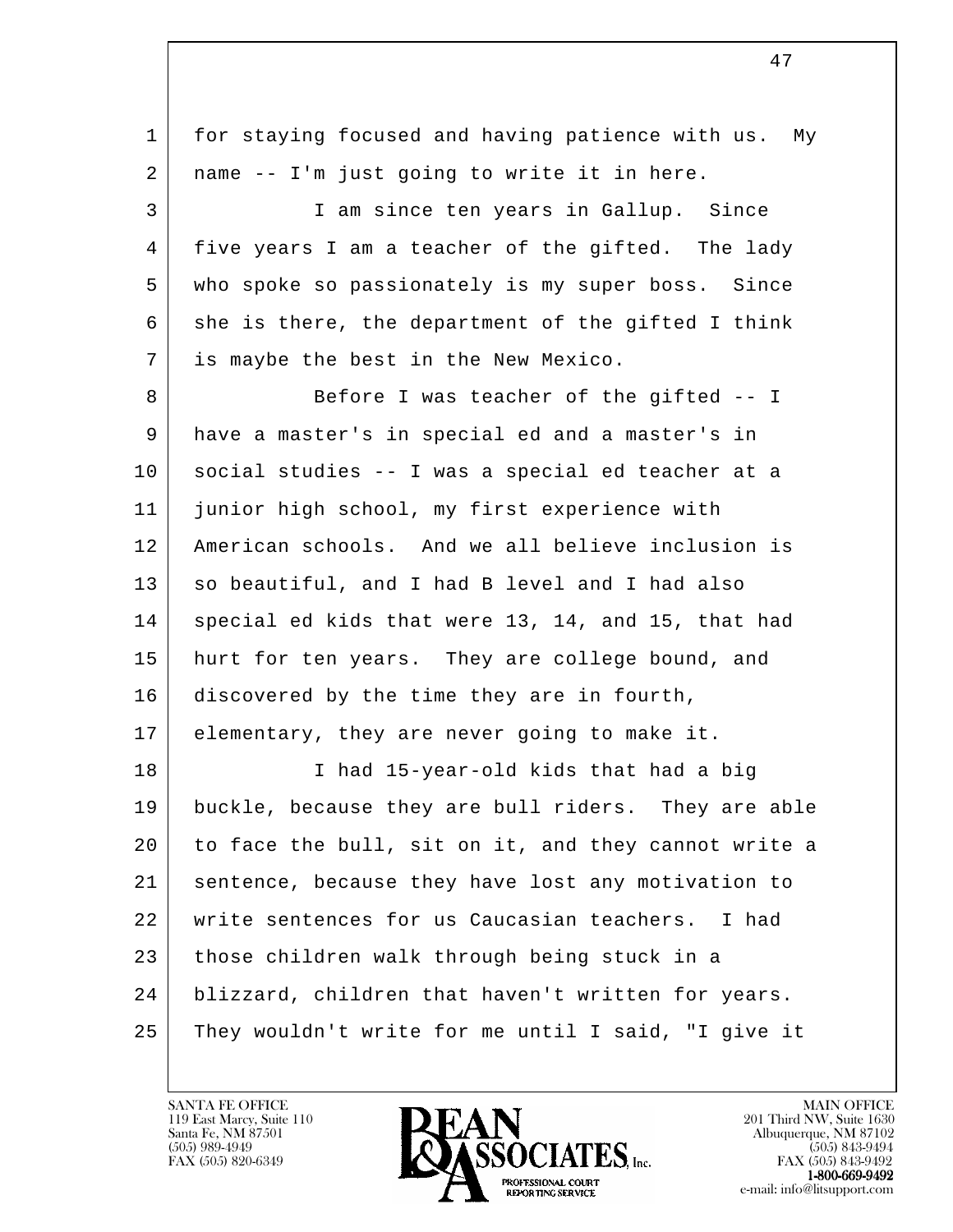l 1 | up. Tell me what I have to do. There is no way. 2 Just hang on until you are in high school, but don't 3 drop off before. Don't drop off before, because you 4 will never make enough money to buy diapers." 5 So after we got to cooperation, and it was 6 a blizzard, and they were playing sports out there 7 in T-shirts, and they could do everything except 8 writing. They could do their math of how much 9 diapers cost per month and how much your minimum 10 wage with a high school diploma allows for diapers. 11 How much do you earn without a high school diploma, 12 they understood. 13 But walking them through a blizzard --14 they all can drive a car when they are 15. They 15 | know about cars more than I ever will. After they 16 could figure out the battery is dead. You are 17 | snowed in. How can you open the door? What are you 18 going to drink? How do you keep warm? What do you 19 need in your car? It took three weeks, but all of 20 | those kids wrote five paragraphs. 21 | It's the best writing I have ever read, 22 much better than my gifted kids. My gifted kids can 23 do everything. They are super. Those were special 24 ed kids, and some of them had not written a sentence 25 in years. They wrote five paragraphs. It took us

119 East Marcy, Suite 110<br>Santa Fe, NM 87501

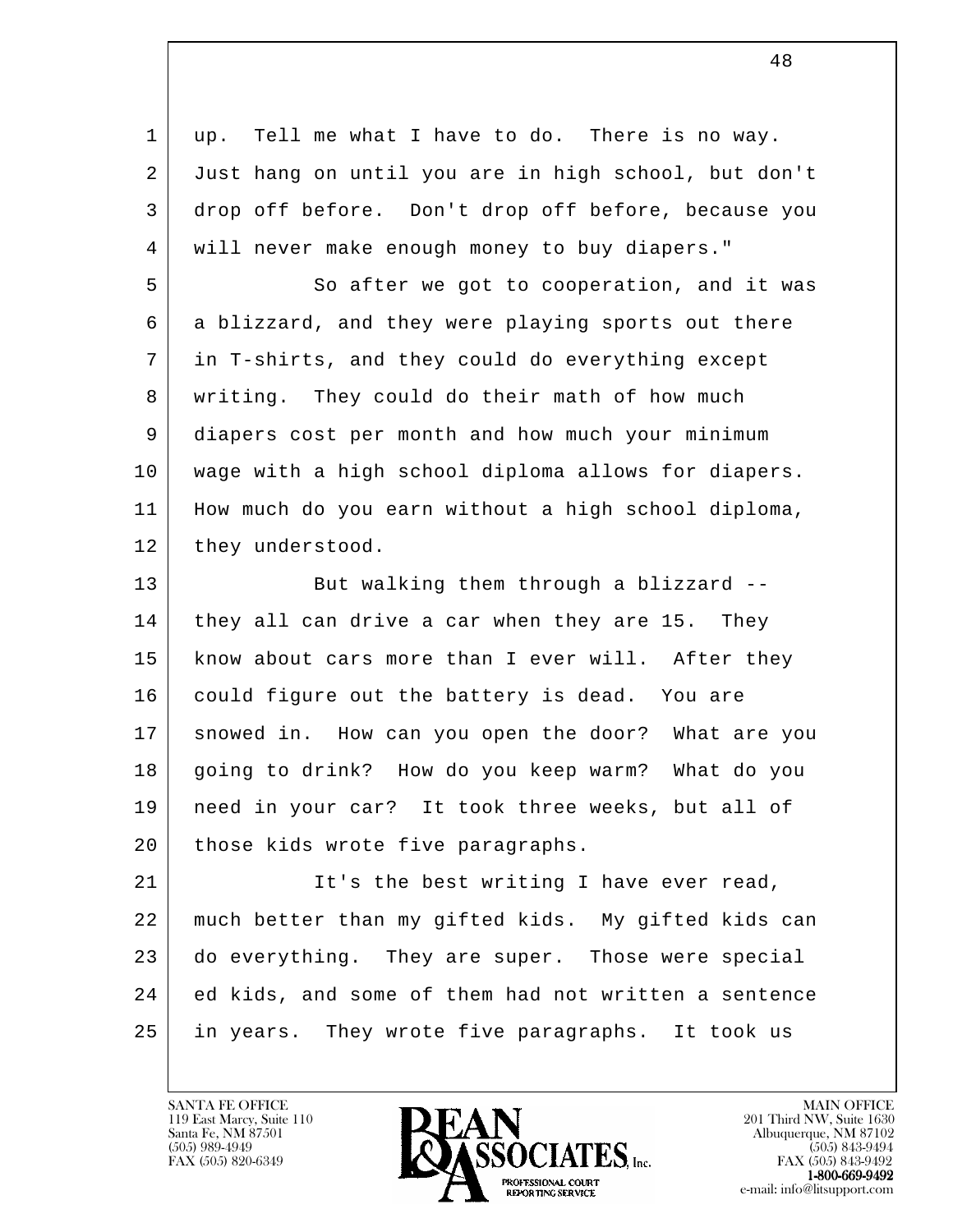1 | three weeks, but it was fantastic.

| $\overline{2}$ | I speak today just on behalf of those                |
|----------------|------------------------------------------------------|
| 3              | special ed kids. Today I meet them, at Bigger        |
| 4              | Tires, at Big Lots, hanging out in front of the      |
| 5              | library waiting for the computer. They are lost to   |
| 6              | this society, those children that cannot write but   |
| 7              | can ride a bull. One kid, I observed him. He was     |
| 8              | sitting in a classroom like this, bending over,      |
| 9              | looking what the other kids wrote. He could read     |
| 10             | upside down and copied and delivered a paper that    |
| 11             | was perfect. I need glasses to read upside down.     |
| 12             | When I was behind him and listened to what           |
| 13             | he is telling, because there were three kids around, |
| 14             | you know, sharpening their ears. His older brother   |
| 15             | said, 10:00 at night, "You want to go to Albuquerque |
| 16             | with me?                                             |
| 17             | "Yeah, why not?" They take off. No                   |
| 18             | driving lessons. The next car, of course,            |
| 19             | 95 percent of my kids were Navajo. This is their     |
| 20             | They don't ask for permission. They have to<br>work. |
| 21             | decide. They take off with the car. The car breaks   |
| 22             | down. At 3:00 in the morning, they take a            |
| 23             | flashlight and take the manual to repair the car to  |
| 24             | go to Albuquerque. He doesn't care about homework    |
| 25             | or school the next day.                              |

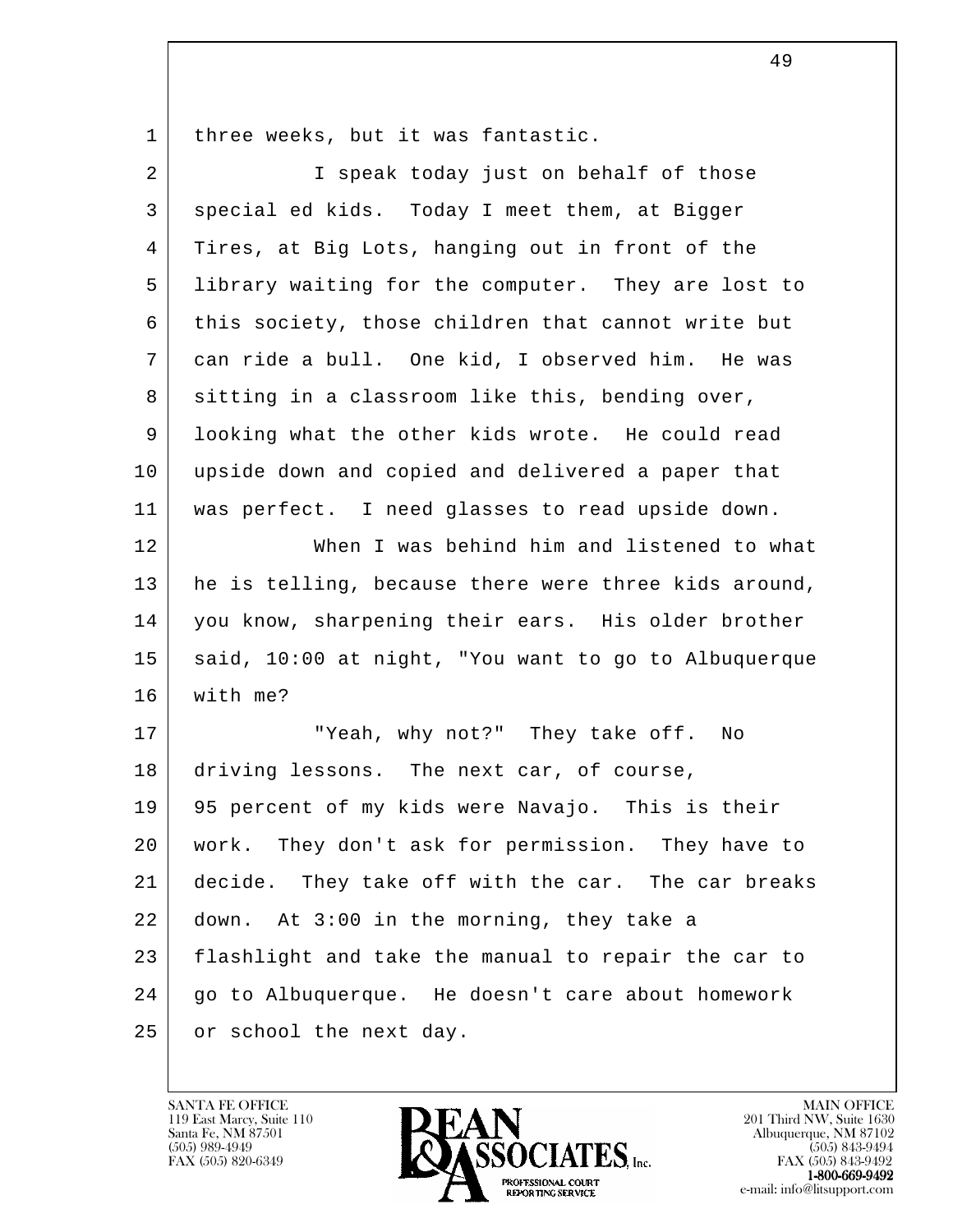l 1 I only speak on behalf of the special ed 2 kids that are marvelous and that we are losing. 3 CHAIR GARRISON: Thank you for your time. 4 Yes, sir. 5 MR. HOZID: My name is Aaron Hozid. 6 That's H-O-Z-I-D, Z as in zebra, D as in David, and 7 it's two A's in Aaron. 8 I am coming here to support the Uplift 9 School. And I just want to say that I speak with 10 someone with 20 years of experience in education and 11 in community development related to education, 12 including teaching here reading development and 13 teacher ed classes at UNM Gallup, and including 14 being a parent and a parent volunteer in the 15 Gallup-McKinley school system as well. 16 | Tiust want to say that my experience in 17 research, which has also included working as a guest 18 instructor in contemporary issues in Native American 19 education at Harvard University for the Harvard 20 University Graduate School, is that along with the 21 research that I was conducting, and also that of 22 students and instructors, that there is no question, 23 as Kimberly Ross has mentioned, that this is a 24 process of education that is valuable across 25 cultures, but particularly shows strong results with

 $\sim$  50

119 East Marcy, Suite 110<br>Santa Fe, NM 87501



FAX (505) 843-9492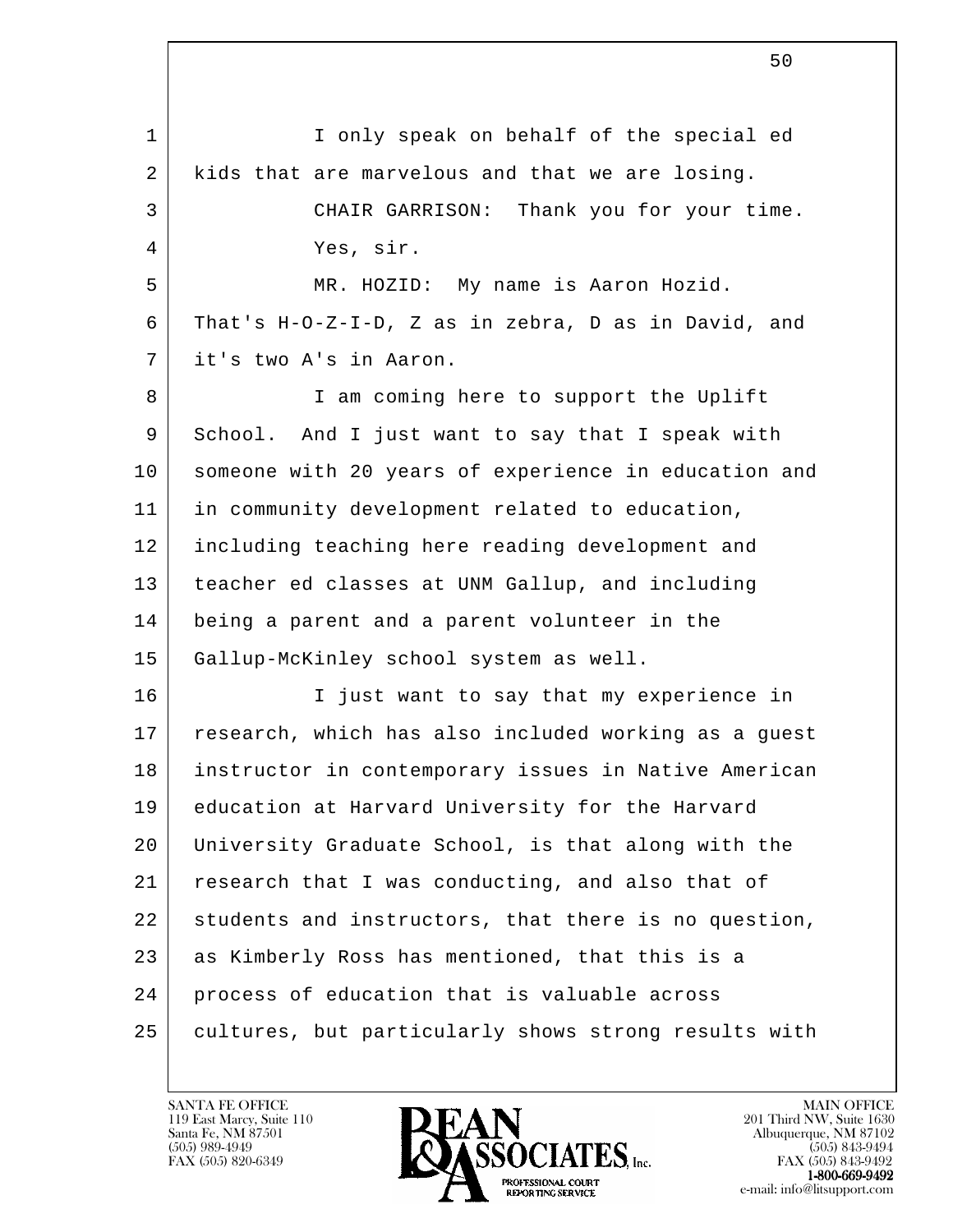1 Native American students across the board. And I 2 would also say that utilizing these approaches here 3 in Gallup, I saw, as a parent volunteer, as an 4 instructor, as a person who worked here also with 5 the Council of Governments and working with the 6 education system, exceptional results of students 7 across the board, including native students, 8 including Hispanic students, including students with 9 special ed needs.

10 | And I just want to end that as a parent, 11 that when I go back to my own son's educational 12 experience in the first grade in the Gallup-McKinley 13 | system, I ask him what do you remember about first 14 grade, and he remembers that Expeditionary Learning 15 experience that he had with Little Sisters of the 16 Poor in this community, and he can remember almost 17 every detail. He can hardly remember much of 18 anything else. And as a parent, I emphasized 19 Expeditionary Learning, because he is one of those 20 hands-on learners who also ended up in the 21 principal's office a lot because he was like that, 22 but I had him involved in the performing arts 23 program here. 24 We moved later to Juneau, Alaska. I had

l 25 him involved in the community, and he is now an

119 East Marcy, Suite 110<br>Santa Fe, NM 87501

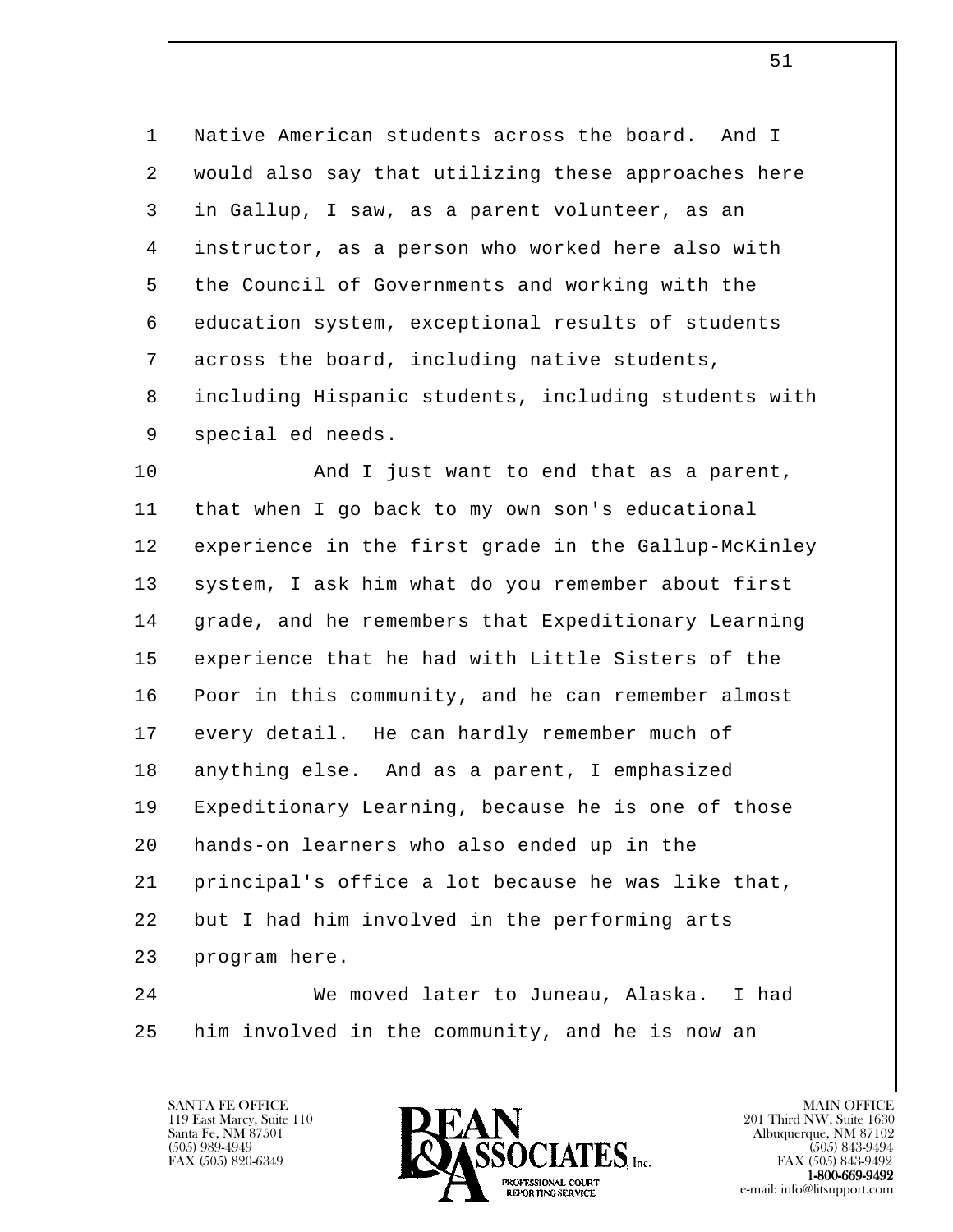l 1 honor student at the University of Alaska and a peer 2 advocate, and I will tell you if it wasn't for 3 Expeditionary Learning experiences and the 4 experience I as a parent provided for him because of 5 my background, he would not be there today. 6 | And also I just wanted to say as an 7 evaluator, an educational evaluator, I have watched 8 this committee. I have watched these founders work 9 over the past six months. I am extremely impressed, 10 and it's my feeling very strongly, not just my 11 feeling but the knowledge that I have seen them 12 develop over time, that they are going to develop an 13 exemplary expeditionary school in this community 14 | that will be a benefit to the entire school 15 district. Thank you. 16 CHAIR GARRISON: Thank you. 17 | MS. IRALU: My name is Elspeth Iralu, 18 which is E-L-S-P-E-T-H. Iralu is I-R-A-L-U. 19 I want to speak to you from two 20 perspectives. First, tonight you heard from parents 21 and community members and teachers, but you haven't 22 heard from any students that I know of. And I grew 23 up in Gallup. My family moved here when I was five 24 | years old, and I went to school for three years. 25 During those three years, I started off, first grade

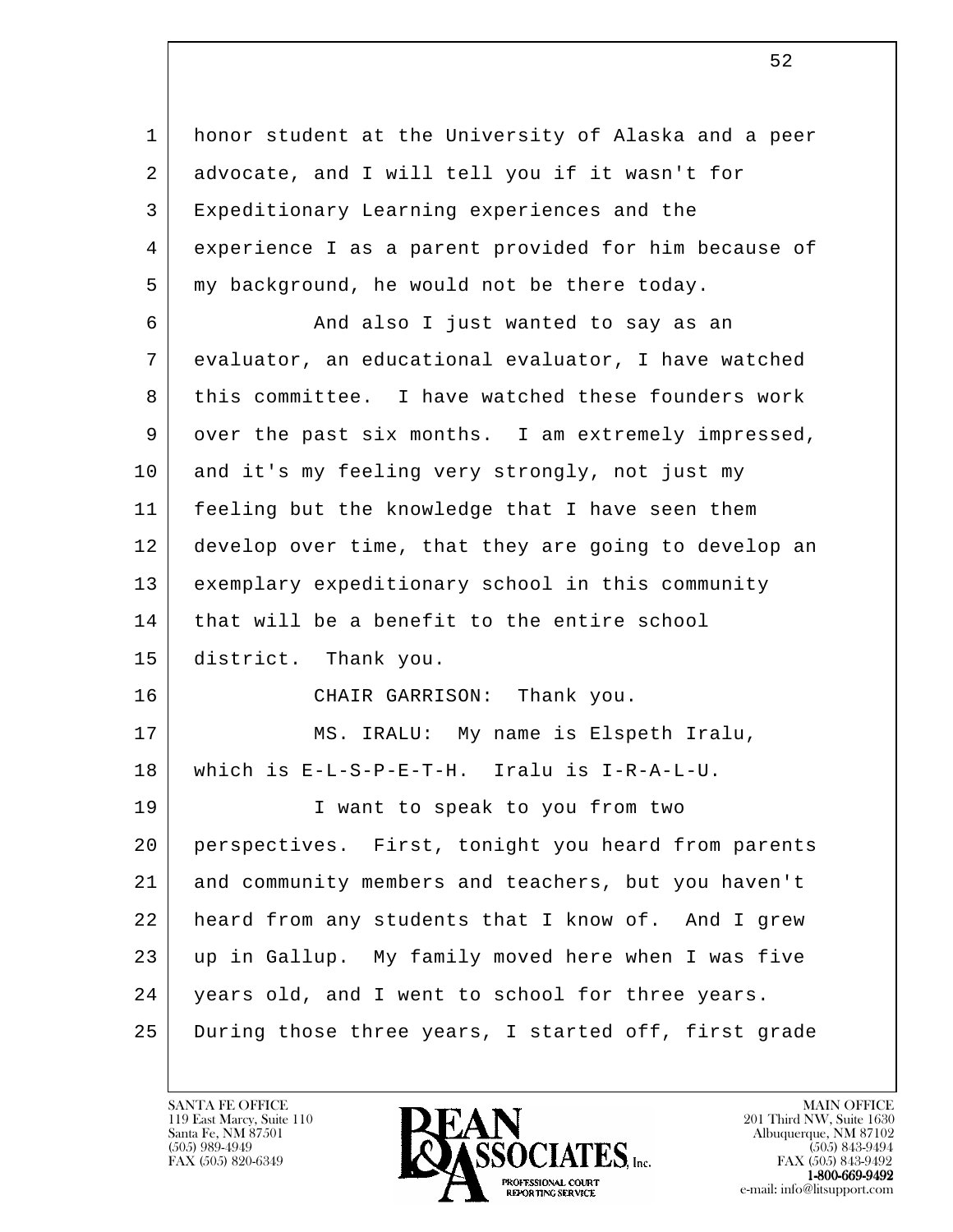1 | I loved, and after that I couldn't stand school and 2 I wanted to get out.

 3 My parents decided to home school me. 4 While I was home schooled, I was able to do all 5 kinds of activities where I got to work outside and 6 learn about the environment in which we lived and 7 about New Mexico history and things that my friends 8 were not doing in school. When I finished eighth 9 grade, my parents told me I had a choice, that I 10 could go to public school or I could go to private 11 school or I could continue home schooling. Then if 12 I continued home schooling, it would be on me to do 13 a lot of work on my own, and that's what I chose.

l 14 After I graduated I went to college, and 15 when I finished college, I decided to come back to 16 McKinley County to be a teacher, and I am now 17 teaching at Zuni High School, about 45 minutes down 18 the road. The reason I wanted to be a teacher here 19 is that I didn't think it was fair that you could -- 20 I didn't believe that you could only learn about 21 your environment and the place where you lived when 22 you taught yourself. I thought that you should be 23 able to do that in a group, and that people in 24 school should be able to do that just as much as 25 people at home who had the resources at home. I

119 East Marcy, Suite 110<br>Santa Fe, NM 87501



FAX (505) 843-9492 e-mail: info@litsupport.com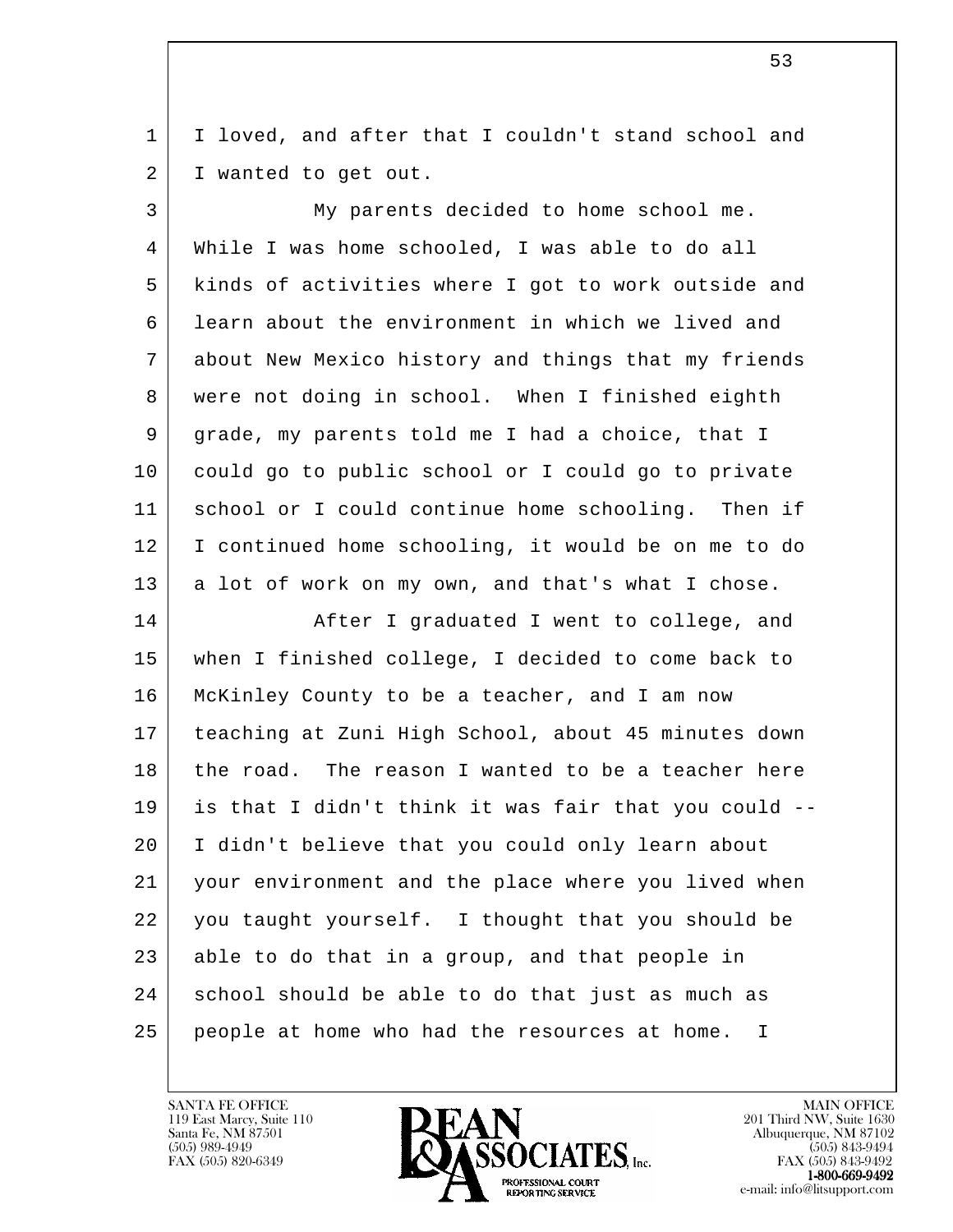1 | thought it was unfair that only home schoolers 2 should be able to do that.

l 3 As a teacher I have seen a lot of students 4 come into my classroom who have never been outside 5 during school, who have never done a lab, who have 6 never learned any native plants, who have never 7 learned anything about the environment that we live 8 in. I think that's pathetic to be perfectly honest, 9 and I think one of the best things about being a 10 teacher is that I get to teach kids that and let 11 | them have those experiences. What I think is a 12 | shame that kids aren't getting that until they get 13 into high school. So I see Uplift School as a way 14 to get kids to do that early on when they are young, 15 so they will stay excited about learning. Thank 16 you. 17 CHAIR GARRISON: Thank you. 18 MS. FAZ: My name is Sue Faz. My last 19 name is F-A-Z. 20 I am many things, as we all are, but I am 21 speaking to you as a parent for the most part. I 22 have two sons that currently, currently and for the 23 past seven years have been in a private school in 24 Gallup, and I think there is a lot of good in all 25 the schools here as some of the others have

119 East Marcy, Suite 110<br>Santa Fe, NM 87501



FAX (505) 843-9492 e-mail: info@litsupport.com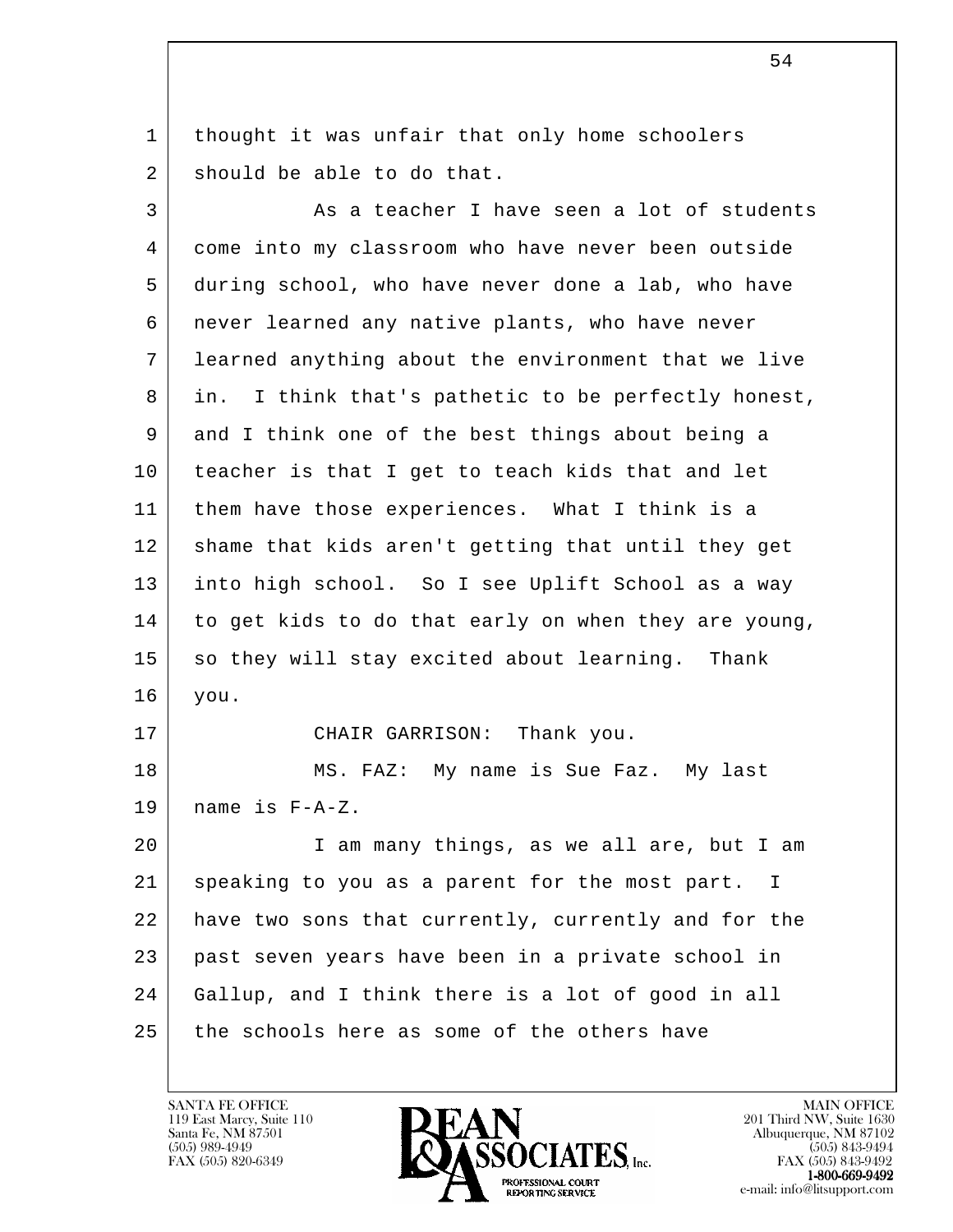|  | mentioned. |
|--|------------|
|--|------------|

| $\overline{a}$ | My sons academically are doing, according            |
|----------------|------------------------------------------------------|
| 3              | to the report cards and the state standards,         |
| 4              | extremely well. My greatest wish, though, is that    |
| 5              | they are also taking it into their whole person and  |
| 6              | growing as a whole person, some of the phrases that  |
| 7              | were mentioned before, into their hearts, hands, and |
| 8              | minds. And as a teacher once told me, there is more  |
| 9              | than one way to Chicago. I am from the Midwest.      |
| 10             | You can take the interstate, you can take the back   |
| 11             | roads. You can take a charter school, you can take   |
| 12             | a public school, or you can take a private school.   |
| 13             | There's a lot of good in all of them.                |
| 14             | So my main statement is that I support               |
| 15             | Uplift School. I think it's particularly an          |
| 16             | excellent match for Gallup. Gallup is a great        |
| 17             | place. We have great people. I am glad you all are   |
| 18             | here, and I hope you come back again many times.     |
| 19             | Thank you.                                           |
| 20             | CHAIR GARRISON:<br>Thank you. Go ahead and           |
| 21             | write your name also just to have it.                |
| 22             | MS. FAZ: Okay.                                       |
| 23             | CHAIR GARRISON: Any another folks for                |
| 24             | community input? Come on down.                       |
| 25             | MR. GAMBILL: My name is Michael Gambill.             |
|                |                                                      |

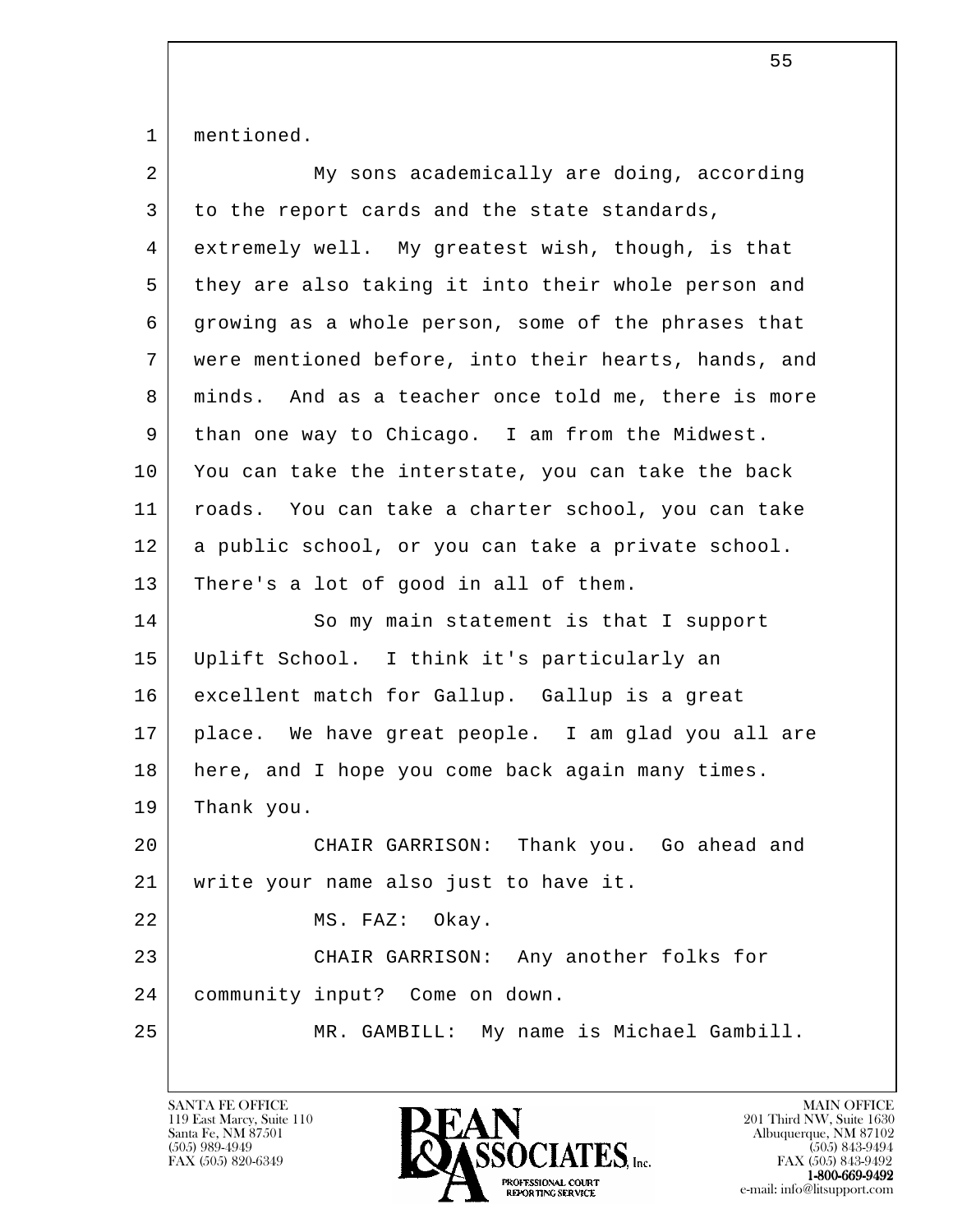| 1  | The last name is G-A-M-B-I-L-L.                      |
|----|------------------------------------------------------|
| 2  | We have talked about some of the schools             |
| 3  | that are struggling in the district. I actually      |
| 4  | work at one that is in the top ten. After the NMSBA  |
| 5  | results that came out they are down at the lowest.   |
| 6  | That's David Skeet Elementary. I also teach here at  |
| 7  | UNM Gallup. I have taught here for nine years. I     |
| 8  | taught out at David Skeet for six.                   |
| 9  | As you know, I am here to support the                |
| 10 | charter school. Most of, well, probably 95 percent   |
| 11 | of the students that I have educated in the time     |
| 12 | that I have lived here have been Navajo. I see       |
| 13 | students every day while I am teaching that are      |
| 14 | disengaged. They have teachers that don't have time  |
| 15 | to be doing hands-on projects. There is large        |
| 16 | amount of paperwork. It's unfortunate that there     |
| 17 | are certain things that the district has put in      |
| 18 | place that really seem to be taking up more of       |
| 19 | teachers' time.                                      |
| 20 | I have done a couple of projects that kind           |
| 21 | of speak of what the Uplift charter school is        |
| 22 | looking at with hands-on projects, some small time,  |
| 23 | cold frame gardening, using cameras and creating a   |
| 24 | school newspaper, those kinds of things. I choose a  |
| 25 | small amount of students to deal with that, but if I |

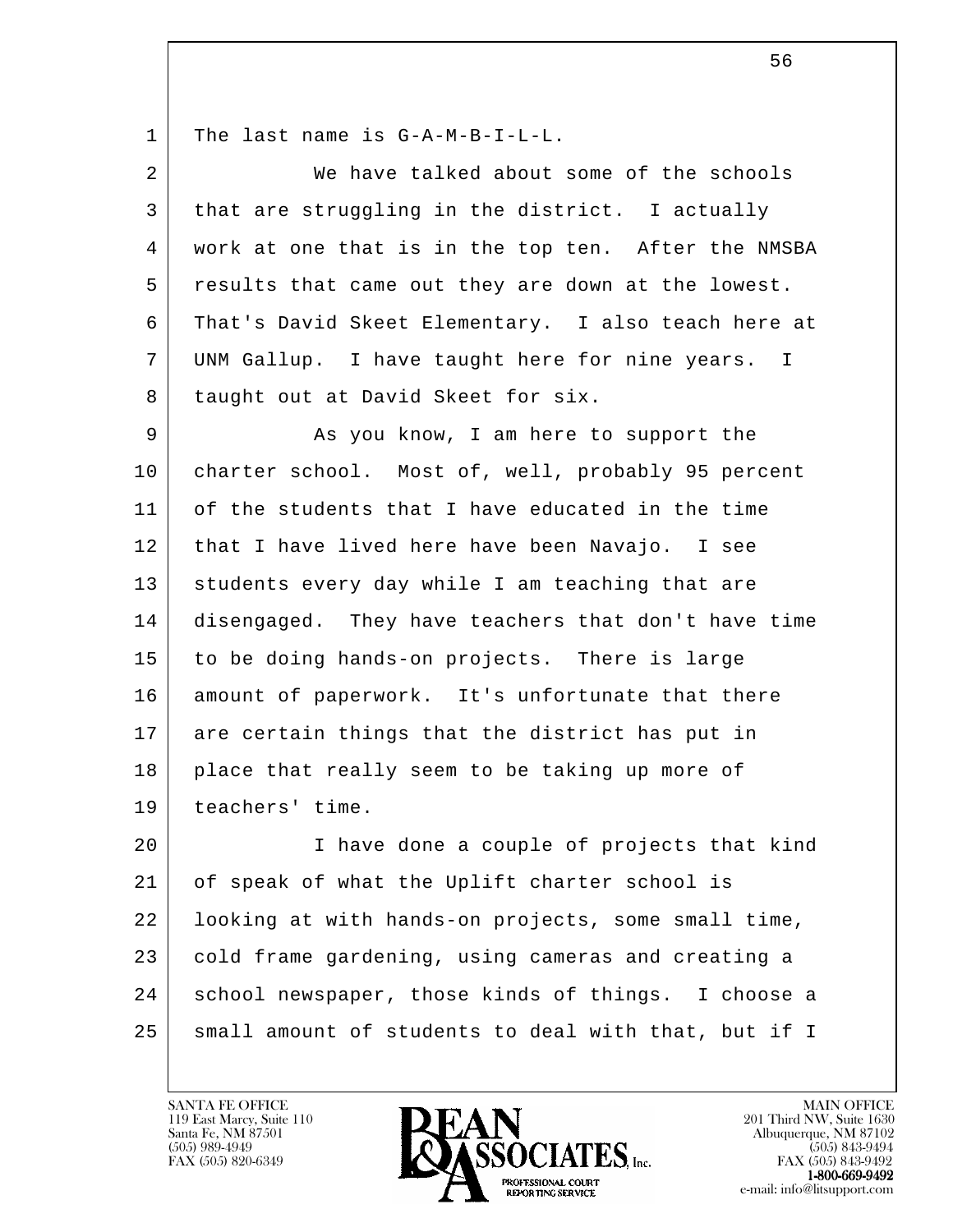l 1 could, I'm sure I would have 80, 90 percent of the 2 students wanting to be involved in that. 3 Being out at David Ski, which is a little 4 bit 15 miles south of here, you know, I know those 5 students are craving for something different and, 6 you know, I know that the other representatives here 7 for the school district are concerned about 8 finances. I don't think students should be held 9 prisoner by monetary or whatever their monetary 10 value is as far as the school. I think they should 11 be able to have the opportunity to be in a place 12 | that best suits them and as well as the parents. 13 I know Mr. Aresenault talked about a 14 couple of projects and some of the funding concerns, 15 and those are unfortunate, but like I said, I don't 16 think those should be anything that should dissuade 17 | or inhibit an opportunity for this school to be 18 | available for teachers and community members and 19 students. Thank you. 20 CHAIR GARRISON: Thank you. 21 Yes, sir. 22 MR. CHOUDHRIE: My name is Sanjay 23 Choudhrie, C-H-O-U-D-H-R-I-E. I am Indian from the 24 place where you call to get your credit card 25 problems resolved.

119 East Marcy, Suite 110<br>Santa Fe, NM 87501



FAX (505) 843-9492 e-mail: info@litsupport.com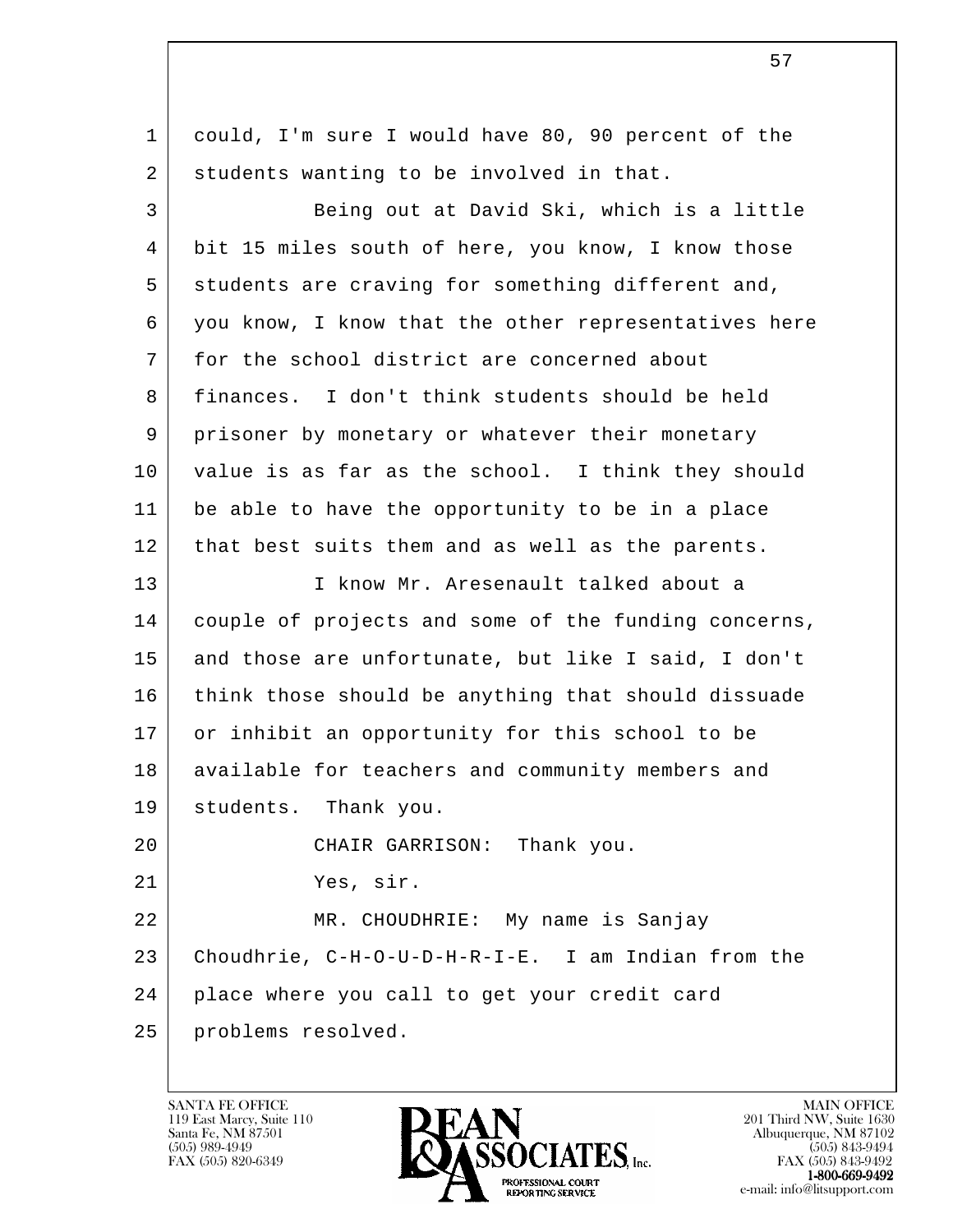1 CHAIR GARRISON: I send money. I am 2 waiting.

 3 MR. CHOUDHRIE: I'm not an educator, so I 4 am a little embarrassed to get up and speak. I work 5 with homeless people primarily. I work for an 6 organization that tries to get low income families 7 into housing to build stable neighborhoods, and one 8 of the things that we have been hit on the head 9 with, because our primary interest is in providing 10 services to people to get out of homelessness and to 11 get into stable homes, is that education is a key 12 indicator of what a person's success is going to be 13 later on in life.

14 The primary indicators for homelessness 15 are poverty, when they can't afford homes, and we 16 have plenty of that over here, which I am told is 17 affected significantly by education. In other 18 words, what one is going to earn in life and what 19 one is going to be able to make of life has to do 20 with education.

l 21 We work with, most of my clients seem to 22 have a functional eighth grade education. Most of 23 them -- some of them have college degrees. They 24 tend to succeed eventually. But we work with them 25 one on one. We work with them to get them jobs. We

119 East Marcy, Suite 110<br>Santa Fe, NM 87501

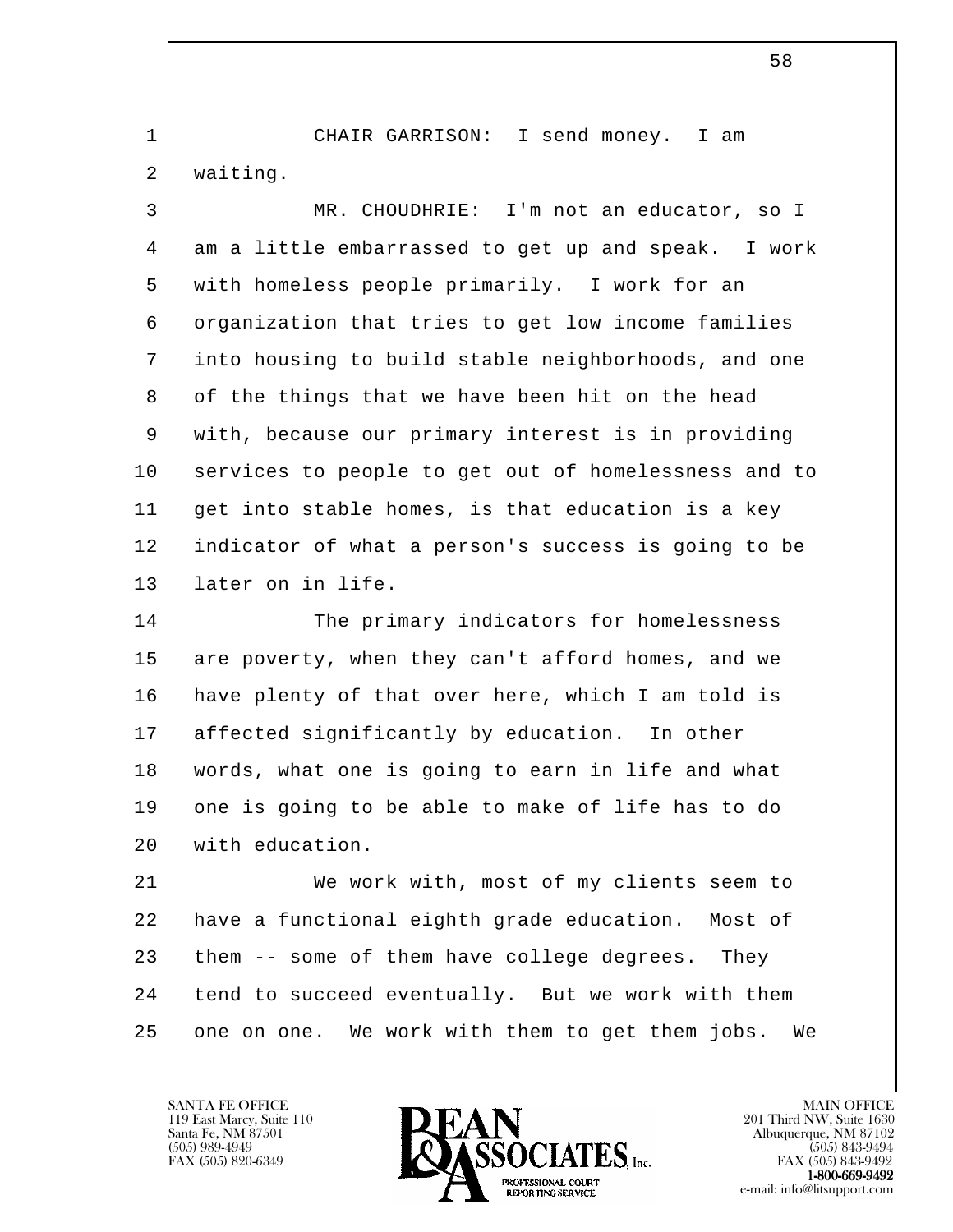1 | work with them to get them into housing. Most of 2 our population, the majority of our population is 3 Native American.

4 And what I am here to say is that I am 5 here to support the charter school. I think that we 6 ought to diversify the methods that we have 7 available and the opportunities that we have 8 available to people so that they can find means to 9 learn so that they will not have to live in poverty 10 like their parents did.

l 11 | The Tangler of privileged, but my grandparents 12 did not, and it was an emphasis on education and a 13 | lot of hard work that we were able to become middle 14 class. And it's a cultural emphasis and privilege 15 that we have and I think that all children, and my 16 children who are native Gallupians -- at least one 17 is -- should have, and I ask that you would look 18 favorably on the school. It is an experiment. It's 19 a candle of hope. It will give people opportunities 20 to get schooled that they will not have otherwise, 21 and in some way I would like to be able to help, but 22 it's a little premature to talk about that in terms 23 of money and services, so at some point in time. 24 Thank you very much for your time. 25 CHAIR GARRISON: Thank you, sir.

119 East Marcy, Suite 110<br>Santa Fe, NM 87501



FAX (505) 843-9492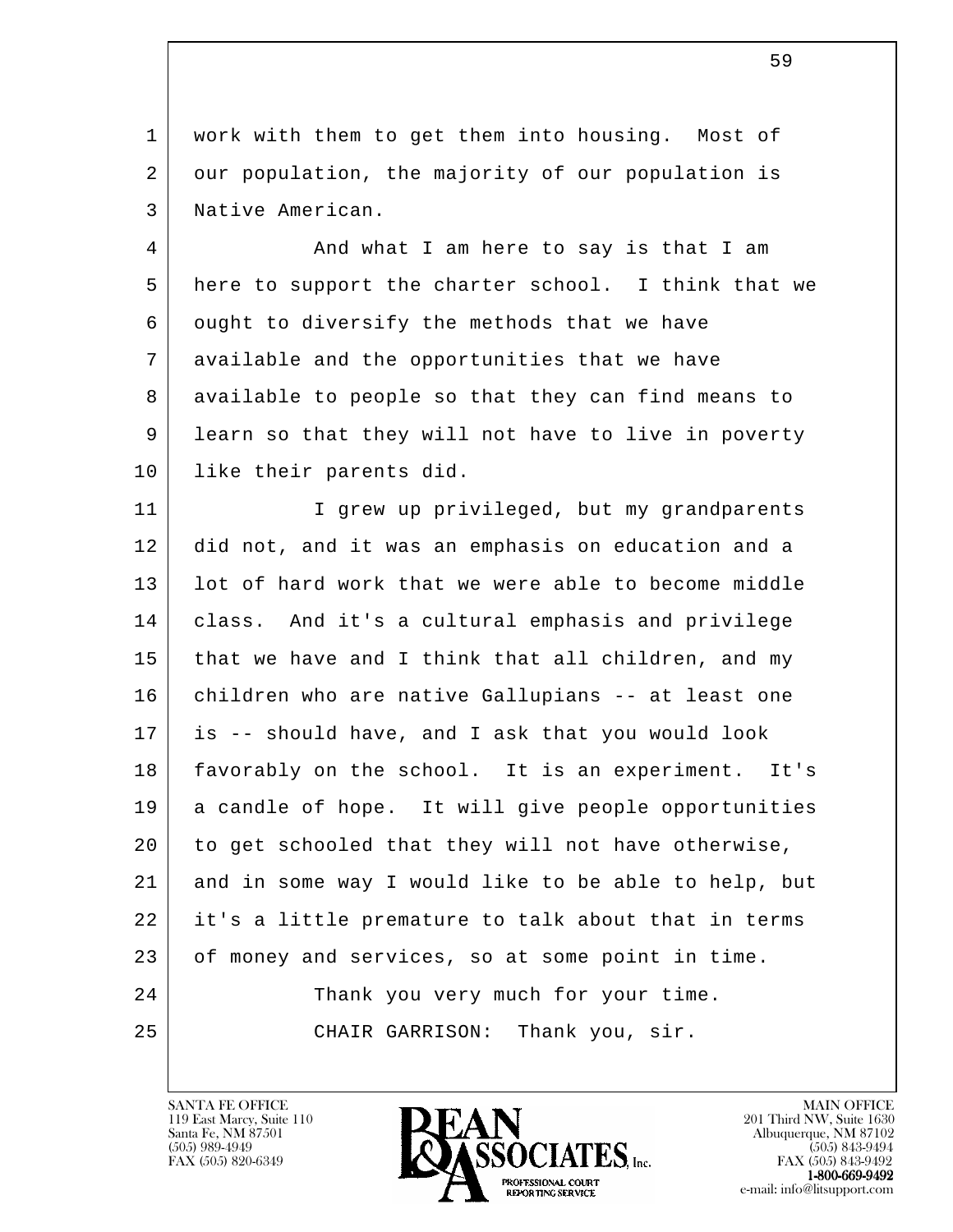1 | MS. WINDSONG: Good evening. My name is 2 Mirakhel Windsong. I am currently a school guidance 3 counselor with the Gallup McKinley County Schools. 4 This is my 12th year as a counselor. I have also 5 been an educator in both elementary and special 6 education in North Carolina working with children 7 that were African American and Anglo. I have worked 8 on the Hopi reservation, the Navajo reservation, and 9 | I am currently in Gallup. 10 I support Uplift primarily because I think

l 11 we need diversity, as they have spoken, as other 12 | speakers have said, and because I believe John 13 Dewey, when he talked about education, he said the 14 purpose of education is to raise a child to be an 15 effective and productive citizen. And every day I 16 think about how we are not producing effective, 17 productive citizens in our country, and not in the 18 way that the view is of the people that are starting 19 charter schools, which is that we want citizens that 20 are holistic and that can do everything, not just -- 21 or let me not say everything, but that have a 22 variety of ways of approaching problems that can be 23 problem solvers and that can also read and write and 24 | spell.

25 So I think, you know, coming from a

119 East Marcy, Suite 110<br>Santa Fe, NM 87501

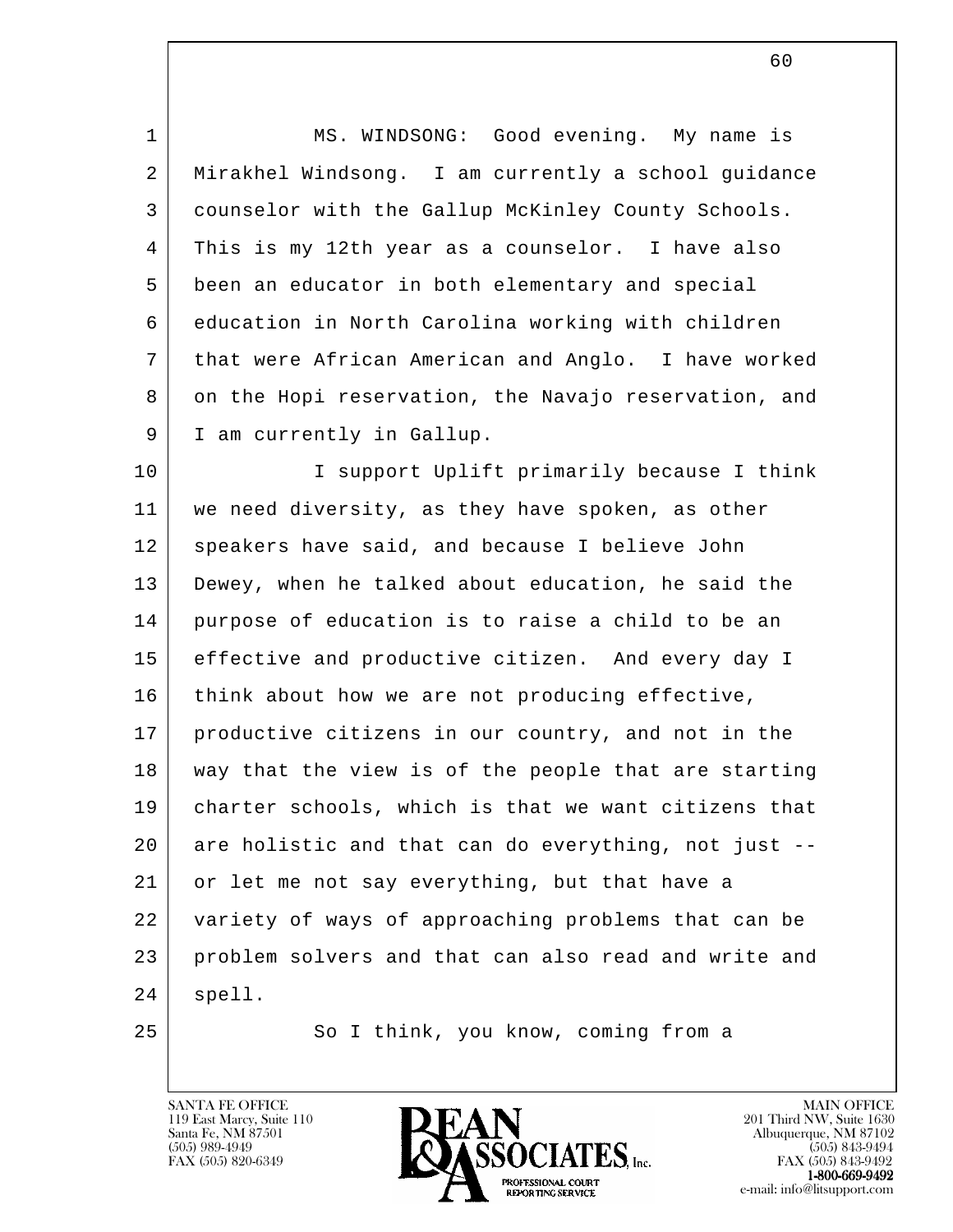1 counseling perspective, I try to look at the whole 2 child, and many children that are struggling with 3 emotional issues, those are the children that are 4 | struggling with academics. Because we think from 5 this part of our brain, which is the cognitive part, 6 and when a child is back here in the primitive part 7 and they are worrying about how they are going to 8 eat or how mommy and daddy are going to have money 9 for the next day or the next week or dad is going to 10 be working or mom's going to be working, they can't 11 be up here thinking. And all of public education is 12 driven toward results: Let's get these test scores 13 up. Let's do this. Let's do that. And the kids 14 are stressed more and more, and they are not able to 15 cope.

l 16 And some of them, unfortunately the amount 17 of stress is coming down to the brains at lower and 18 lower levels, and they are feeling it, you know, 19 even at preschool and kindergarten. And last year 20 in our school, there were children in kindergarten 21 that were very stressed out already. I think it's 22 just because they are in this mold. You start the 23 day, you go from this to this to this, and we have 24 to get through this material and have to do all  $25$  this.

119 East Marcy, Suite 110<br>Santa Fe, NM 87501



FAX (505) 843-9492 e-mail: info@litsupport.com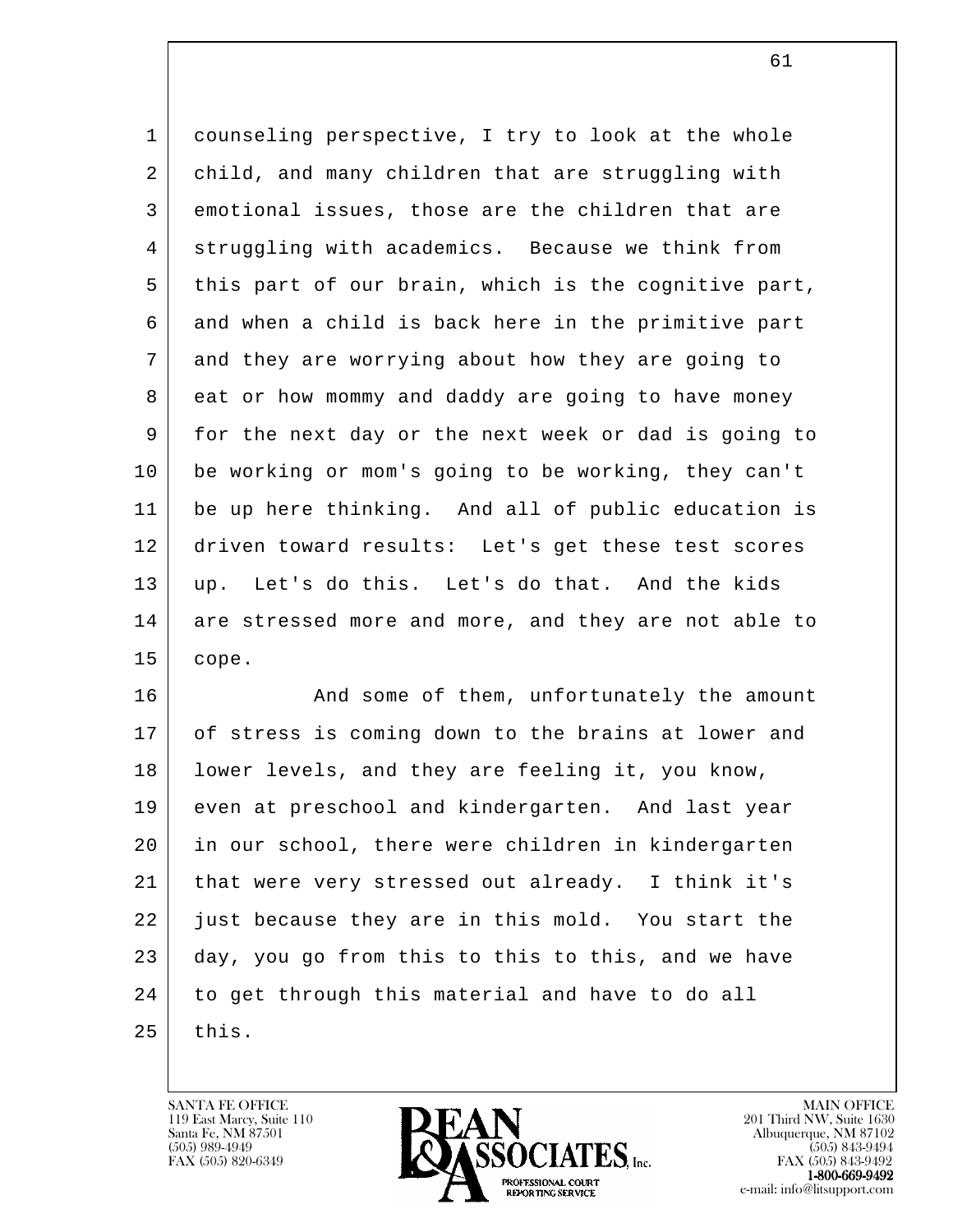| 1  | We have many wonderful educators in                  |
|----|------------------------------------------------------|
| 2  | Gallup-McKinley County Schools. The administration   |
| 3  | is doing a good job, but I think we also need the    |
| 4  | opportunity to serve the special needs children that |
| 5  | don't fit into the system, to help those children    |
| 6  | that are emotionally challenged -- maybe they are    |
| 7  | not fitting in -- and to help those kids that have   |
| 8  | pressures that sometimes a smaller setting will      |
| 9  | help.                                                |
| 10 | Or, you know, the safety net too. When               |
| 11 | you are in a smaller school, you have smaller        |
| 12 | classes, and you have teachers that are there for    |
| 13 | you and with you, and your parents are in there and  |
| 14 | they bought into it, then there is more safety for   |
| 15 | that child and the child will be more successful.    |
| 16 | So thank you for this opportunity, and I             |
| 17 | am supportive of this charter school.                |
| 18 | Are there any others who<br>CHAIR GARRISON:          |
| 19 | wish to speak for community input? Seeing none, at   |
| 20 | this time the public --                              |
| 21 | Come on up. You've got to put your arm up            |
| 22 | fast.                                                |
| 23 | MS. SCOTT: Well, I am kind of nervous.               |
| 24 | I'm not really very good at speaking.                |
| 25 | CHAIR GARRISON: That's okay.                         |
|    |                                                      |

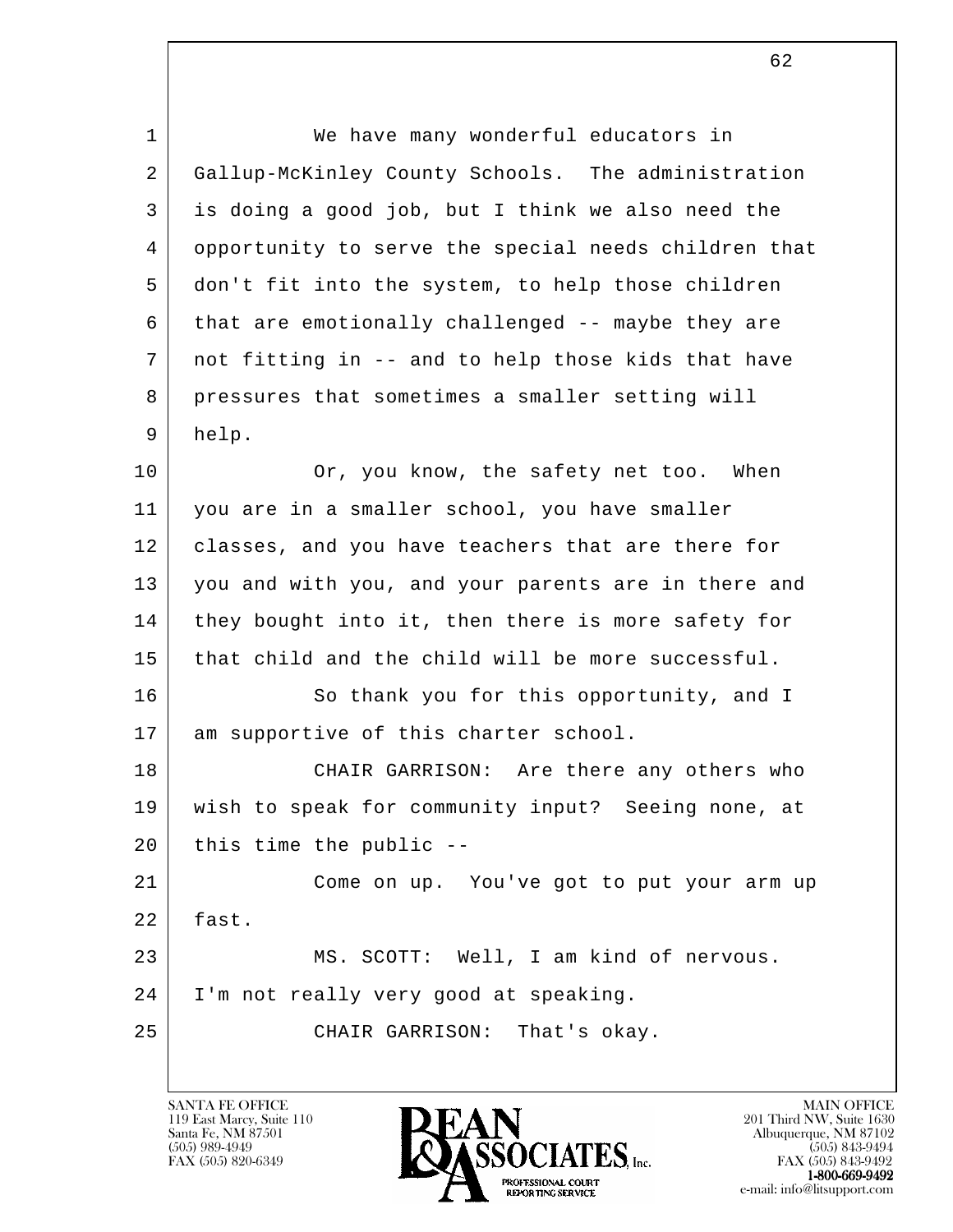1 MS. SCOTT: My name is Ella Scott. And I 2 don't know if you can tell, but I think a lot of us 3 were really nervous to come up here, because we are 4 really invested in making this happen. A lot of 5 people have been working really hard, and we really, 6 really want to see it happen.

 7 I guess I am here just to say a couple 8 words as a community member here. I have also been 9 here almost two years now. But my teacher in 10 elementary school was an Expeditionary Learning 11 teacher. He is now actually working with Scott -- 12 one of many teachers -- and I could tell you about a 13 million projects that we did, and I remember them 14 all. And I think a key piece that people have been 15 focused on, but I would love to reiterate, is the 16 involvement in community that these projects bring 17 and the investment as, you know, a member of that 18 community, that it makes you feel -- I don't know -- 19 that it makes you feel like a member of the 20 community and you feel invested.

l 21 We have a lot of people here who don't 22 feel like involved, invested community members. I 23 work for a nonprofit here in town. I do a lot of 24 advocacy work, environmental advocacy, and a lot of 25 initiatives. There's a lot going on that people

119 East Marcy, Suite 110<br>Santa Fe, NM 87501

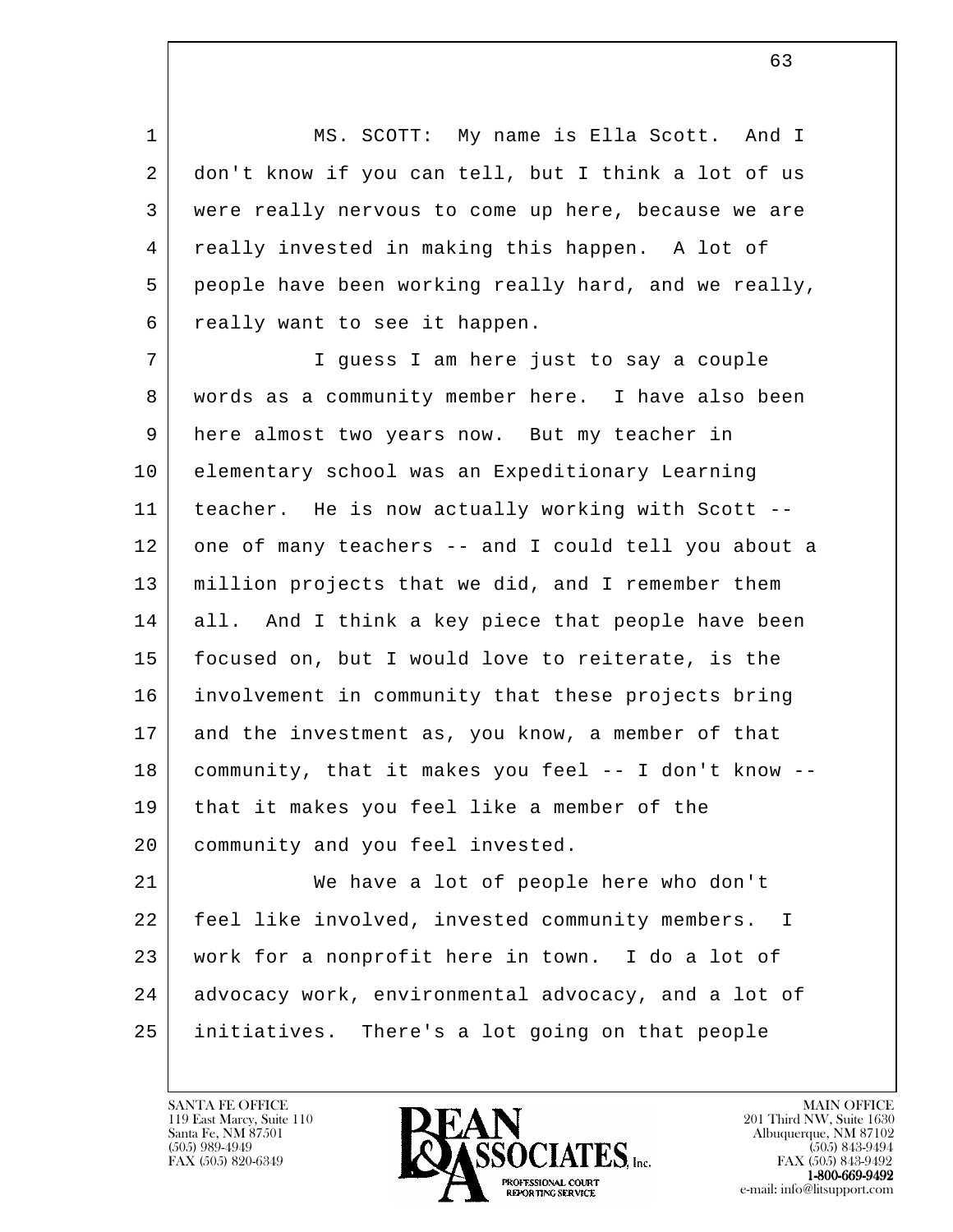l 1 don't know about, and I really want people to know 2 about it. 3 And I think this kind of learning is a 4 great way to involve kids at a young age in what is 5 going on, so that they are invested in this area and 6 in this space, and they don't drop out of high 7 school and leave Gallup. They stay, because, you 8 | know, they know the Puerco and they know their 9 mesas, and they care about them, and they have, you 10 know, climbed up them with their classes and learned 11 about them with their teachers. 12 I don't know. I mean, New Mexico is a 13 great state. I am excited to be here. I am excited 14 to be a part of it. But a lot of New Mexico has a 15 lot of environmental things going on and a lot of 16 attraction to certain areas, and Gallup keeps people 17 here, because they really care about Gallup. Like 18 you choose to be in Gallup, I think. And we have 19 got a great group of people here who care about the 20 space and this land and this project, and I really 21 want to see that happen in 20 years. Like I want to 22 see the graduates of this school here teaching. I 23 | think it's great. Thanks. 24 CHAIR GARRISON: Thank you. 25 MS. SCOTT: Do I need to write my name?

119 East Marcy, Suite 110<br>Santa Fe, NM 87501

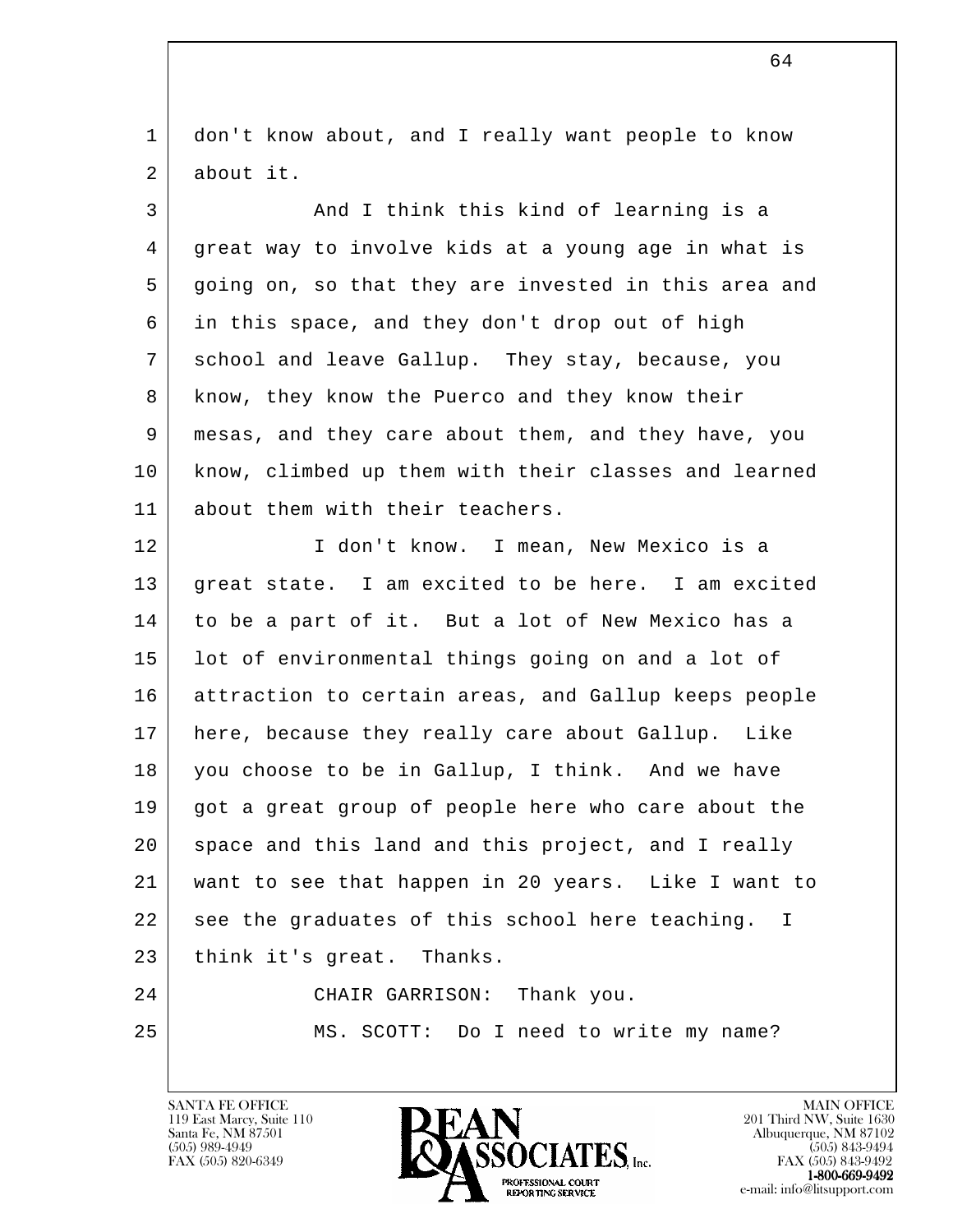l 1 CHAIR GARRISON: Yes. 2 | The Community input? 3 Seeing none, at this time the public 4 education reserves time to address any questions 5 that the commissioners may have of the applicant. 6 If the applicant will please step up to the front 7 table here, and also please keep your responses as 8 brief as possible to allow for questioning from 9 other commission members. 10 So questions from the commissioners? 11 Commissioner Gant. 12 | MR. GANT: Good evening. Yeah, it's 13 evening. I have a question for you. On page 52, 14 you talk about the various needs of the ELL. And as 15 | I understand it, there are various languages that 16 are spoken in this part of the state. It's not like 17 where I come from it's primarily Spanish and 18 English, but you have three or four languages 19 | spoken. So my question to you is, what are those 20 languages you perceive you need to help with the 21 ELL, and do you perceive there is enough bilingual 22 teachers administrators available in this local area 23 to be able to cover all these languages? Can you 24 afford them? Are they available? 25 MR. HEIL: Well, we can start by answering

119 East Marcy, Suite 110<br>Santa Fe, NM 87501

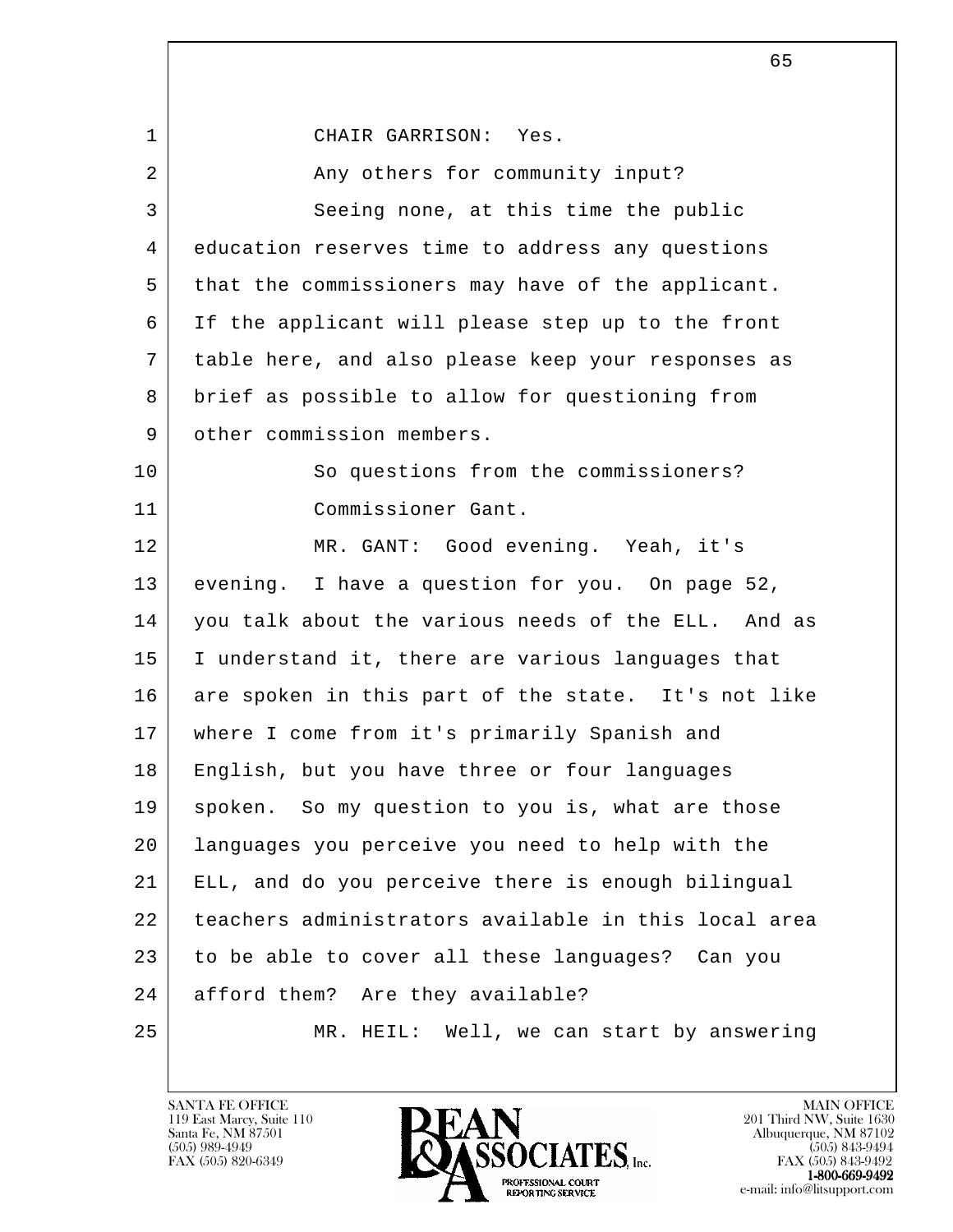l 1 | the first part of your question, which is Navajo is 2 a key language in this area. Zuni would also be one 3 of the main languages, Spanish, of course, and there 4 is a large Phillipino population as well. 5 The second part of your question was, if I 6 remember correctly -- 7 | MR. GANT: Let me qualify it a little 8 further. Enough highly qualified by state standards 9 bilingual instructors? 10 MR. HEIL: I appreciate that question, 11 because I realize how important it is to address the 12 needs of those students and to work with them in 13 their native languages. However, at this time, I 14 don't have a response for you as to how easy it 15 would be to find qualified teachers to do that with 16 all of those languages. We would like to research 17 that in the next couple of days and get back to you 18 in writing, if that's okay with you. 19 MR. GILL: I would just like to interject 20 that Expeditionary Learning is working with a school 21 in Portland, Maine that is an immigration port. 22 Twenty-nine different languages are spoken at King 23 | Middle School. That school started out seven years 24 ago as one of the lowest performing middle school in 25 the state of Maine. Today it is the second highest

119 East Marcy, Suite 110<br>Santa Fe, NM 87501

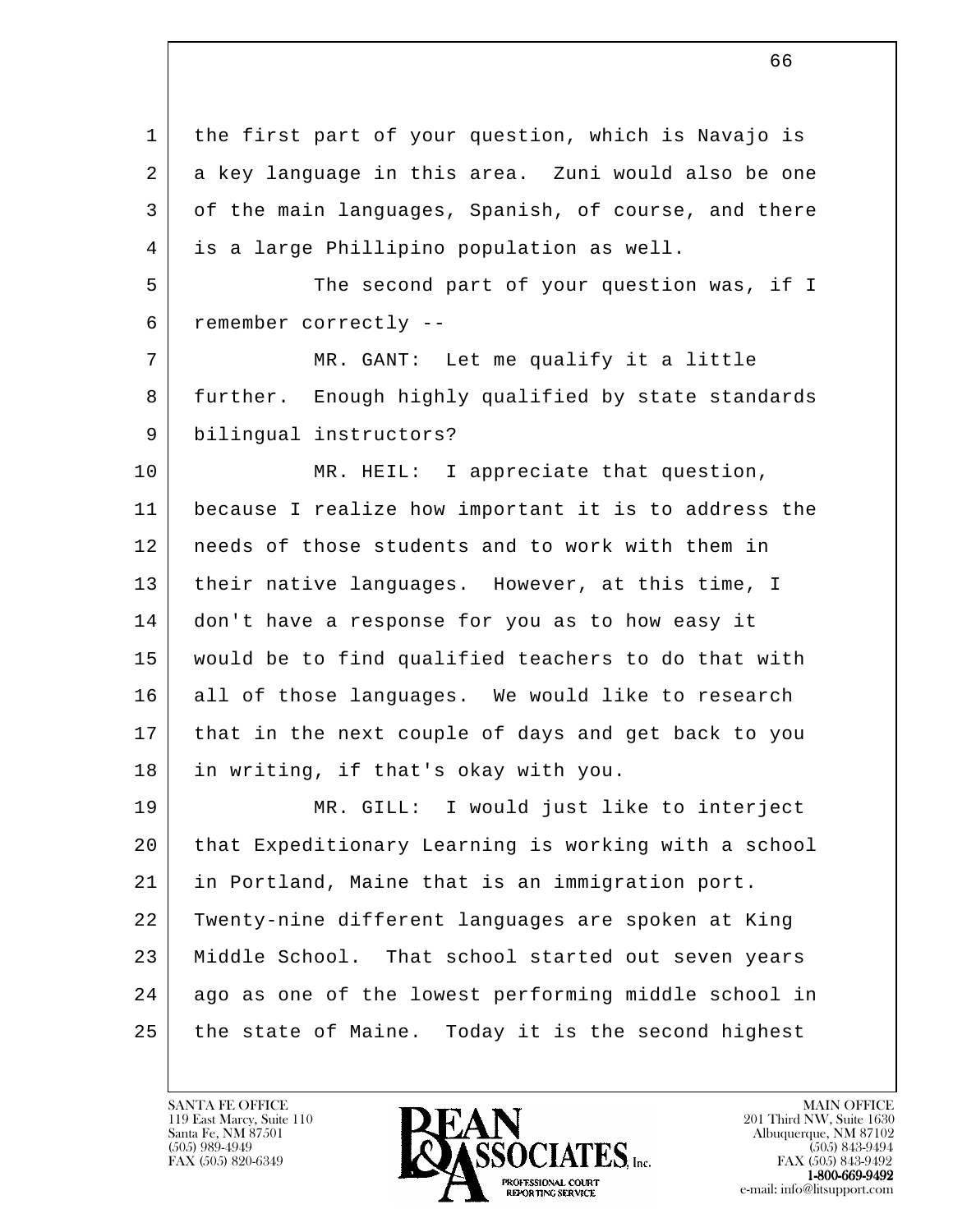1 performing middle school in the state of Maine. And 2 Edutopia just had a complete segment that they have 3 produced on the reasons why that particular school 4 has achieved as they have, and they specifically 5 state it's because of the kind of teaching and focus 6 on instruction through Expeditionary Learning that 7 they have been successful.

8 Now, in that school they don't have 9 teachers that all are bilingual teachers in all 29 10 of those languages, but they do have bilingual 11 teachers that know how to teach kids English as a 12 second language through the process of authentic 13 projects, products, performances, and 14 demonstrations. And part of the benefit that 15 Edutopia has identified has been the expectation 16 that kids work with kids and that kids develop 17 academic language.

l 18 We have a lot of students coming to our 19 schools that are fluent in English, but they don't 20 know academic language, and the instructional 21 strategies that are supported through Expeditionary 22 Learning are specific about the development and 23 acquisition of academic language in each of the 24 content areas.

25 | And so although I will certainly support

119 East Marcy, Suite 110<br>Santa Fe, NM 87501



FAX (505) 843-9492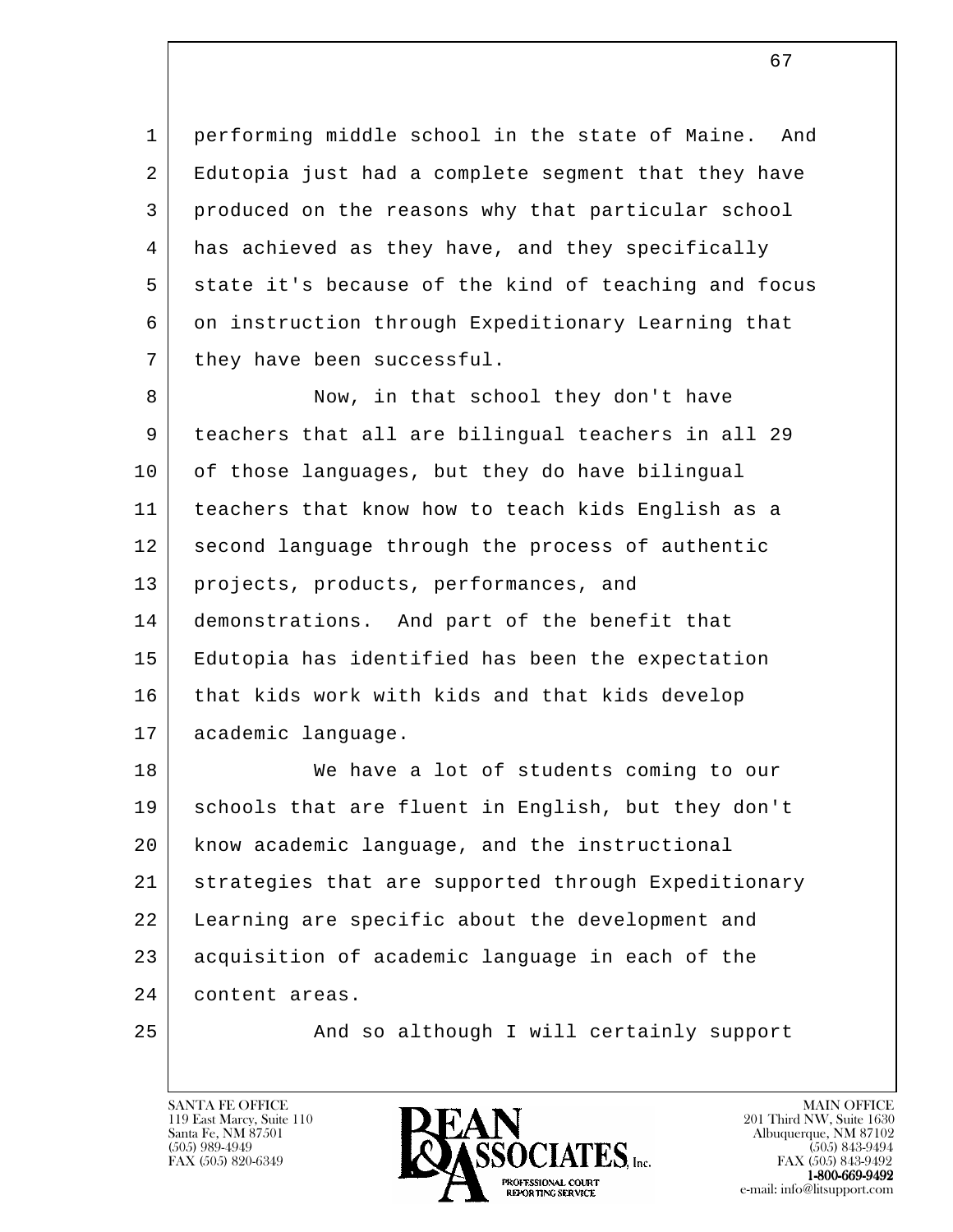l 1 Steve in helping him research and discover the 2 ability to secure qualified, highly qualified 3 bilingual languages teachers in this particular 4 area, the work that our organization does with all 5 teachers is to help them understand how to address 6 the diverse needs of students and the diverse 7 learning styles that our students come into our 8 classrooms with and to teach to the multiple 9 intelligences, and through that process, a necessity 10 to have highly qualified teachers in each of those 11 specific languages is probably decreased. 12 MR. GANT: Okay. 13 MS. CURTIS: May I address your question 14 as well? I just graduated -- well, in 2005 I 15 graduated from UNM Gallup with my master's degree in 16 literacy language and sociocultural studies which 17 gave me an endorsement in TESOL, and I went through 18 the program with 20 teachers, around 20 teachers. 19 Some are employed by Gallup McKinley. Most are in 20 this area. So directly I know or I have had contact 21 with at least 20 that I graduated with with my 22 master's degree. 23 MR. GANT: You had some notes. Next 24 question, page 53, plan for special ed. It was 25 interesting when the lady stood up over here, and

119 East Marcy, Suite 110<br>Santa Fe, NM 87501



FAX (505) 843-9492

 $\sim$  68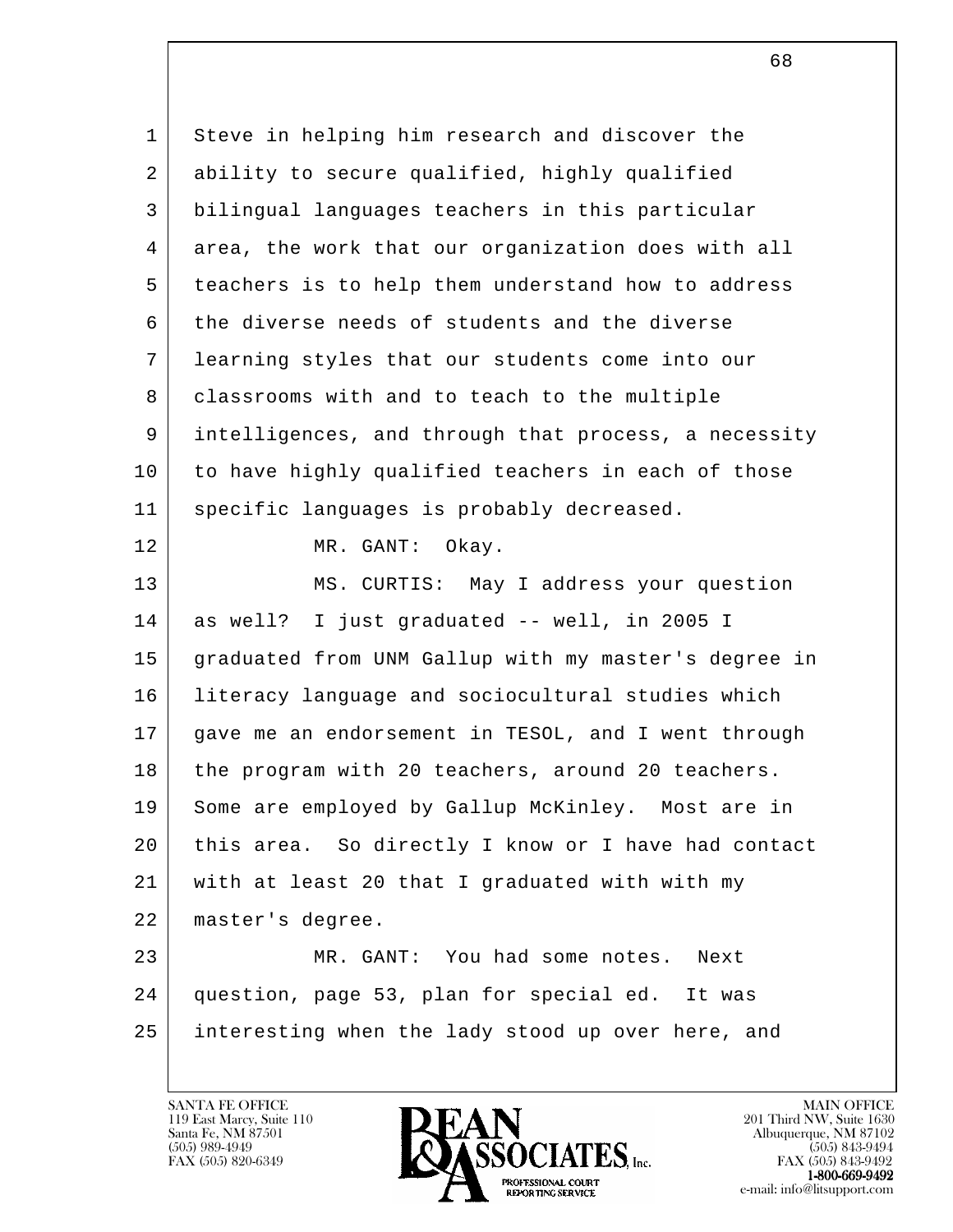1 | this is a quote from your document: "Both gifted 2 and disabled students will be included as much as 3 possible." That sentence, "as much as possible in 4 the school-wide educational program, participating 5 in learning expeditions and all other activities." 6 My question is, what educational programs and/or 7 learning expeditions and school activities do you 8 perceive that the gifted and disabled will not be 9 able to participate in?

10 You have got that sentence in there that 11 says, "as much as possible." That doesn't say they 12 will participate at all. It says as much as 13 possible. Explain what you mean by that.

14 MR. HEIL: First of all, it is our 15 intention to involve special ed designated students 16 fully. In fact, our vision for this school is one 17 that will better include those students. And the 18 choice of words there may have a connotation of, if 19 you look at it from the negative side, there would 20 be opportunities where they couldn't participate. 21 But as much as possible is determined by those 22 students' special needs.

l 23 | So when we envision students with issues, 24 say blind students participating in everything that 25 our other students do at our school. We envision

119 East Marcy, Suite 110<br>Santa Fe, NM 87501

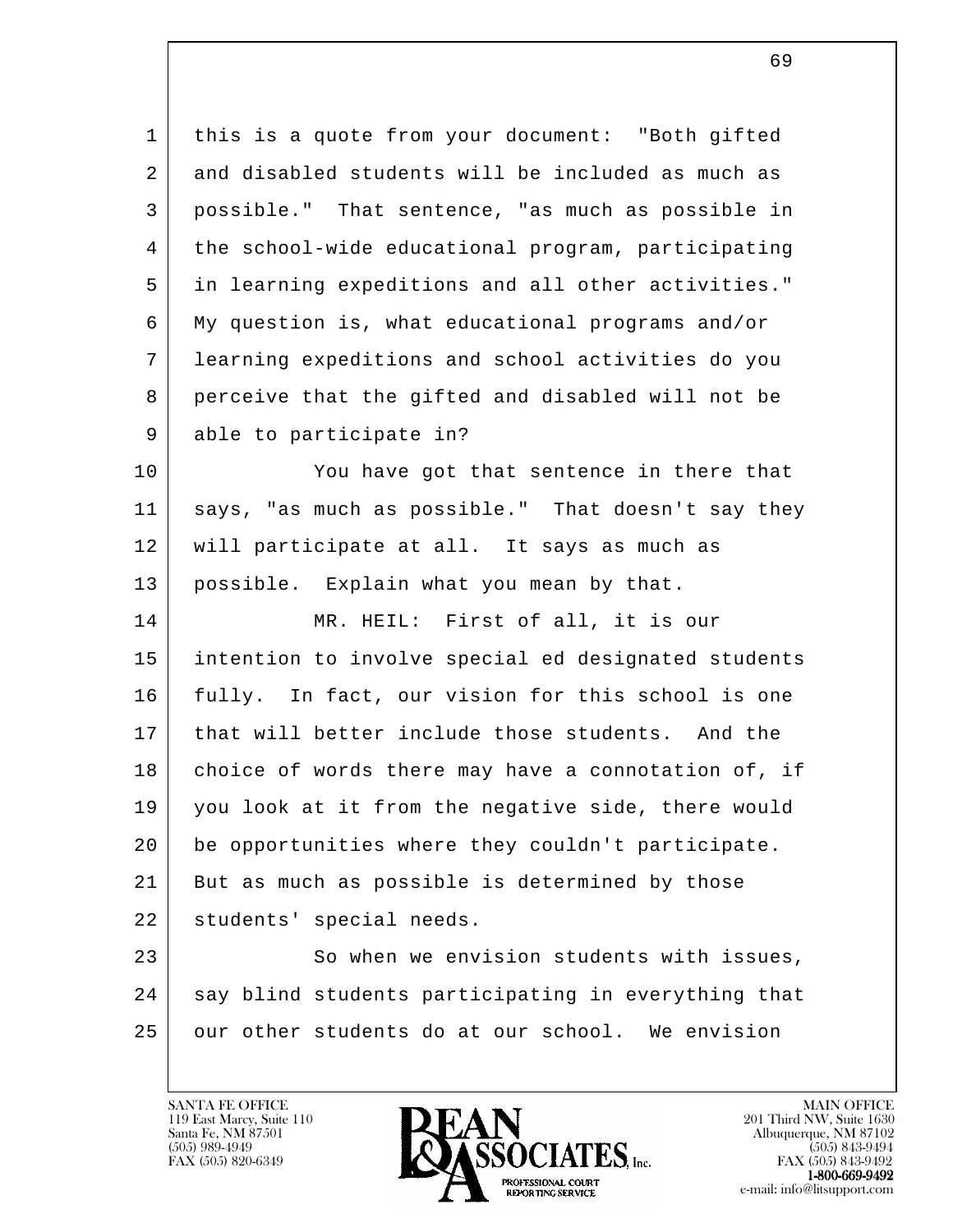1 students with motor issues participating in 2 everything that students do, but the limitation 3 there is when those activities are physical, they 4 need to be there, of course. I am imagining a 5 student with paralysis, for example. However, it is 6 not possible for them to climb a climbing wall, and 7 yet some accommodations must be made which enable 8 them to get the same results of the project, of the 9 lesson, of the activity.

10 | I also would like to add that it's going 11 to be -- it seems to me it's going to likely be a 12 subject of many questions here. The category of 13 special education is in our educational philosophy 14 | plan, and although I think there are a lot of 15 statements that show just what I would say in the 16 application, it would be possible also to say that 17 the writers of the application were not fully aware 18 of the situation of all of the possible structures 19 that need to be in place in order to serve special 20 ed students, but the intention is there to serve 21 special ed students fully.

l 22 And I guess I would like the commission to 23 consider how much has been done and to consider the 24 spirit of application, especially in those areas 25 which have been strongly critiqued around the

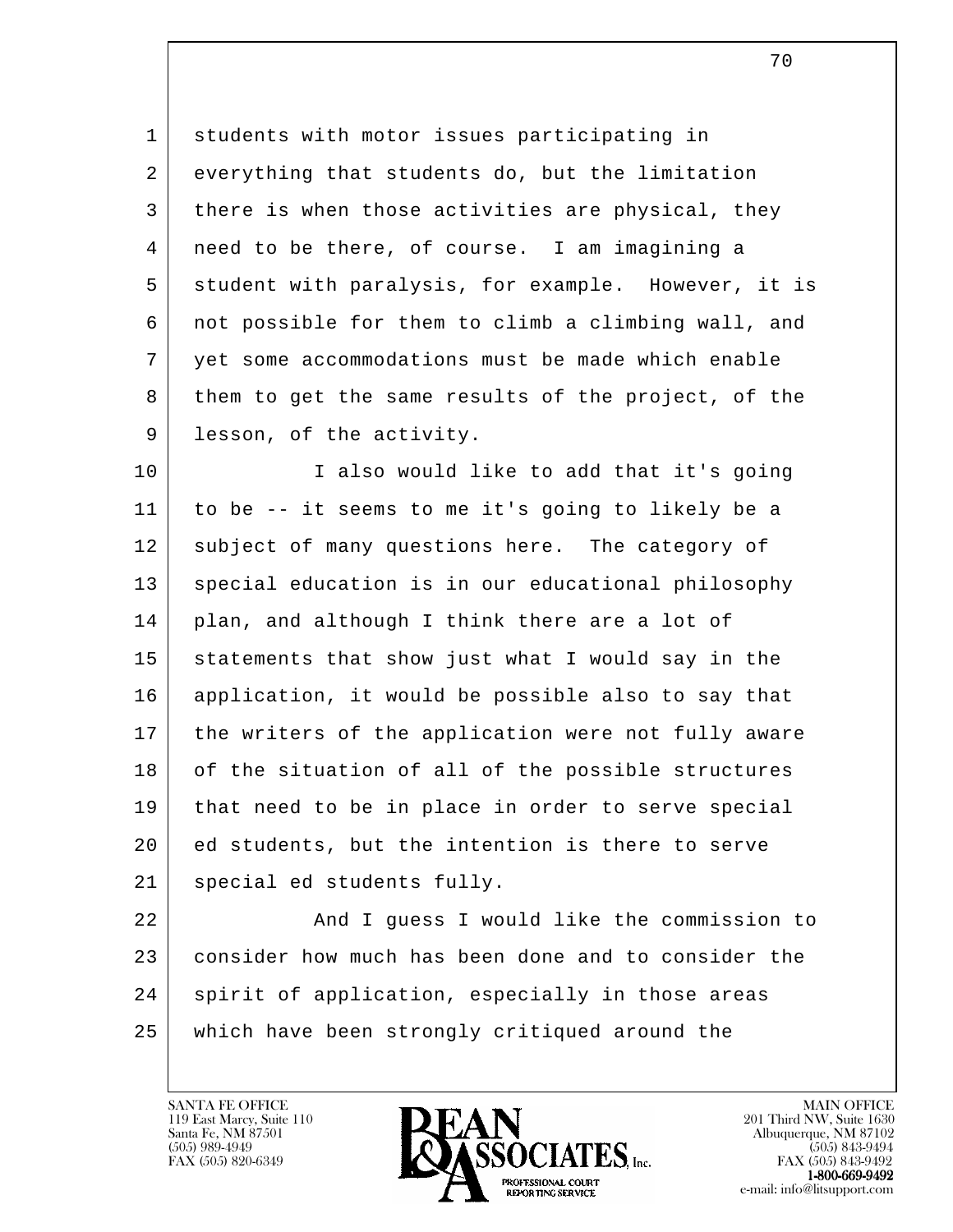1 special education, and realize that it's one that is 2 inclusive. It's an inclusive spirit of how to 3 address those needs. It's a desire to involve 4 | students of every kind of a need.

5 And given the situation, the grassroots 6 application, with very few monetary resources, very 7 little access to the number of experts that would be 8 needed to present a full school plan, in order to 9 open the school the very next day, those resources 10 weren't there, but I think that you have here a 11 very, very strong application in general, and that 12 | we have shown a capacity to seek those things out 13 and with resources that will be coming in terms of a 14 | special ed teacher hired, special ed contractors who 15 can teach us how to operate properly, and also legal 16 | services. All of those things are beyond our reach 17 at this point, but we expect to have that in the 18 future, and I hope that the commissioners will 19 consider that.

 20 CHAIR GARRISON: Let me interject just 21 briefly to keep responses as brief as possible to 22 allow for questioning from other commission members. 23 Thank you.

 24 You can continue, Commissioner Gant. 25 MR. GANT: There is one more special ed.

119 East Marcy, Suite 110<br>Santa Fe, NM 87501

l 

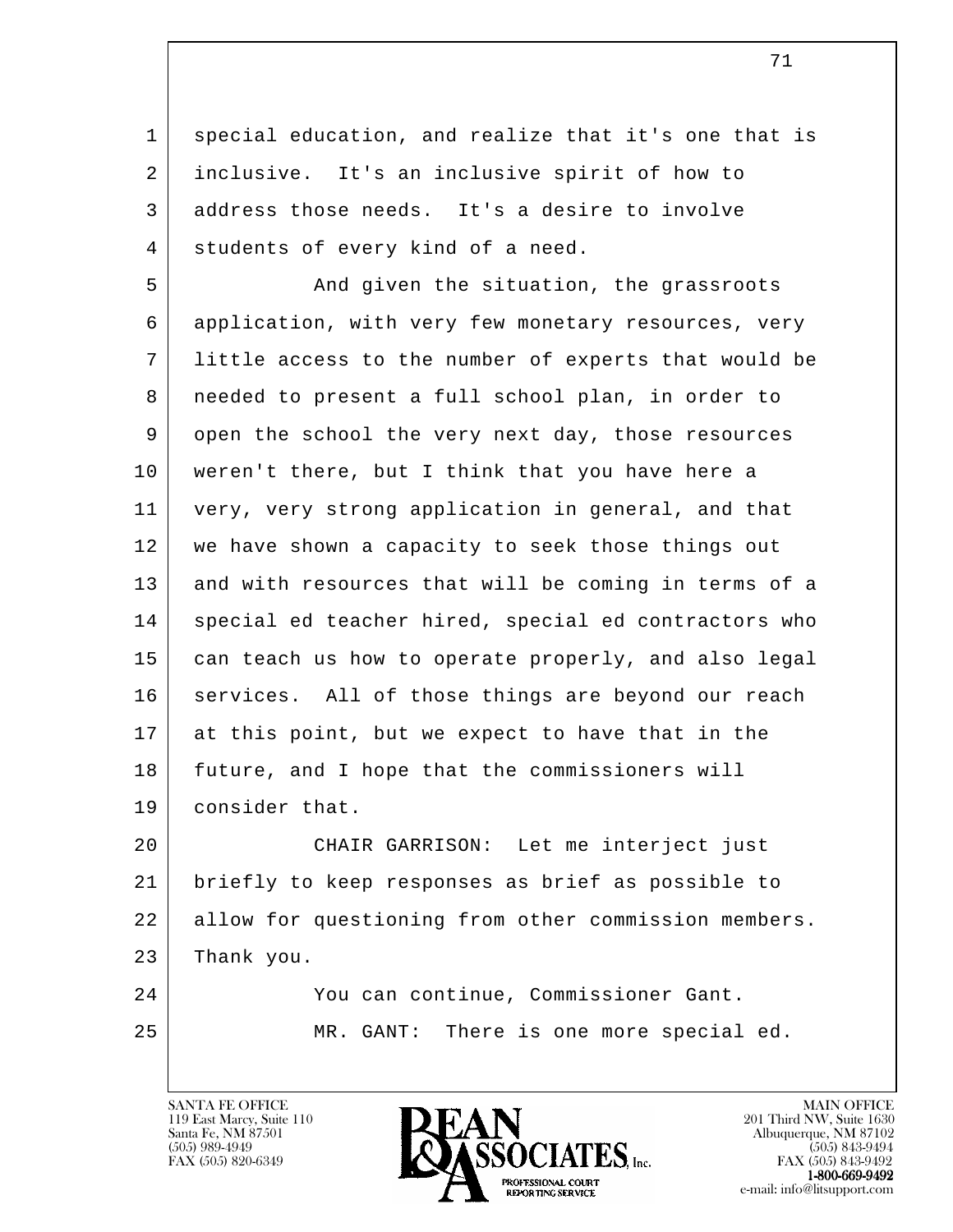| 1  | You talk in your application about working with      |
|----|------------------------------------------------------|
| 2  | Gallup McKinley and schools in setting up to carry   |
| 3  | out the special ed program and credential special ed |
| 4  | teachers, et cetera. It's not in the budget, but     |
| 5  | when do you expect to set up, to meet the            |
| 6  | requirements for the special ed kids? When do you    |
| 7  | plan to do the IEPs? Take your time. So when do      |
| 8  | you plan to do the IEPs to ensure that a child is    |
| 9  | covered from the get-go from the start of the        |
| 10 | school?                                              |
| 11 | MR. HEIL: Well, the IEPs require a number            |
| 12 | of staff meeting together.                           |
| 13 | MR. GANT: I understand the process.                  |
| 14 | MR. HEIL: Our structure, the reason I                |
| 15 | mentioned that, Mr. Commissioner, is the structure   |
| 16 | of the school allows for teachers to regroup         |
| 17 | students in various ways in order to have noncontact |
| 18 | time for certain teachers. The small class sizes     |
| 19 | allow the teachers to, you know, take on different   |
| 20 | groups sizes, as I said, in order for one teacher to |
| 21 | participate in IEP. But we would like to add more    |
| 22 | to that if we may in a written response as well.     |
| 23 | Commissioner Berg.<br>MR. GANT:                      |
| 24 | In reading your application<br>MR. BERGMAN:          |
| 25 | and the preliminary analysis resulting from that, I  |
|    |                                                      |

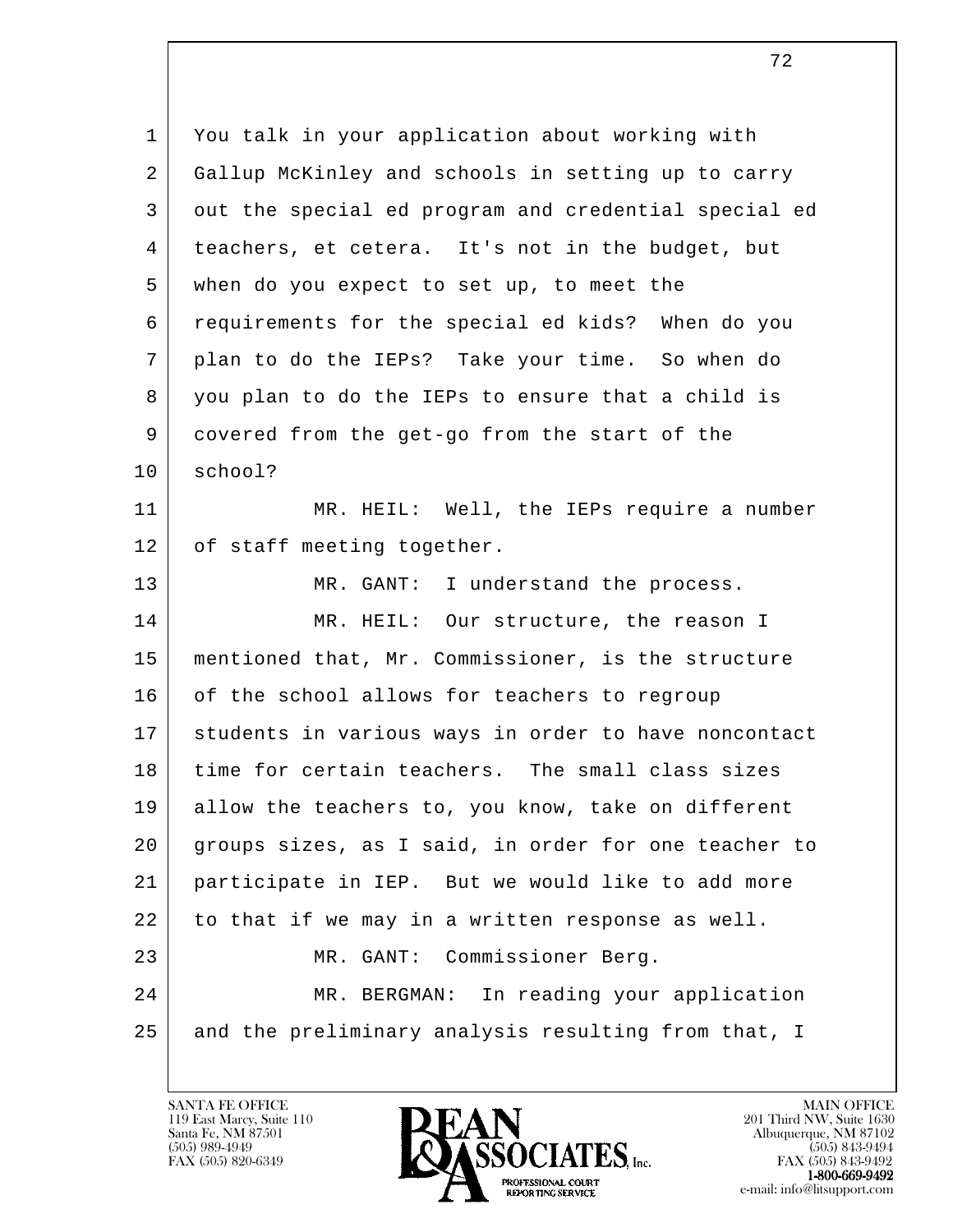1 notice a number of generalized statements about the 2 success of the Uplift program in other schools and 3 in other places. I have heard some general comments 4 again this evening about that same thing, but I do 5 not recall seeing any documented specific data from 6 | other operating schools that documents that kind of 7 success. Is there a particular reason why you did 8 | not provide it?

9 | MR. HEIL: Well, the appendix does include 10 | the performance report, and there were questions in 11 the PED review, sir, about where that data came 12 from. And so we have discussed that a little bit, 13 and we would likes to respond with some information 14 about that. So I will hand that over to Scott Gill.

l 15 MR. GILL: So I believe that the appendix 16 did include an analysis of performance based on test 17 | scores of the schools involved with Expeditionary 18 Learning. This past spring, a third party research 19 team has provided a report that furthers the 20 | evidence of success in schools implementing the 21 design. We will be glad to provide that additional 22 one, which actually arrived following the 23 application or submission of this particular 24 application, but I do believe that the appendix did 25 include the performance analysis of the schools

119 East Marcy, Suite 110<br>Santa Fe, NM 87501



FAX (505) 843-9492 e-mail: info@litsupport.com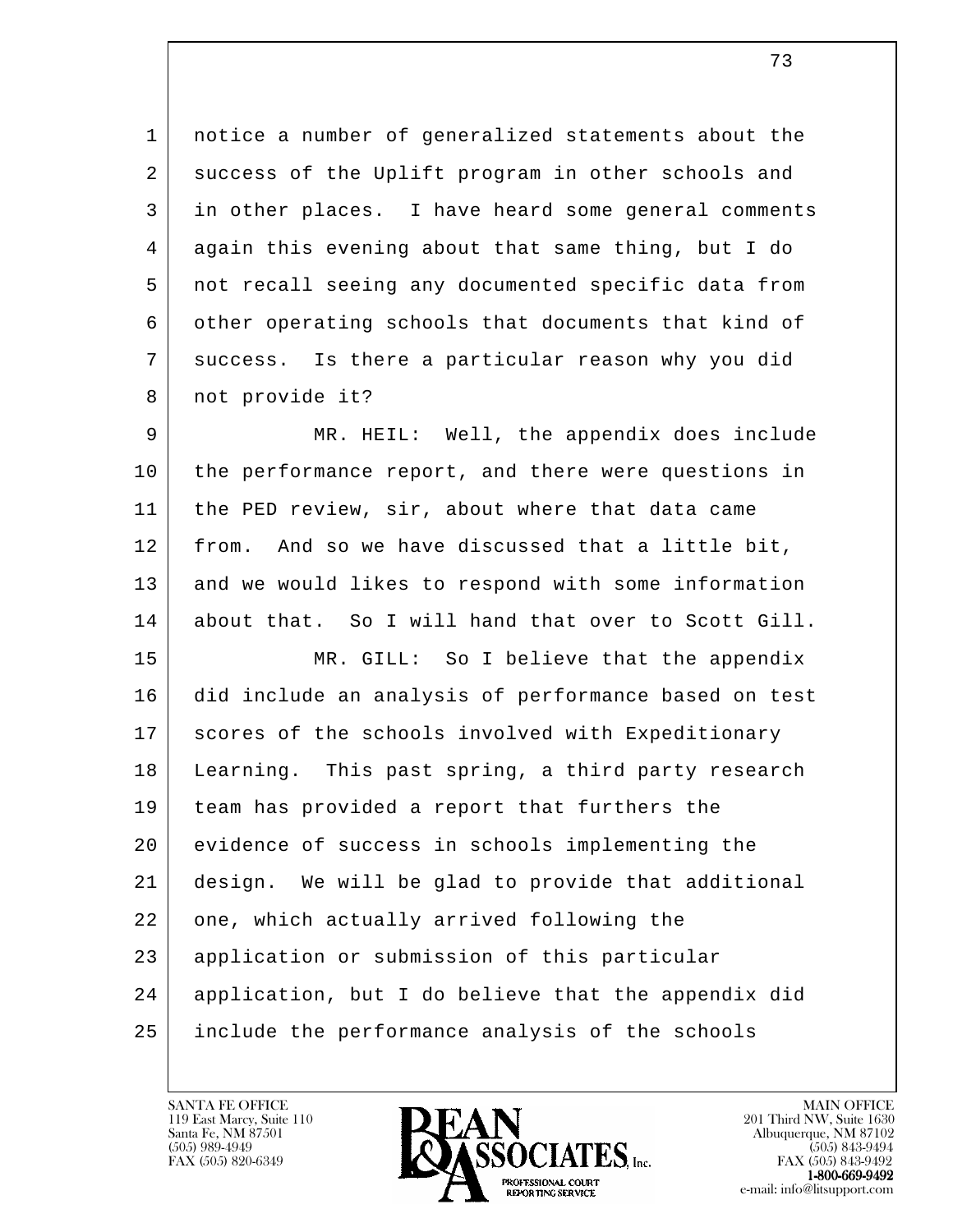l 1 | within the network. 2 MR. BERGMAN: Well, there was some problem 3 for some of us downloading some of the appendices, 4 and I guess that's one that I could not download on 5 my system. So if you had it there, then I just 6 didn't get to see it. 7 | MR. GILL: It is there. It compares state 8 scores with district scores with individual school 9 scores as well across the nation. 10 MR. BERGMAN: I guess that takes care of 11 that. 12 CHAIR GARRISON: Any other questions? 13 MR. BERGMAN: No. 14 MR. GILL: I would be glad to provide a 15 hard copy of that if you need. 16 MR. BERGMAN: Can they do that as a part 17 | of their written comments? 18 CHAIR GARRISON: Yes, they can. 19 MR. HEIL: For the record, it's Appendix 20 F. 21 CHAIR GARRISON: Thank you. 22 | MS. KRIVITZKY: No questions. 23 CHAIR GARRISON: Commissioner Shearman. 24 | MS. SHEARMAN: I would like to go to some 25 money questions. That's my big -- other than the

119 East Marcy, Suite 110<br>Santa Fe, NM 87501

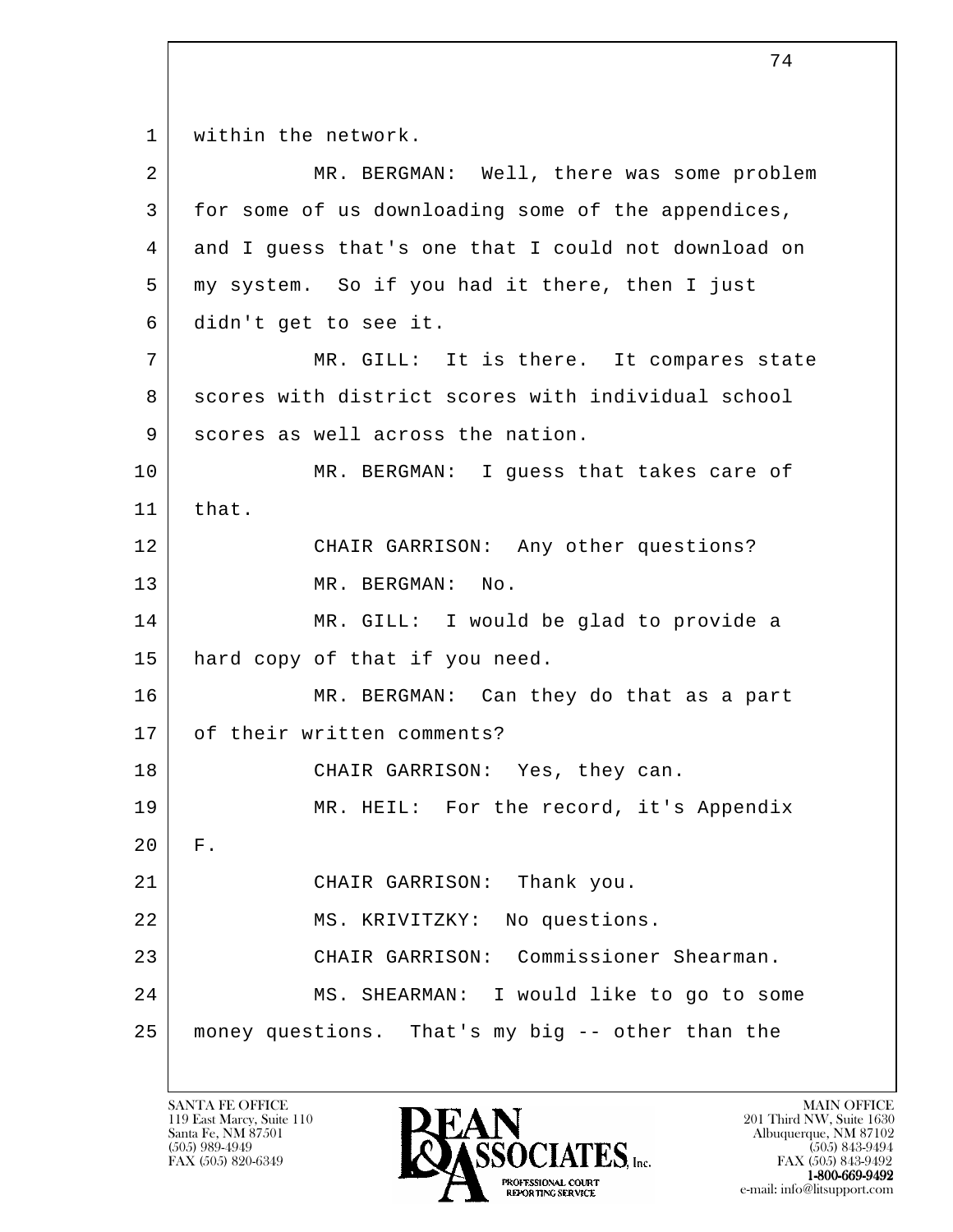l 1 educational plan, I really look closely at your 2 funding, your budget, and that sort of thing. 3 My first question concerns your Title I 4 federal funding. It's in the section where it's 5 other than SEG funding. I believe the assumption 6 that you have based the amounts on is that every 7 student in your school will be Title I eligible. In 8 my perspective, from my background, that doesn't 9 always happen, just for what it's worth. 10 My other concern is in the first year, you 11 are proposing to raise \$70,000 through \$500 per 12 student, 140 students, and you propose to use  $13$   $\frac{13}{13}$  \$50,000 of that to contract with Expeditionary 14 Learning. Then you propose to use some of it for 15 supplemental needs for equipment supplies, student 16 travel, and you also hope to use it for a \$15,000 17 salary for an educational assistant with \$5,000 18 worth of benefits. So the \$50,000 and the 15 and 5 19 take up the entire \$70,000. 20 My question, however, is are you aware 21 that there are carve-outs that are mandated from 22 | those Title I funds? There is a 20 percent 23 carve-out that is mandated for SES, which is a 24 tutoring program which is federally mandated and you 25 have to do it. So that takes a big chunk of your



FAX (505) 843-9492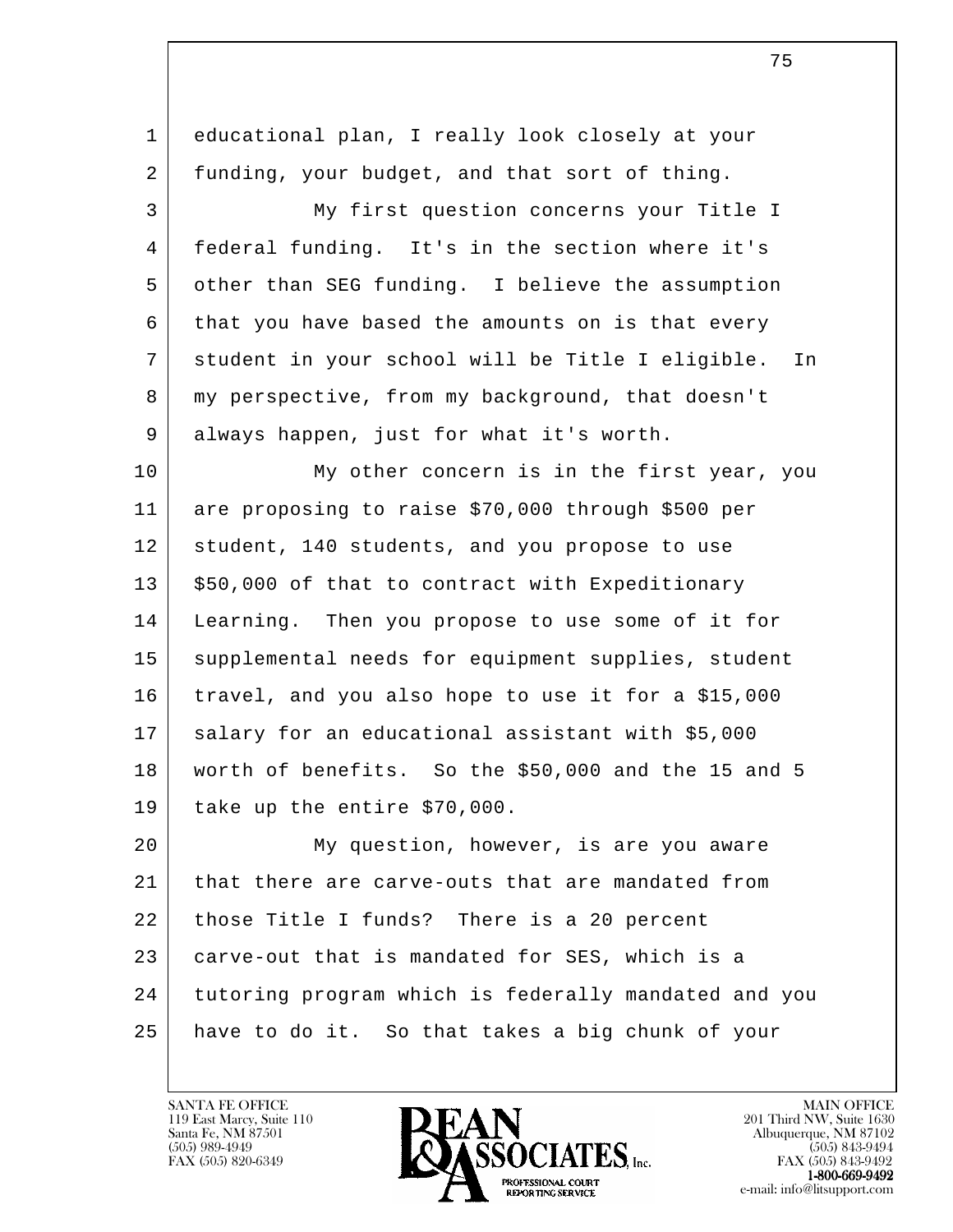1 70,000 right there. My question is, if in fact you 2 get the 70,000 -- and that's not only carve-out, I 3 might mention -- how is that going to impact your 4 ability to finance your school if you don't have 5 that money to do the things that you have outlined 6 here?

 7 MR. HEIL: That's a very good question, 8 Ms. Commissioner. We presented an operational 9 budget that was solid and that is solid and that 10 covers our operational costs in every way except for 11 the Expeditionary Learning contract. And \$50,000 is 12 a good estimate for a school our size just starting 13 out, requiring a lot of attention from EL in order 14 to get off on the right foot with the core 15 practices.

l 16 Expeditionary Learning has a history of 17 weaning schools of their contracts. It is not a 18 for-profit organization. Its goal is simply to 19 create schools that are effective and to step aside. 20 So we see that amount reducing over the years. I 21 think Scott could say more about that, but also 22 there may be areas of weakness in projecting 23 finances about things that are not an operational 24 budget in here, such as Title I. And because the 25 founding group, again, I think did a phenomenal job

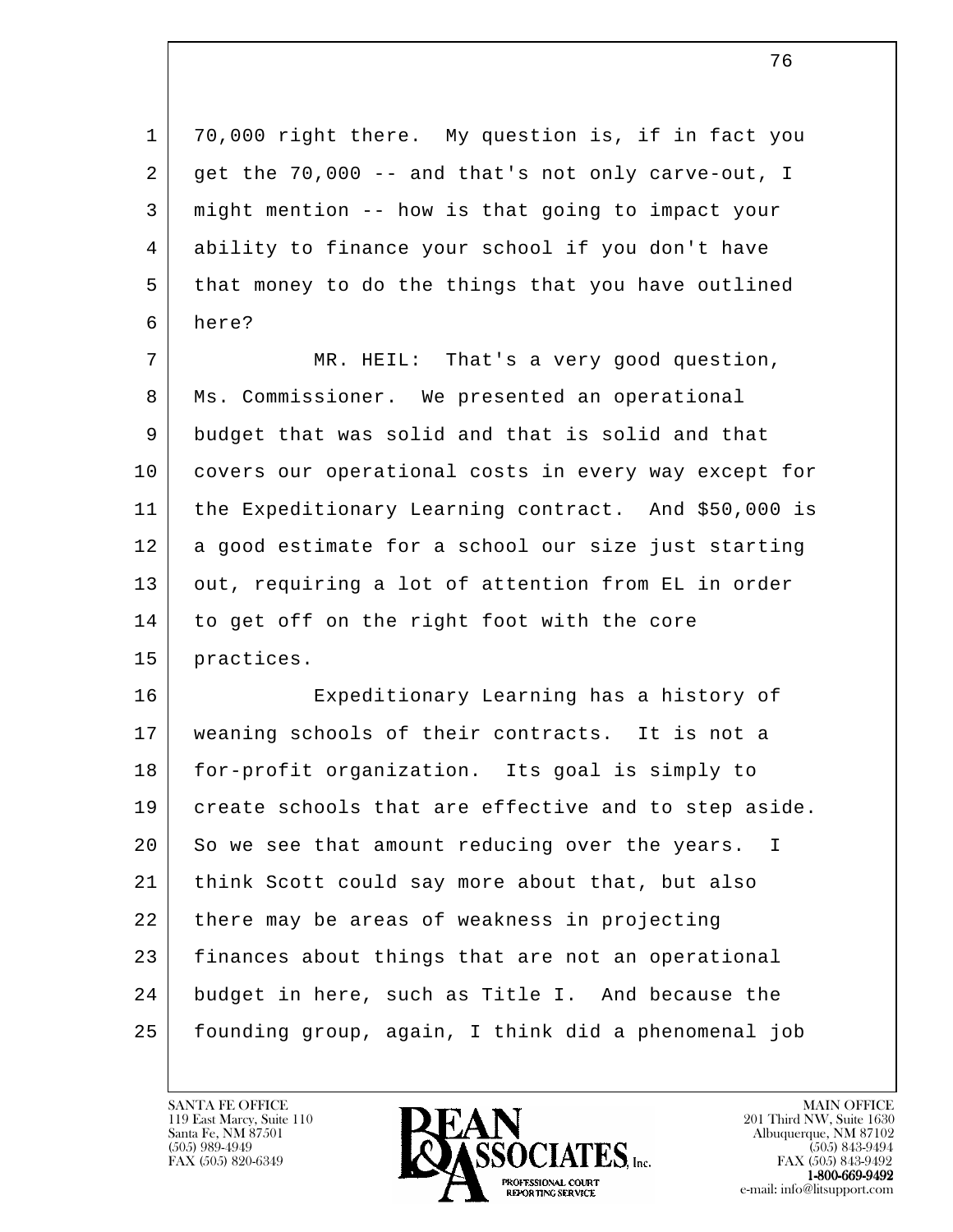1 putting together a very savvy application in many 2 many respects. In a few areas the knowledge, not 3 being a school yet, is weak. And this is one of the 4 areas where we were not aware of the SES carve-out, 5 the 20 percent carve-out for SES, which obviously 6 changes what we could do with Title I funding.

7 | Also assuming perhaps a hundred percent of 8 our students are Title I is too much to assume, but 9 basing it on the schools in the area, a large number 10 of those students can be assumed to be Title I 11 designated students. So I would like to ask Scott 12 to say a little bit more about the drawdown of 13 support for the school from EL, if that's welcome, 14 unless you feel I have answered your question.

15 | MR. GANT: You have, and I appreciate it. 16 Thank you.

l 17 Let me go to my second question. The 18 | second question is, in your budget you are 19 projecting \$50,000, and that's for your financial 20 services, and you say in the narrative that you 21 anticipate contracting with the Coalition for 22 Charter Schools or other similar group for those 23 | services. My question to you is, Albuquerque is 24 kind of far away. Isn't that going to present some 25 difficulty in your day-to-day financial dealings to



FAX (505) 843-9492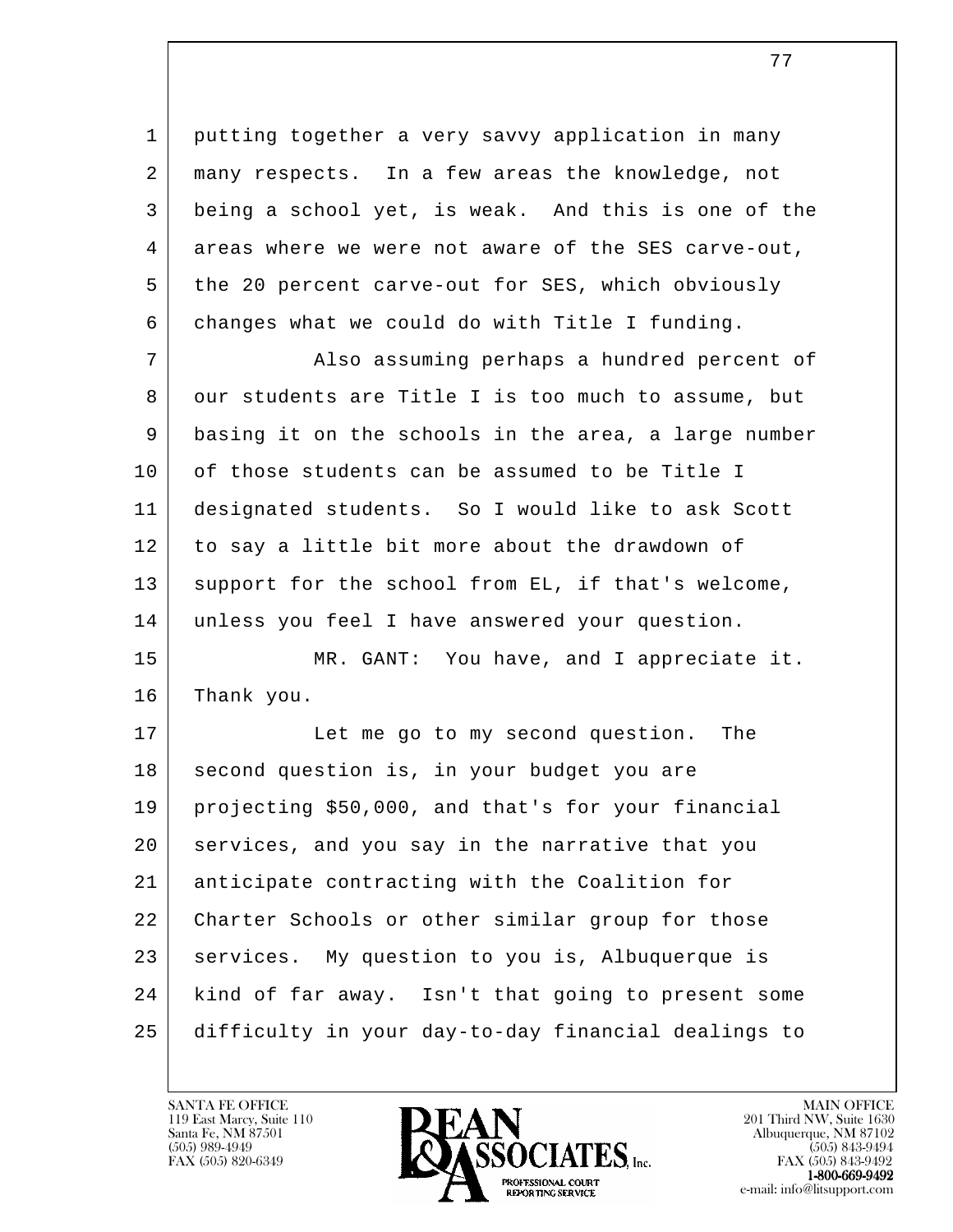1 be working totally for your financial base with an 2 entity that's, what is it, 200 miles away or 3 whatever it is?

 4 MR. HEIL: That's very perceptive, and I 5 did ask the Coalition of Charter Schools about that 6 in planning for this portion of the application, and 7 they said that they do currently work with schools 8 that are as far as away or farther than Gallup, and 9 that they will even work with schools to clean up 10 their act when they are perceived to be or when they 11 are judged by the audits to be not in compliance. 12 In other words, they have a really powerful effect 13 on those schools and their fiscal services to make 14 | them appropriately run.

l 15 So we feel that Coalition for Charter 16 Schools can do it from Albuquerque. Also in many of 17 the things that have to do with business management, 18 as I understand it, there are deposits that need to 19 be dealt with and there are checks that need to be 20 written, but in this day and age, much of that is 21 electronic. And so the people I spoke with at 22 | Coalition for Charter Schools, in filing for this 23 section of the writing, say that they haven't run 24 into problems with the day-to-day operations being 25 the business manager 135 miles away.



FAX (505) 843-9492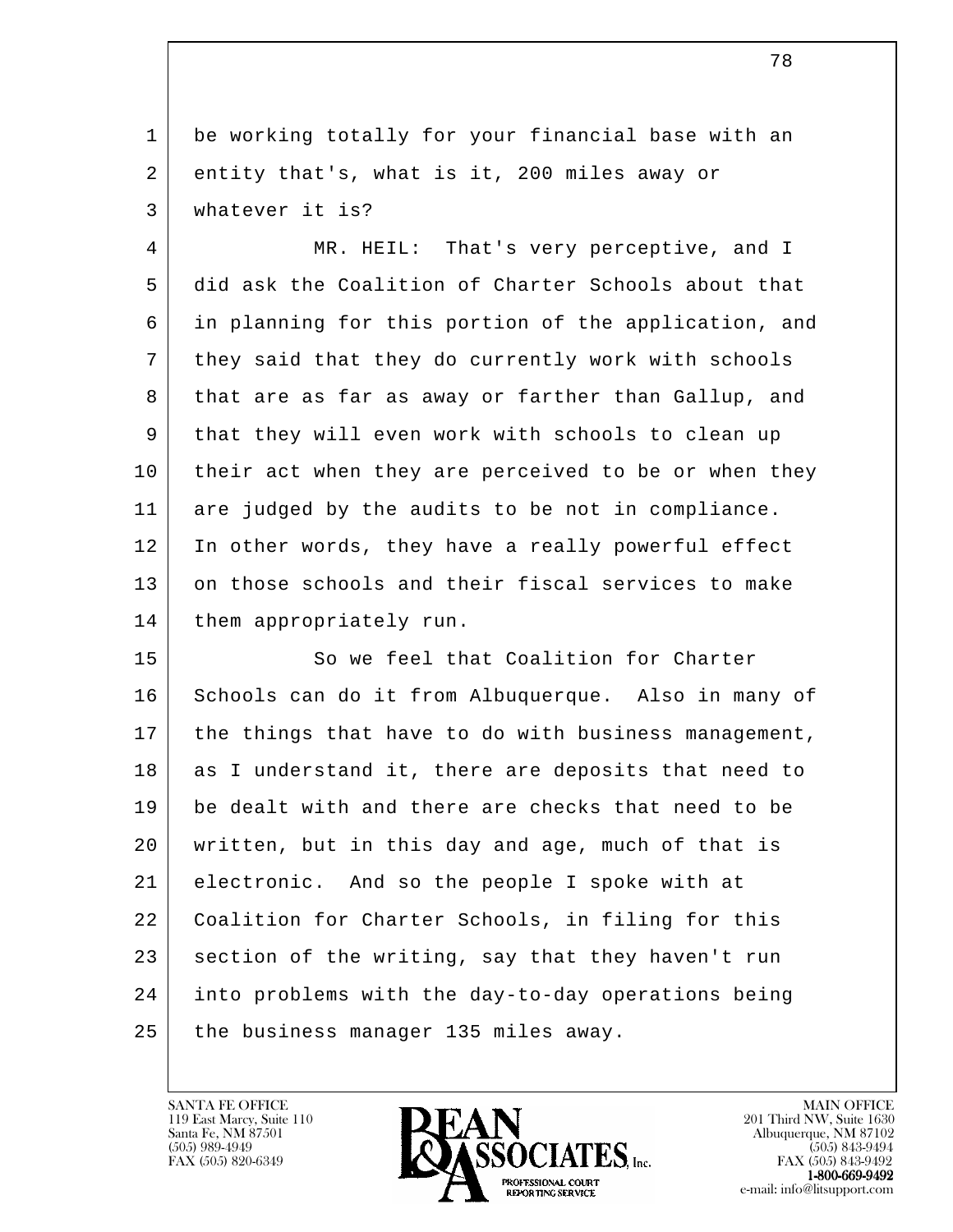l 1 They would also help us set up a system in 2 the school that is in compliance with all school 3 finance laws and meshes with their in-house system. 4 I hope that sounds like we understand what we are 5 getting into with all of this, because I can't 6 pretend to have it all figured out. I am not a 7 licensed business manager myself, nor having one in 8 the founding group, but I think that we have a good 9 start towards that. 10 MS. SHEARMAN: So the procedures, the 11 financial procedures that are in your application, 12 are those written by you all or are they from the 13 coalition or -- 14 MR. HEIL: Those are the procedures that 15 would be followed by the coalition in contracting 16 with us. 17 | MS. SHEARMAN: Okay. My only other 18 question in that regard is \$50,000 is five percent 19 of your operating budget. That just really seems 20 like a great deal, a big chunk out of your operating 21 budget for financial services. And I understand 22 those business managers and those kind of people are 23 expensive to hire, but that certainly seems like 24 it's going to have an impact on your ability to 25 educate the students when you are spending that much

119 East Marcy, Suite 110<br>Santa Fe, NM 87501

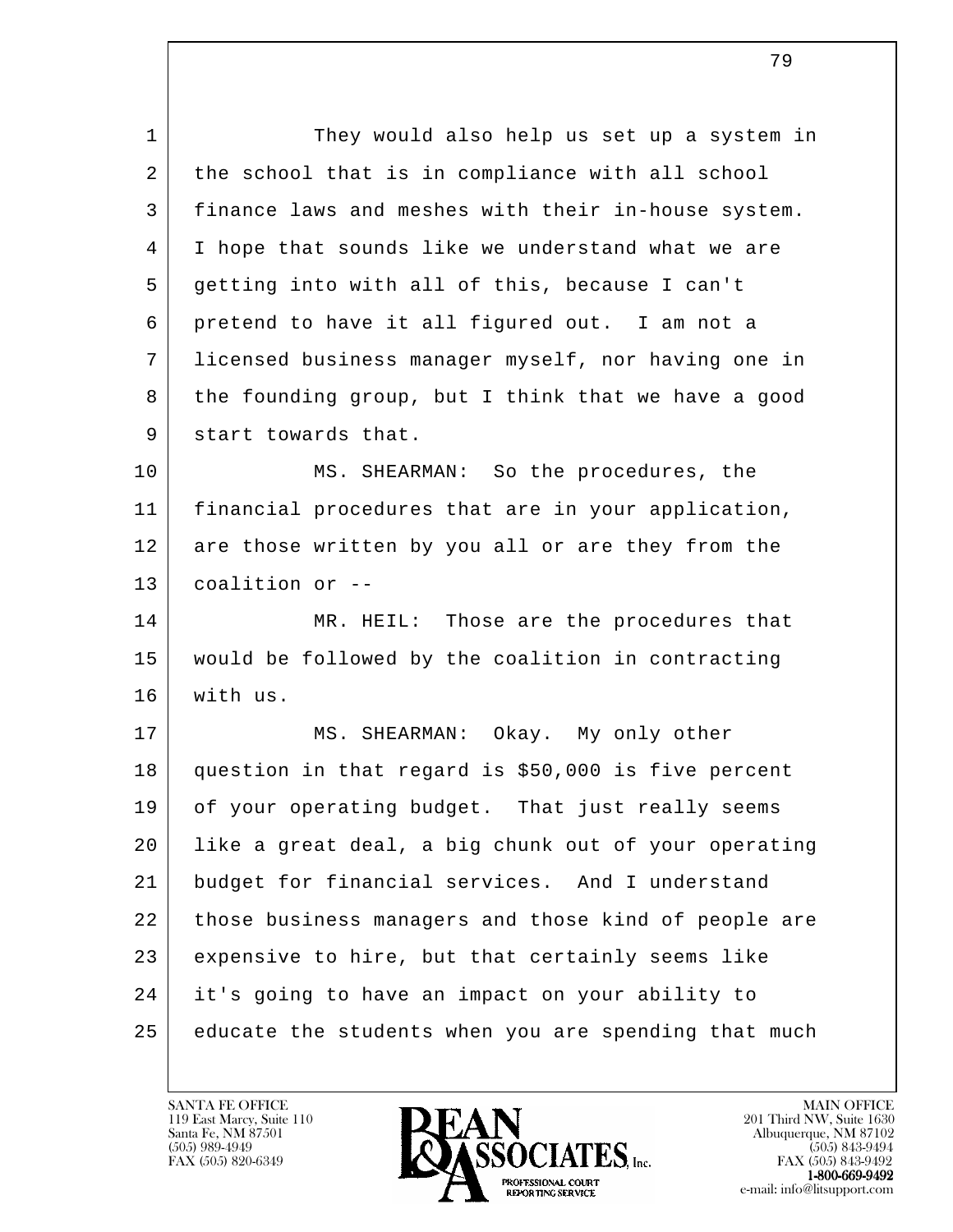1 on your financial services.

| $\overline{a}$ | MR. HEIL: That's absolutely true,                    |
|----------------|------------------------------------------------------|
| 3              | Ms. Commissioner, and that's the reality of being a  |
| 4              | small school that is also an LEA. Such things as     |
| 5              | the annual audit as well are very, very expensive    |
| 6              | compared to the number of students we are serving,   |
| 7              | and yet it has to be the same rigorous audit that    |
| 8              | Gallup-McKinley schools will have with 11,000        |
| 9              | students.                                            |
| 10             | But what we have found in comparing that             |
| 11             | \$50,000 contract with Coalition for Charter Schools |
| 12             | to the cost of hiring a licensed business manager or |
| 13             | even finding one who is in Gallup or near enough to  |
| 14             | Gallup to serve the school on a contract basis, we   |
| 15             | think that that's a very good deal, especially       |
| 16             | considering the coalition's track record with        |
| 17             | schools in handling their fiscal issues.             |
| 18             | One thing we note about charter schools in           |
| 19             | general is that financial issues become -- that's    |
| 20             | one of the things that can take down a school over   |
| 21             | years. We really don't want that to happen. We see   |
| 22             | Uplift School as being this long-lasting influence   |
| 23             | on the community, and the founders decided that to   |
| 24             | do this, to invest in a great fiscal plan and to     |
| 25             | have people who know what they do doing it for us    |
|                |                                                      |

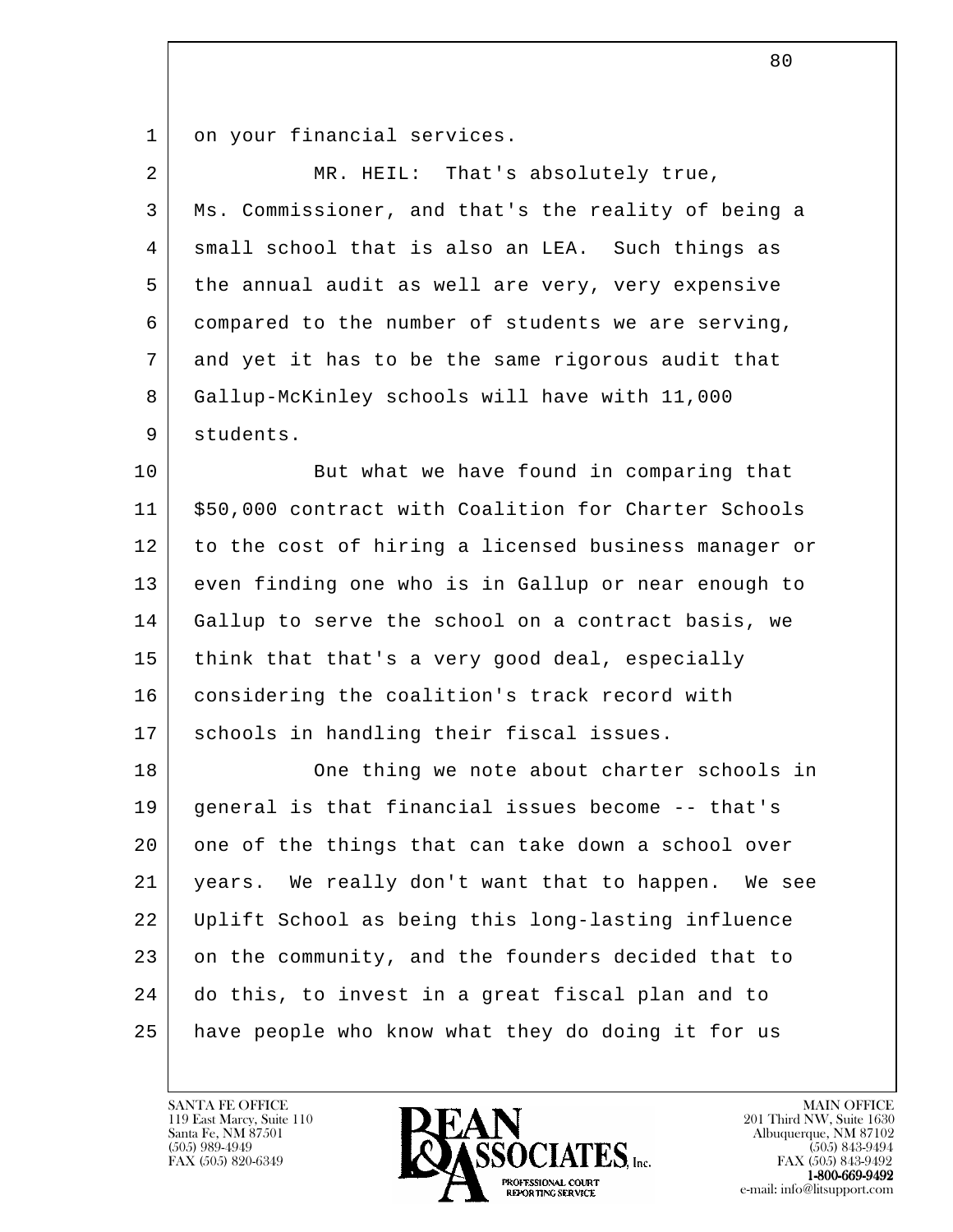1 and teaching us, too, how to do it properly is a 2 very good investment.

3 There is one other thing that directly 4 relates to your question, and that is the fact that 5 the coalition has multiple licensed business 6 managers, with one assigned particularly to your 7 school, but others available if that business 8 | manager is not available. So you really have much 9 greater access to that personnel than you would if 10 you had hired somebody individually for your school.

11 MS. SHEARMAN: Okay. In that same vein, I 12 note in your budget teacher salaries don't increase 13 | over the life of your five year budget and neither 14 do your principal salaries, none of them increase. 15 So you have a very ambitious academic plan, but you 16 are not going to reward your teachers additionally 17 year after year? You are not going to reward your 18 | principals additionally year after year?

l 19 MR. HEIL: Well, rewarding teachers and 20 principals is not out of the question. However, in 21 this plan we thought at this time it would be good 22 to mimic the plans of other school districts, and 23 many teachers and principals are on pay freeze at 24 | this moment and don't expect to get off of it any 25 time soon. So without being able to see what will



FAX (505) 843-9492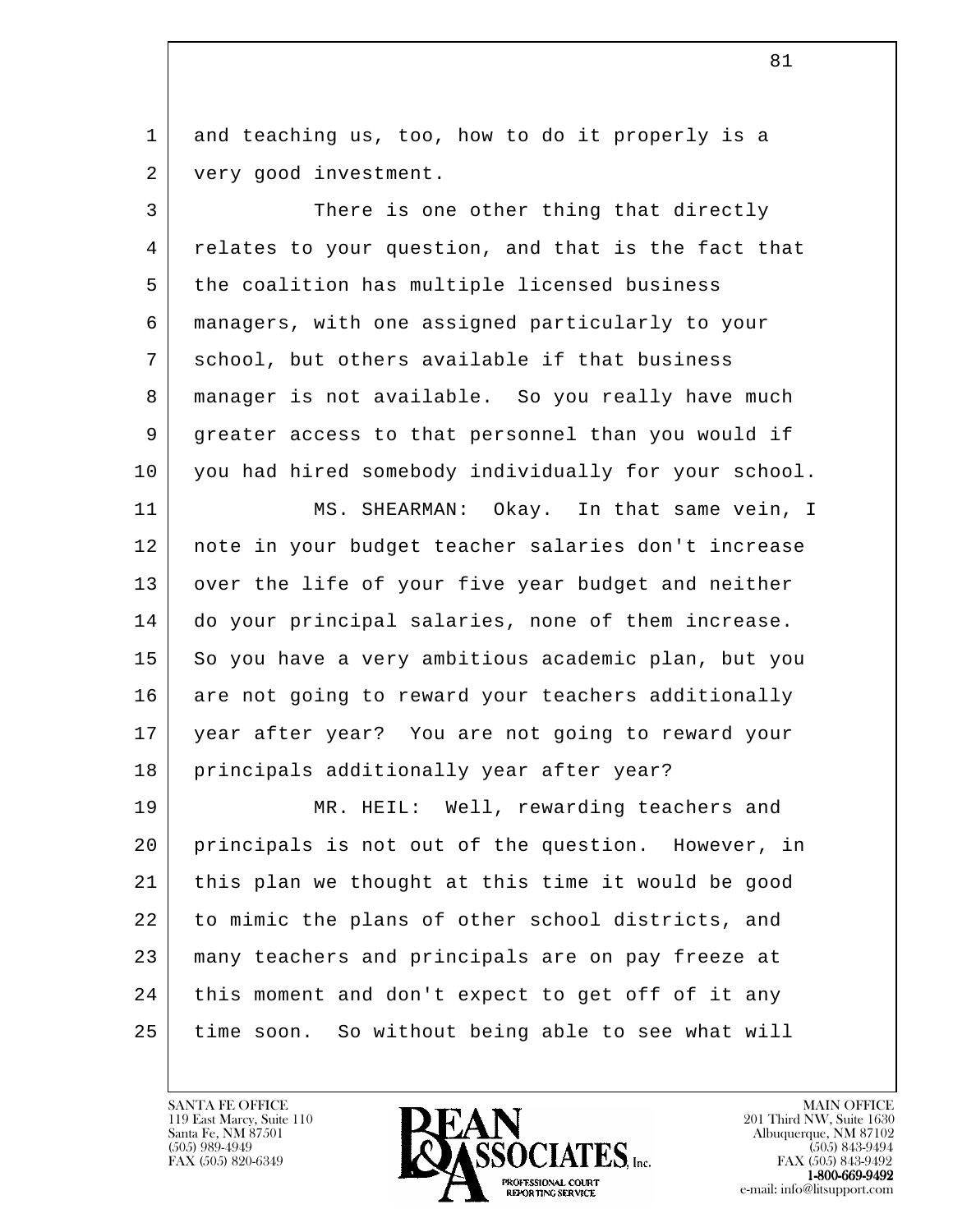l 1 happen in the future of schools, we thought it might 2 be perfectly appropriate to plan for this at this 3 time and to, if things change, working with the 4 state agencies in order to adapt that sort of thing, 5 we might be able to make changes in the future. But 6 our purpose in submitting this budget is to show the 7 investment we are making in teachers with greater 8 salaries than for the surrounding district, anyway, 9 and also to show our capacity in learning how to -- 10 | in showing how to budget in that way. 11 MS. SHEARMAN: My last question, on your 12 budget spreadsheet itself, on lines 51 and 52, and I 13 believe it's property, fixed supplies and fixed 14 | assets, \$5,000 or more, fixed assets more than 15 | 5,000. Years one, two, three and four, not much 16 there. Year five, \$99,194.53. What happens in year 17 five? 18 MR. HEIL: That's a good question, 19 Ms. Commissioner. I failed to print out that 20 appendix before me here, so I don't have that to 21 look at in responding to your question, but I would 22 | like to try to respond to that in writing. 23 I might add also that adding an eighth 24 grade requires lot of new things, and I am just 25 trying to think back on how that worked without

119 East Marcy, Suite 110<br>Santa Fe, NM 87501



FAX (505) 843-9492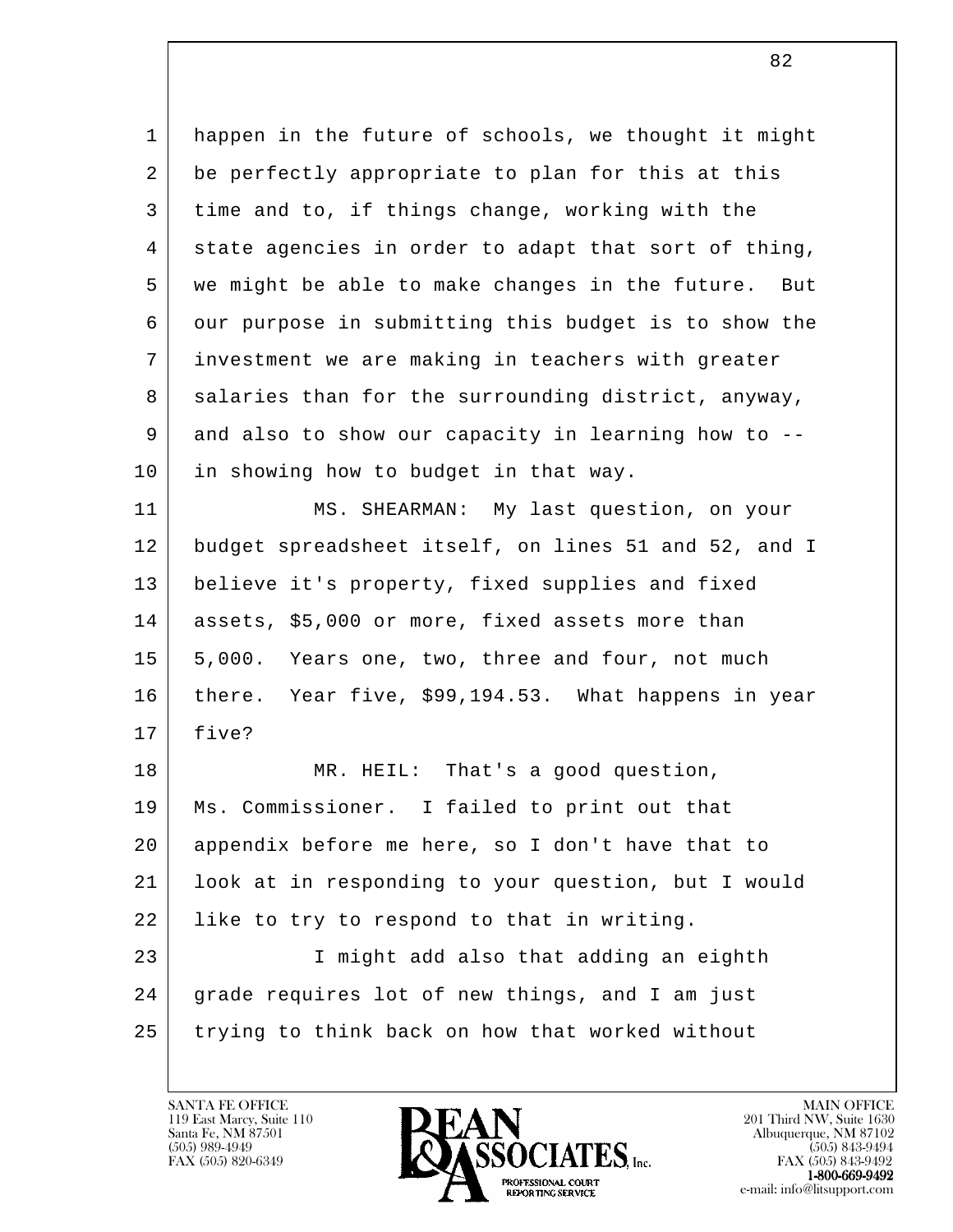l 1 having anything to look at, and I think it has to do 2 with expansion and also the increase in funding that 3 comes through operational funds with eighth graders, 4 and I would like to explain the rationale for that 5 in writing. 6 | MS. SHEARMAN: Thank you. 7 | That's all my questions. 8 MS. KRIVITZKY: Chairman. 9 CHAIR GARRISON: Yes. 10 MS. KRIVITZKY: I do have one question. 11 CHAIR GARRISON: One question? 12 MS. KRIVITZKY: Is that okay? 13 CHAIR GARRISON: I think so. Commissioner 14 Krivitzky. 15 MS. KRIVITZKY: I was just looking back 16 through my notes, and I think one of the things the 17 | school district addressed was facilities and their 18 concern about safety of your students. Would you 19 mind addressing that, or do you want me to go over 20 it a little bit so you know what I am talking about? 21 MR. HEIL: I would appreciate any more 22 detail you can provide. 23 MS. KRIVITZKY: Yes. They were talking 24 about the trains. The trains are right near where 25 you are planning to have your facility. Is that an

119 East Marcy, Suite 110<br>Santa Fe, NM 87501

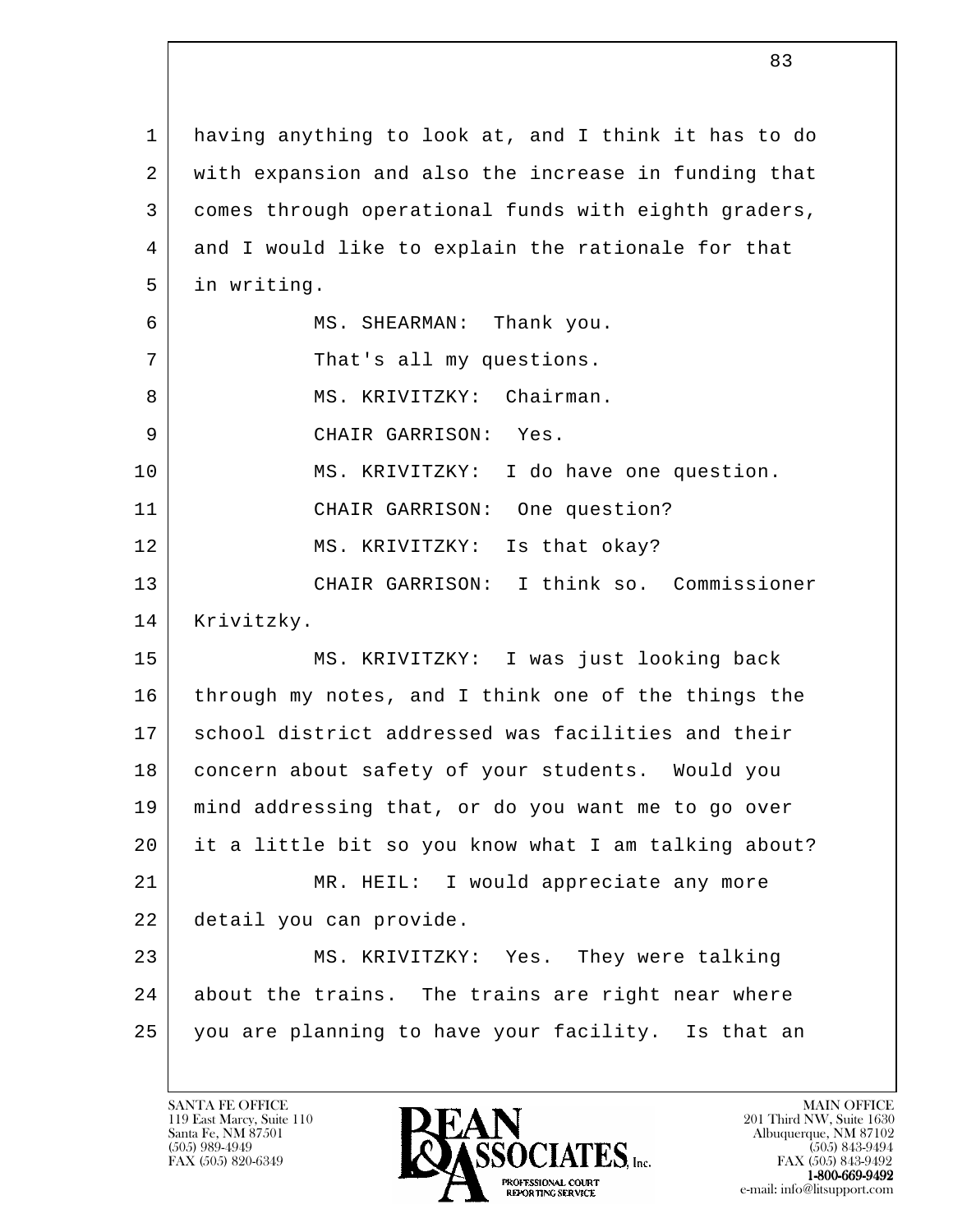| $\mathbf 1$ | issue or do you want to talk about it? Where was     |
|-------------|------------------------------------------------------|
| 2           | your facility going to be? You said downtown.        |
| 3           | MR. HEIL: Well, we chose a general area              |
| 4           | in downtown Gallup, because of the minimal impact we |
| 5           | think it might have on the surrounding elementary    |
| 6           | schools. We think parents really would like a        |
| 7           | school that's close to their home, and we really     |
| 8           | value students being able to get there independently |
| 9           | when they are old enough, walking or bicycle riding. |
| 10          | We feel students being independent in transportation |
| 11          | is an important part of their being -- I want to     |
| 12          | say -- the opposite of disenfranchised -- help me on |
| 13          | that.                                                |
| 14          | MS. KRIVITZKY: Empowered.                            |
| 15          | Empowered. Thank you very<br>MR. HEIL:               |
| 16          | much -- as citizens. We realize that downtown        |
| 17          | Gallup is a pretty tight space. It's one of the      |
| 18          | densest populations zones of our city, and that      |
| 19          | there are trains going by a hundred a day at this    |
| 20          | time and also an interstate highway, and also that   |
| 21          | there are rules about how close a school may be to   |
| 22          | any sort of major transportation through-way like    |
| 23          | that.                                                |
| 24          | I am vague on the details of those laws,             |
| 25          | but the intention to put it downtown is based on     |
|             |                                                      |

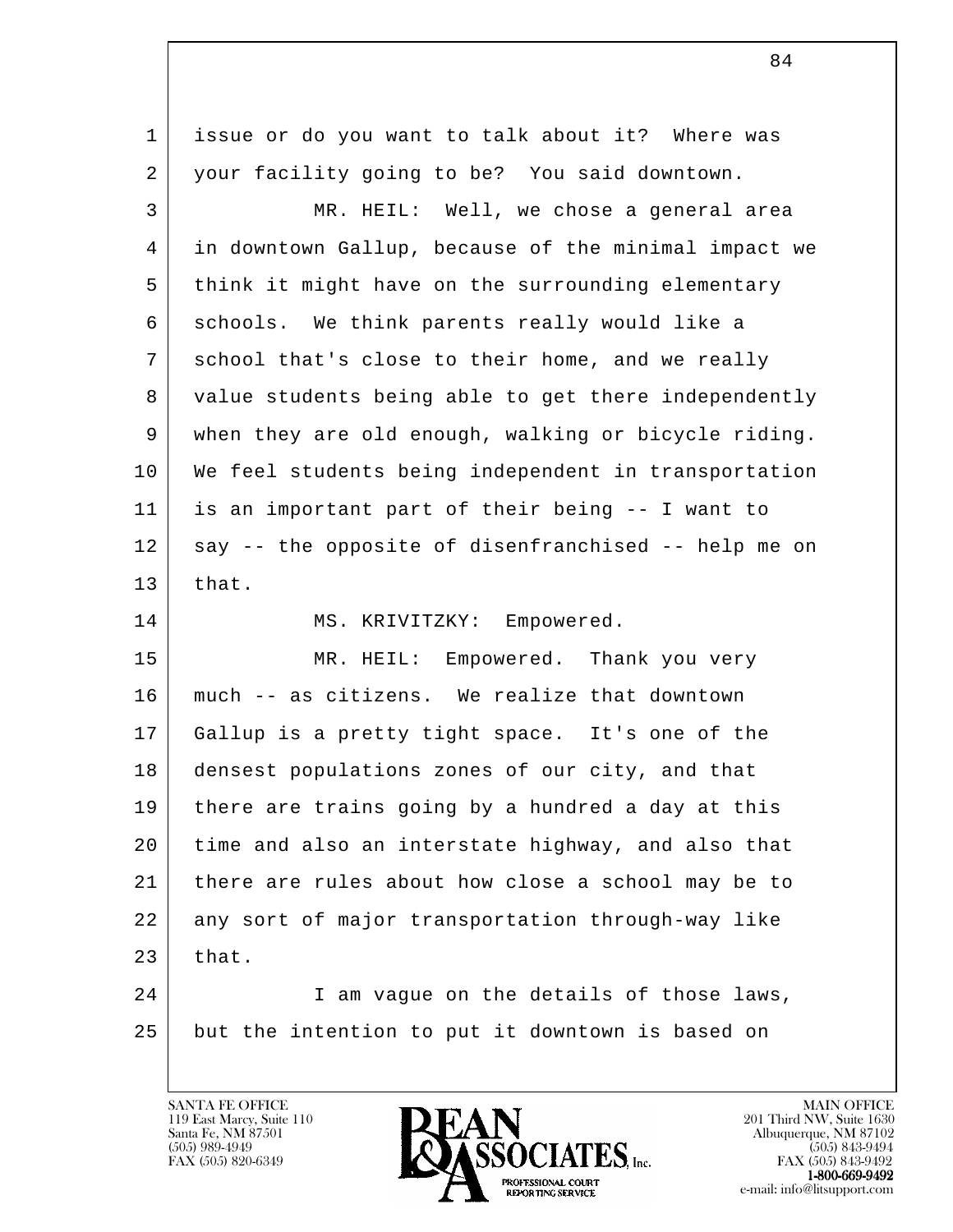l 1 student needs, parent needs, family needs, and if 2 for some reason those needs are overcome or 3 challenged, compromised by other needs that are very 4 important that are represented by laws and that have 5 to do with the safety of the children, then we would 6 definitely change our strategy. But in our 7 facilities discussion, we presented a general 8 outline as to what we were looking for, and we might 9 be in a position to change that. 10 MS. KRIVITZKY: Okay. Thank you. 11 CHAIR GARRISON: Are there any other 12 questions? 13 Yes, sir. 14 MR. GANT: It's not really a question. It 15 goes back to what Commissioner Shearman was 16 addressing earlier, special needs students, special 17 education. When you send in the information that we 18 talked about earlier, since I don't see it on the 19 9108, the A, B, C, Ds, how they are broken down, 20 take the percentage of McKinley and find out how 21 many Gallup McKinley, what the percentages are and 22 what you expect they will be and let us know. Thank 23 you. 24 CHAIR GARRISON: The commission encourages 25 continued public input in writing until Thursday,

119 East Marcy, Suite 110<br>Santa Fe, NM 87501

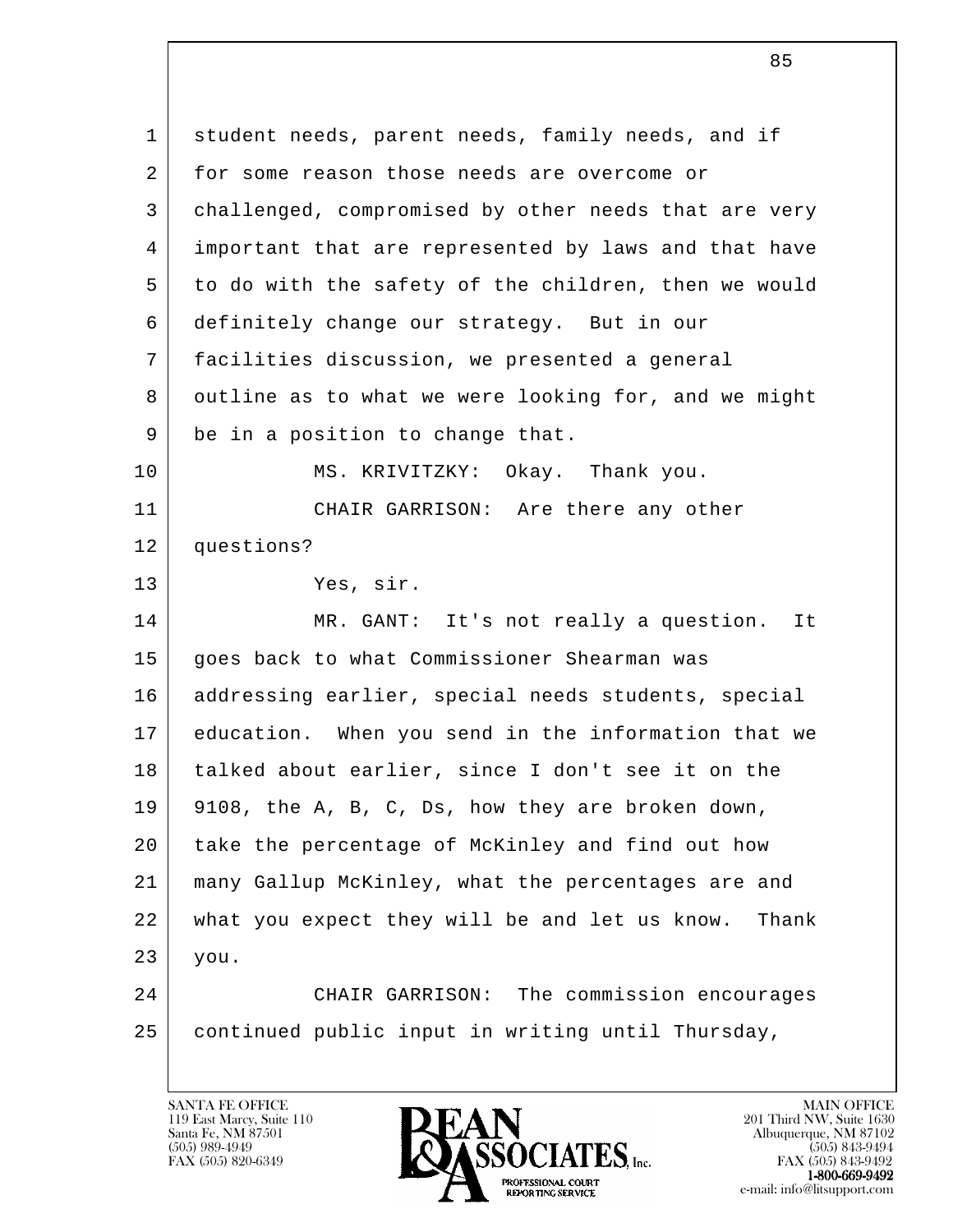l 1 August 19th at 5:00 p.m. Written comments should be 2 sent to the Public Education Commission, Ms. Beverly 3 Friedman, 300 Don Gaspar Avenue, Santa Fe, New 4 Mexico 87501, or you can e-mail comments to Beverly 5 Friedman, bev.friedman@state.nm.us. 6 We also request that the applicant adhere 7 to the deadline and submit their written responses 8 to both the preliminary analysis and our questions 9 by e-mail to Ms. Friedman to ensure that they are 10 | received on time for consideration in our 11 decision-making meeting on September 9, 2010. 12 | I want to thank the community here in 13 Gallup and for the University of New Mexico campus 14 | for hosting us this evening. We thank you for your 15 hospitality. 16 The commission will now adjourn this 17 meeting, and we are going to continue our traveling 18 show. We will be in Albuquerque tomorrow, and then 19 we are in Albuquerque and Espanola the next day, and 20 then into Santa Fe on Thursday for another PEC 21 meeting. Thank you. 22 Yes, ma'am. 23 MS. LUNDBERG: Could you write down that 24 information about where it can go. We have a public 25 | service announcement on Thursday morning.

119 East Marcy, Suite 110<br>Santa Fe, NM 87501



FAX (505) 843-9492 e-mail: info@litsupport.com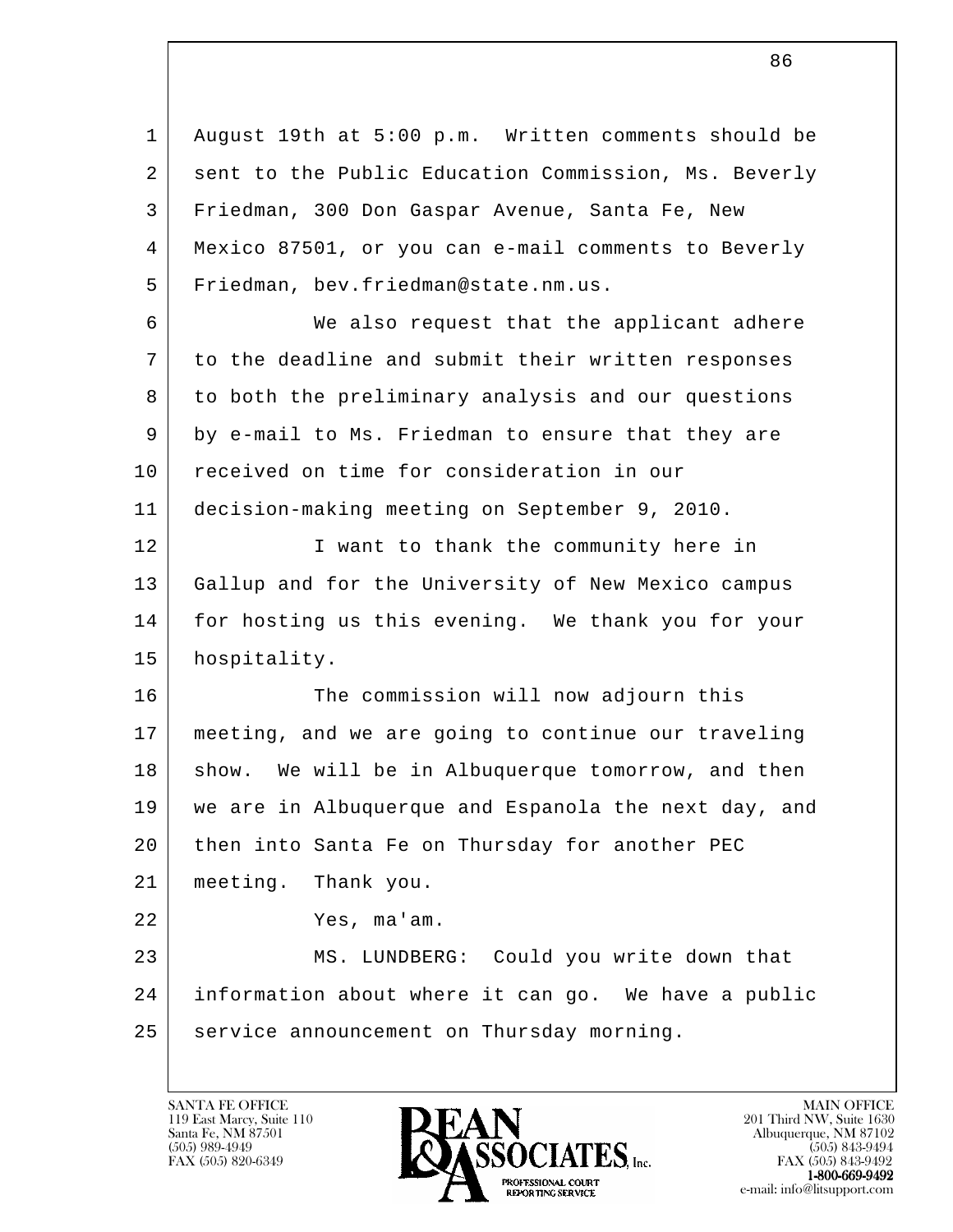l SANTA FE OFFICE MAIN OFFICE MAIN OFFICE MAIN OFFICE MAIN OFFICE 119 East Marcy, Suite 110<br>Santa Fe, NM 87501 Santa Fe, NM 87501 Albuquerque, NM 87102  $(505)$  989-4949 **CONTATIVE** (505) 843-9494 1 CHAIR GARRISON: Do we have extra copies 2 of that? 3 MR. OBENSHAIN: Are you asking for the 4 e-mail address? 5 | MS. LUNDBERG: Where it's written, the 6 e-mails. 7 | MR. OBENSHAIN: Come see me and I will get 8 that to you. 9 CHAIR GARRISON: And since the budget is 10 very, very cut back, this is my gavel and wedding 11 ring. Thank you. 12 The hearing concluded at 7:32 p.m.) 13 14 15 16 17 18 19 20 21 22 23 24 25

е произведения в последником политического компьютера в 187 металлирования в 187 металлирования в 187

FAX (505) 820-6349 **FAX (505) 823-9492** FAX (505) 843-9492

TROFESSIONAL COURT CONTROL CONTROL CONTROL COUNTY COUNTY COUNTY COUNTY CONTROL COUNTY CONTROL COUNTY CONTROL CONTROL CONTROL CONTROL CONTROL CONTROL CONTROL CONTROL CONTROL CONTROL CONTROL CONTROL CONTROL CONTROL CONTROL C

e-mail: info@litsupport.com